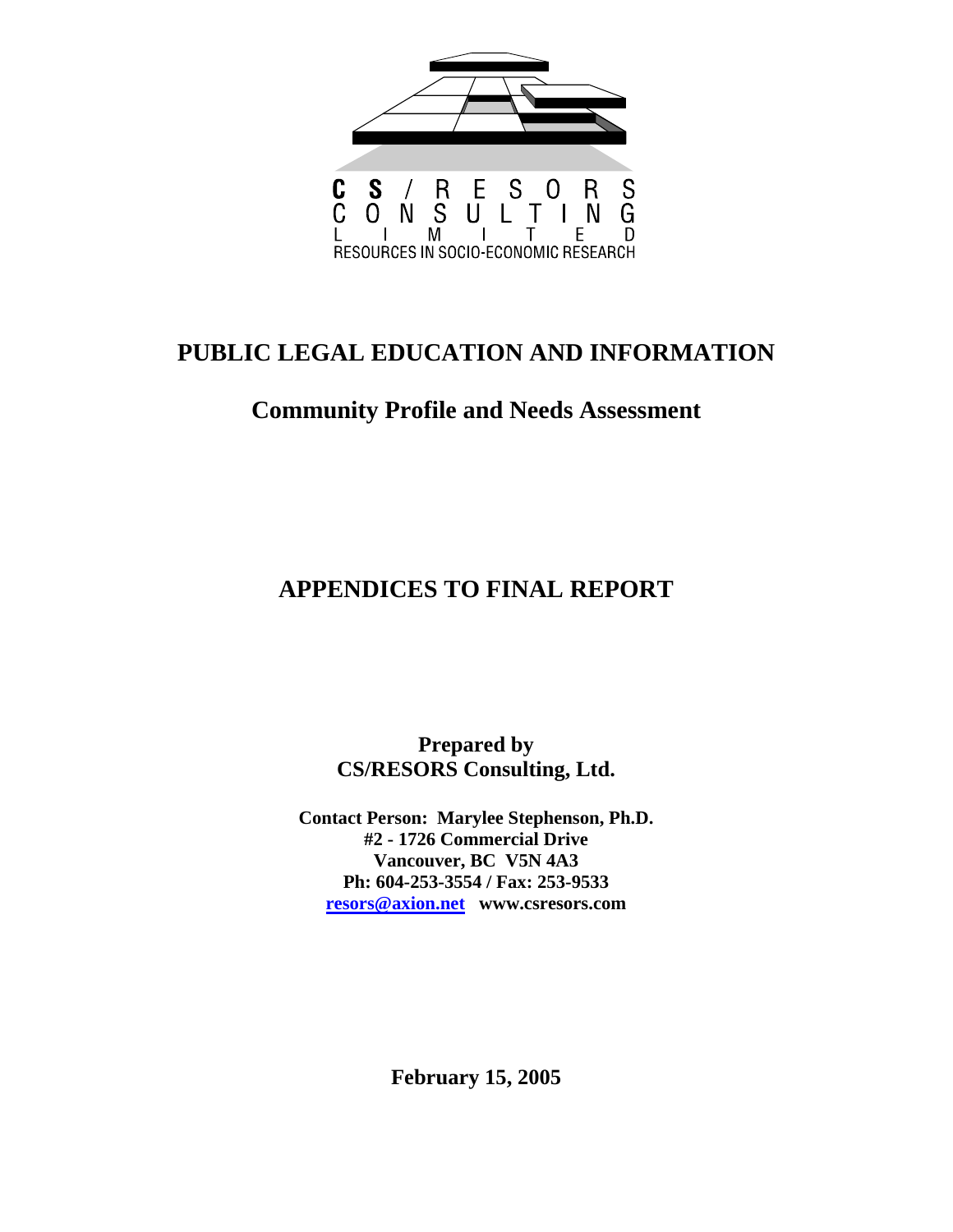## **PUBLIC LEGAL EDUCATION AND INFORMATION Community Profile and Needs Assessment**

| APPENDIX 3 - PLEI Provincial Organization Service Overview9 |  |
|-------------------------------------------------------------|--|
|                                                             |  |
|                                                             |  |
|                                                             |  |
| APPENDIX 7 – Brief Implementation Strategy for the NAT32    |  |
|                                                             |  |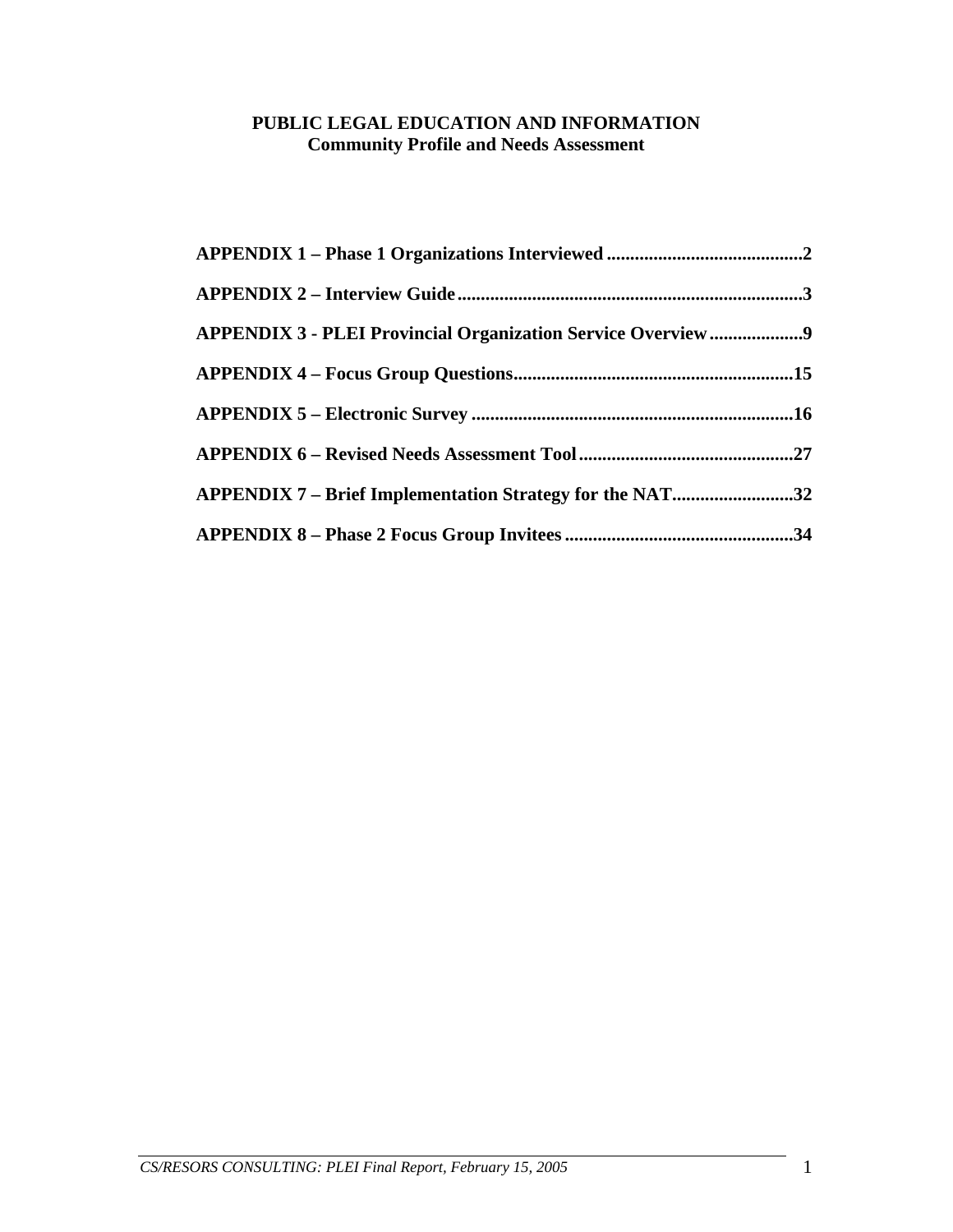## **APPENDIX 1 – Phase 1 Organizations Interviewed**

- <span id="page-2-0"></span>• Aboriginal Justice, Department of Justice
- Attorney General (BC)
- BC Civil Liberties Association
- BC Coalition for People with Disabilities (BCCPD)
- BC Coalition to Eliminate the Abuse of Seniors (BCCEAS)
- BC Courthouse Libraries Society
- BC Human Rights Coalition
- BC Libraries Association
- Canadian Bar Association (BC)
- Centre for Education, Law and Society at SFU
- Justice Canada
- Law Centre at UVic
- Law Courts' Education Society
- Law Foundation
- Law Students' Legal Advice Program at UBC
- Legal Services Society
- Ministry of Community, Aboriginal and Women's Services
- Ministry of Education
- People's Law School
- Status of Women Canada
- Tenants' Rights Action Coalition (TRAC)
- Victim Services Division, Ministry of Public Safety and Solicitor General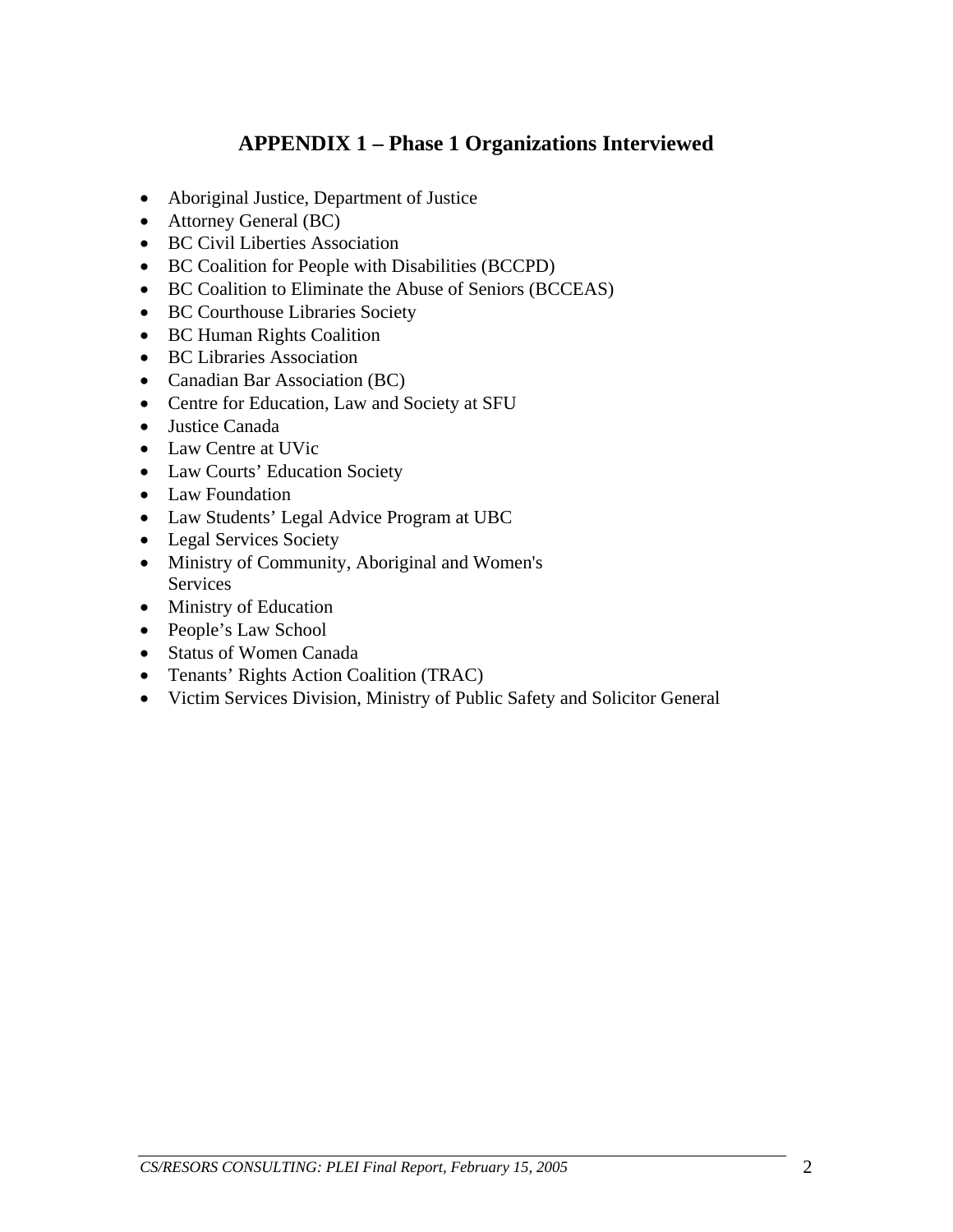## **APPENDIX 2 – Interview Guide**

## **Public Legal Education and Information Community Profile and Needs Assessment 1st Round -- Interview Schedule for FUNDERS**

<span id="page-3-0"></span>Date **Date Interviewer Respondent: Position/responsibilities:**  Name of Organization: **Contact Information:\_\_\_\_\_\_\_\_\_\_\_\_\_\_\_\_\_\_\_\_\_\_\_\_\_\_\_\_\_\_\_\_\_\_\_\_\_\_\_\_\_\_\_\_\_\_\_\_ Interviewer: Answer any questions about the project, assure confidentiality of** 

**individual responses.** 

#### **INTRODUCTION**

We have been asked by the PLEI Working Group to carry out a Community Profile and Needs Assessment of PLEI province-wide.

The working group is composed of

- **Legal Services Society**
- People's Law School
- **Law Courts Educational Society**
- **British Columbia Courthouse Library Society**
- **Canadian Bar Association BC**
- **Simon Fraser University**
- UBC Law Students' Legal Advice Program
- Law Centre (University of Victoria)
- **Law Foundation**
- Representative from the Attorney General

The main objectives of this initiative are to

- Map what is currently being provided in terms of PLEI
- Identify issues and gaps in PLEI services and products
- Develop a needs assessment measurement tool that will be able to assess needs and identify gaps on an ongoing basis for future planning and appropriate resource allocation; to be used by funders, service providers and other stakeholders

## **PART I – PLEI MAPPING**

- 1. Can you describe your funding role regarding Public Legal Information and Education? Provide a general overview.
- 2. What PLEI products and/or services do you fund? (see table)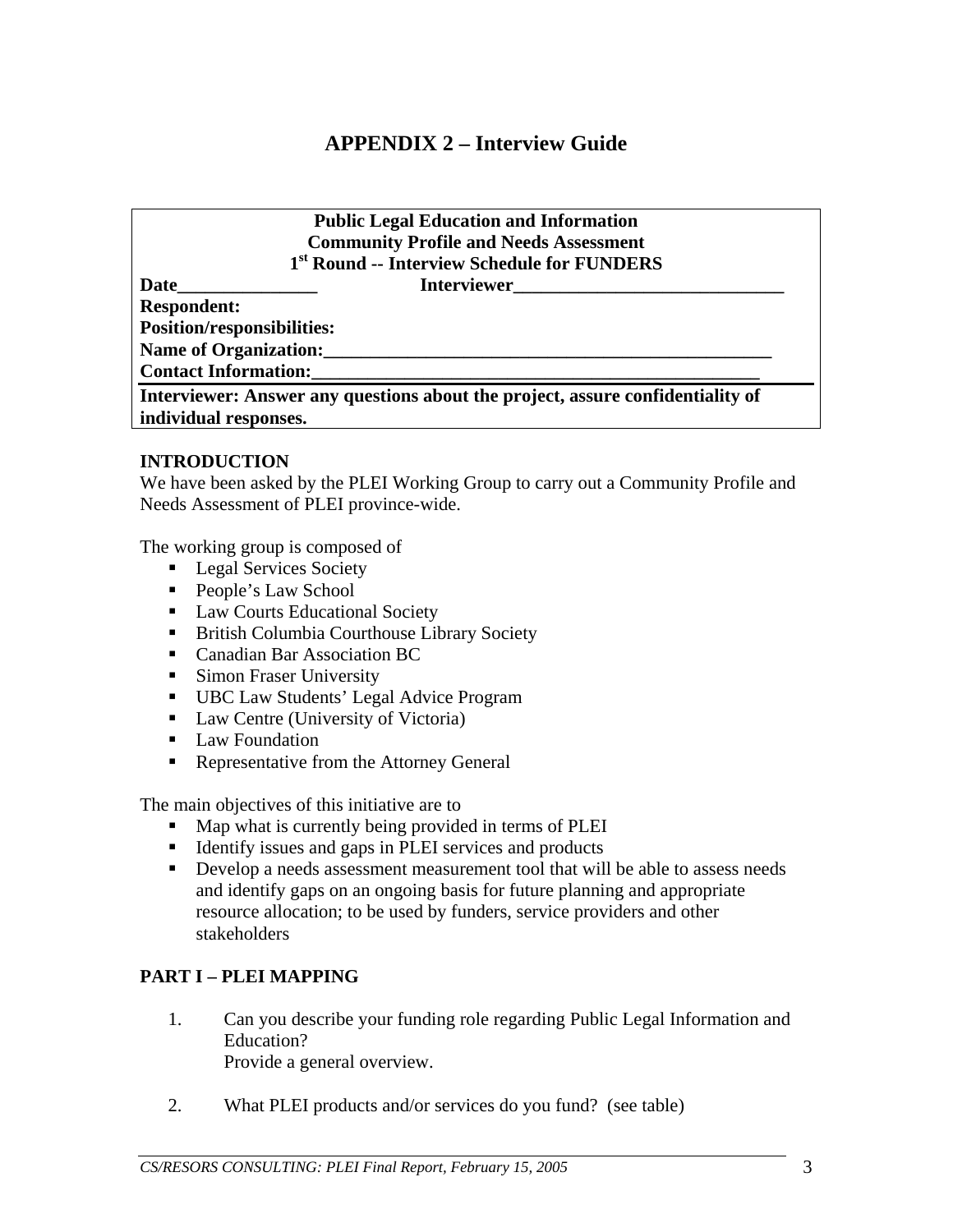Please fill out as completely as possible / If it is more convenient for you to provide a "blanket" statement of your service provision, please use the "summary overview" box following this chart.

| PLEASE INDICATE THE ORGANIZATIONS YOU FUND, THE<br>TYPE OF ACTIVITY/SERVICE THEY PROVIDE AND THE<br><b>TARGET GROUP(S)</b><br>(i.e., "x' organization provides information on [topic] to $[group - youth,$                                                                                                         |  |                                  | <b>FORMAT OF</b><br><b>SERVICE</b>                                                   |                              | <b>ANNUAL (2002-2003 FY)</b><br><b>BUDGET FOR PLEI</b> |
|--------------------------------------------------------------------------------------------------------------------------------------------------------------------------------------------------------------------------------------------------------------------------------------------------------------------|--|----------------------------------|--------------------------------------------------------------------------------------|------------------------------|--------------------------------------------------------|
| seniors, general public," etc.]"<br>NOTE: if services are in various languages, PLEASE specify<br><b>TYPE OF ACTIVITY/SERVICE and</b><br><b>ORGANIZATION</b><br><b>FREQUENCY</b><br>(weekly, as-needed, monthly, daily<br>service/access, send out brochures annually or<br>have available at service sites, etc.) |  | <b>TARGET</b><br><b>GROUP(S)</b> | (phone only, phone and<br>in-person, in-person<br>only, internet,<br>seminars, etc.) | <b>PLEI</b><br><b>Budget</b> | <b>Overall</b><br>Organization's<br><b>Budget</b>      |
|                                                                                                                                                                                                                                                                                                                    |  |                                  |                                                                                      |                              |                                                        |
|                                                                                                                                                                                                                                                                                                                    |  |                                  |                                                                                      |                              |                                                        |
|                                                                                                                                                                                                                                                                                                                    |  |                                  |                                                                                      |                              |                                                        |

**SUMMARY OVERVIEW (use this box if preferred, but do be as detailed as possible.**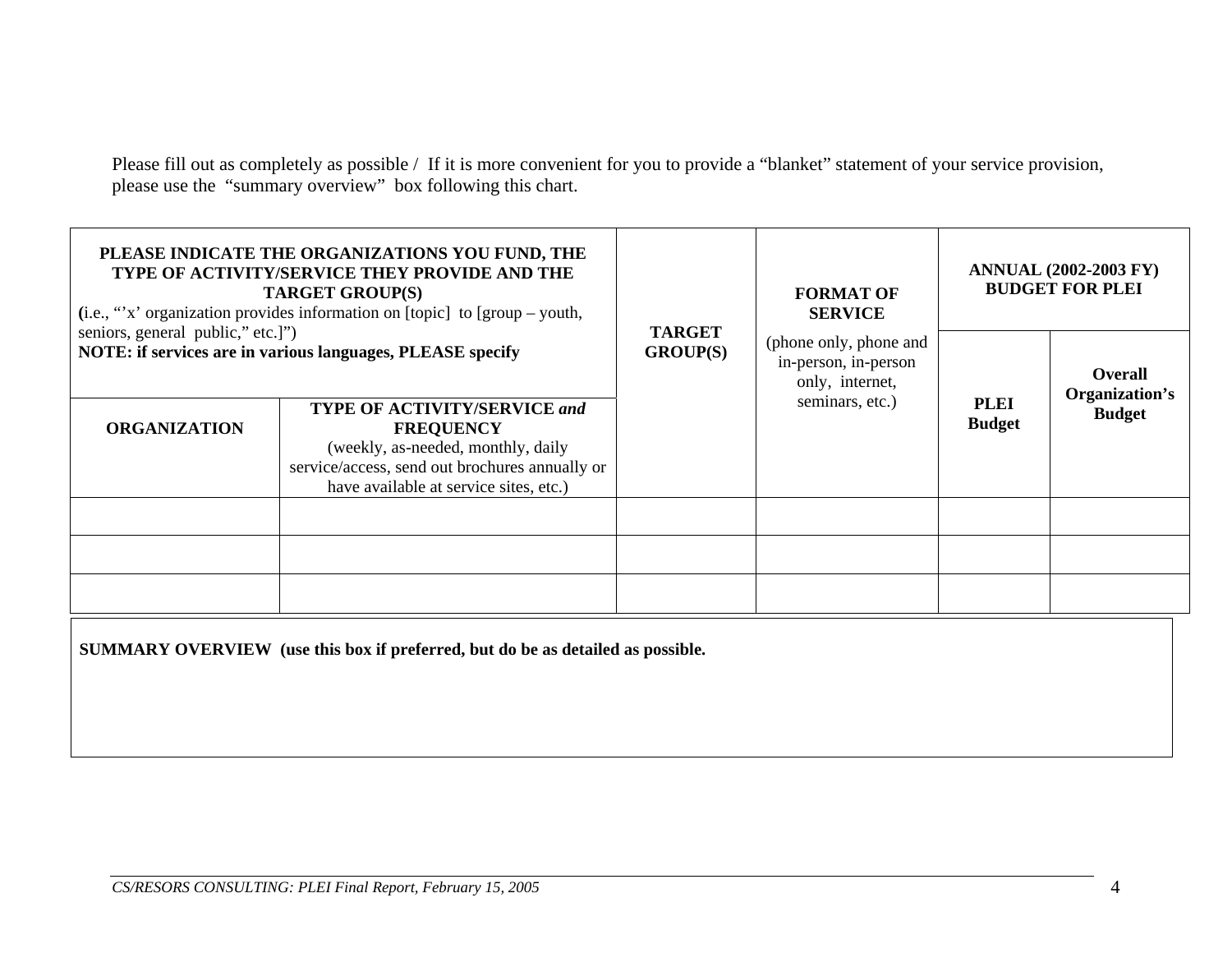- 3. Do you have any documentation describing your PLEI products and services that you can provide to us?
	- The organizations you fund
	- The products and services that you fund?
	- Funding applications, criteria, policies, etc.

**Interviewer**: arrange for mailing, etc, or whatever is necessary and make note here of how these will be transferred to us.

4. Do you partner with any other groups or organizations to provide funding for PLEI initiatives? If yes, please describe who these are and your relationship with them?

| Partner(s) | <b>Working Relationship</b><br>(service partners, fund group only,<br>etc.) | <b>Length of time</b><br>working with<br>Partner? |
|------------|-----------------------------------------------------------------------------|---------------------------------------------------|
|            |                                                                             |                                                   |
|            |                                                                             |                                                   |
|            |                                                                             |                                                   |

## **PART II –PLEI GAPS and CHALLENGES FOR MEETING THEM**

#### **From you experience in funding PLEI initiatives:**

5. Do you see any **gaps** in the **content and/or delivery** of PLEI products/services?

N<sub>o</sub>

- \_ Don't Know
- Yes (if so what are they? particularly in terms of:
- a. **content** of products
- b. **type** and **accessibility** of services
- c. **target audiences** whose PLEI needs are not being met (and if so, why not)
- 6. If you are aware of any **unnecessary** overlaps or duplication of services in your region/service area, would you describe them?
	- Not aware of any
	- Yes, and these are: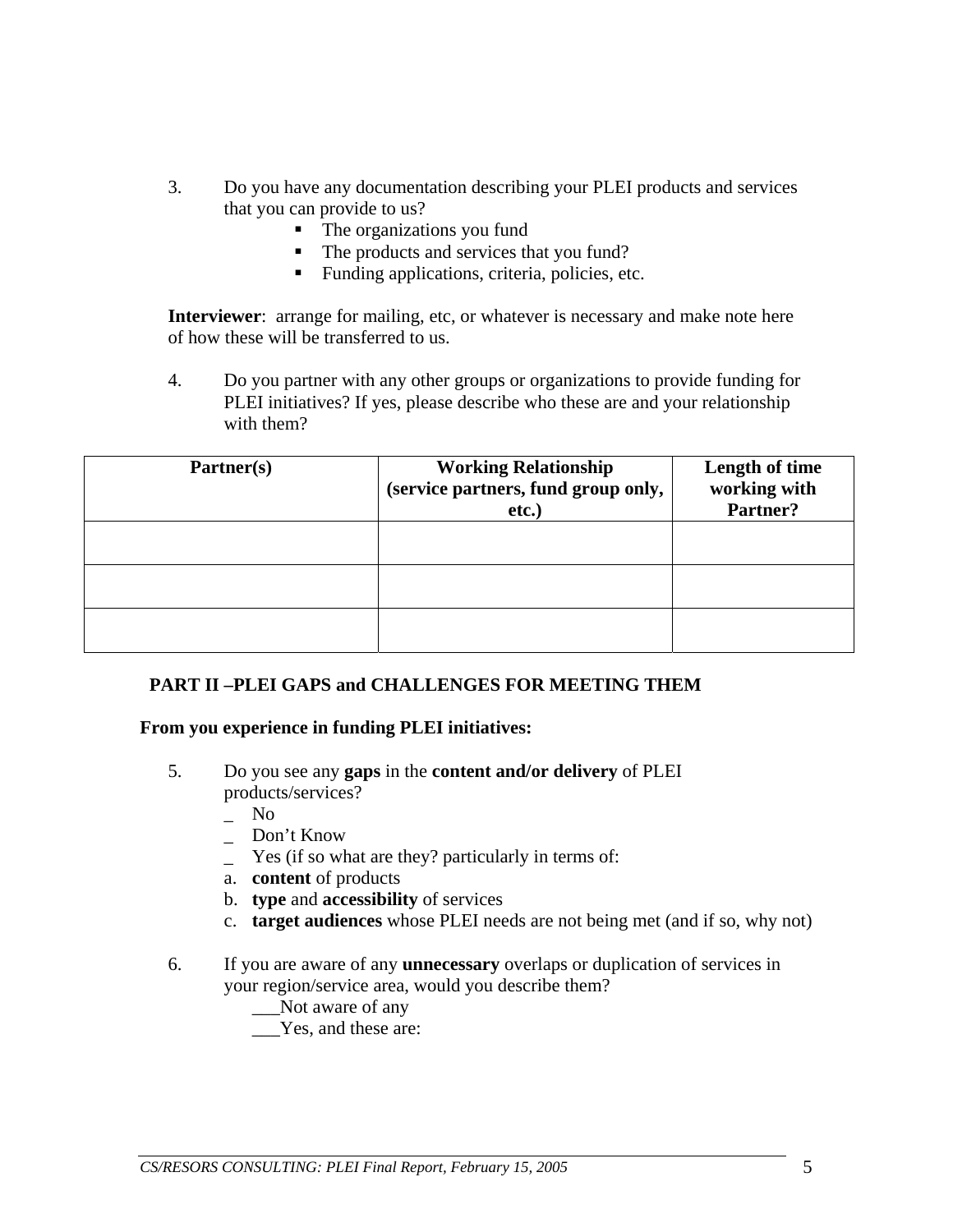- 7. If you were to consider the PLEI situation in the province as a whole, do you see any **gaps** in the **content and/or delivery** of PLEI products/services in your region/service area?
	- $\sqrt{N}$

\_\_\_Don't Know

- \_\_\_Yes (if so what are they? particularly in terms of:
- a. **content** of products
- b. **type** and **accessibility** of services
- c. **target audiences** whose PLEI needs are not being met(and if so, why not)
- 8. If you are aware of any **unnecessary** overlaps or duplication of services in **the province as a whole**, would you describe them?

\_\_\_Not aware of any

\_\_\_Yes, and these are:

9. Do you believe there are difficulties for the public **in your region/area** in accessing PLEI products and services?

 $\sqrt{N}$ 

Don't know

\_\_\_Yes (and if so, what are these?)

Overall?

| <b>Barriers</b>                   | Comments |
|-----------------------------------|----------|
| Geographical access (rural, small |          |
| community)                        |          |
| Language/cultural barriers        |          |
| Other "target" groups: (Special   |          |
| needs/disabilities that impede    |          |
| access, youth, seniors, etc.) not |          |
| being served                      |          |
| Insufficient awareness of the     |          |
| resources that are available from |          |
| PLEI service providers            |          |
| Lack of access to those resources |          |
| even if they know about them      |          |
| (format, location, accessibility  |          |
| through internet only, etc.)      |          |
| Insufficient PLEI resources in    |          |
| general                           |          |
| Lack of income                    |          |

10. Are you aware of any of the challenges faced by groups **developing and delivering** of PLEI products and services?

If not mentioned, probe: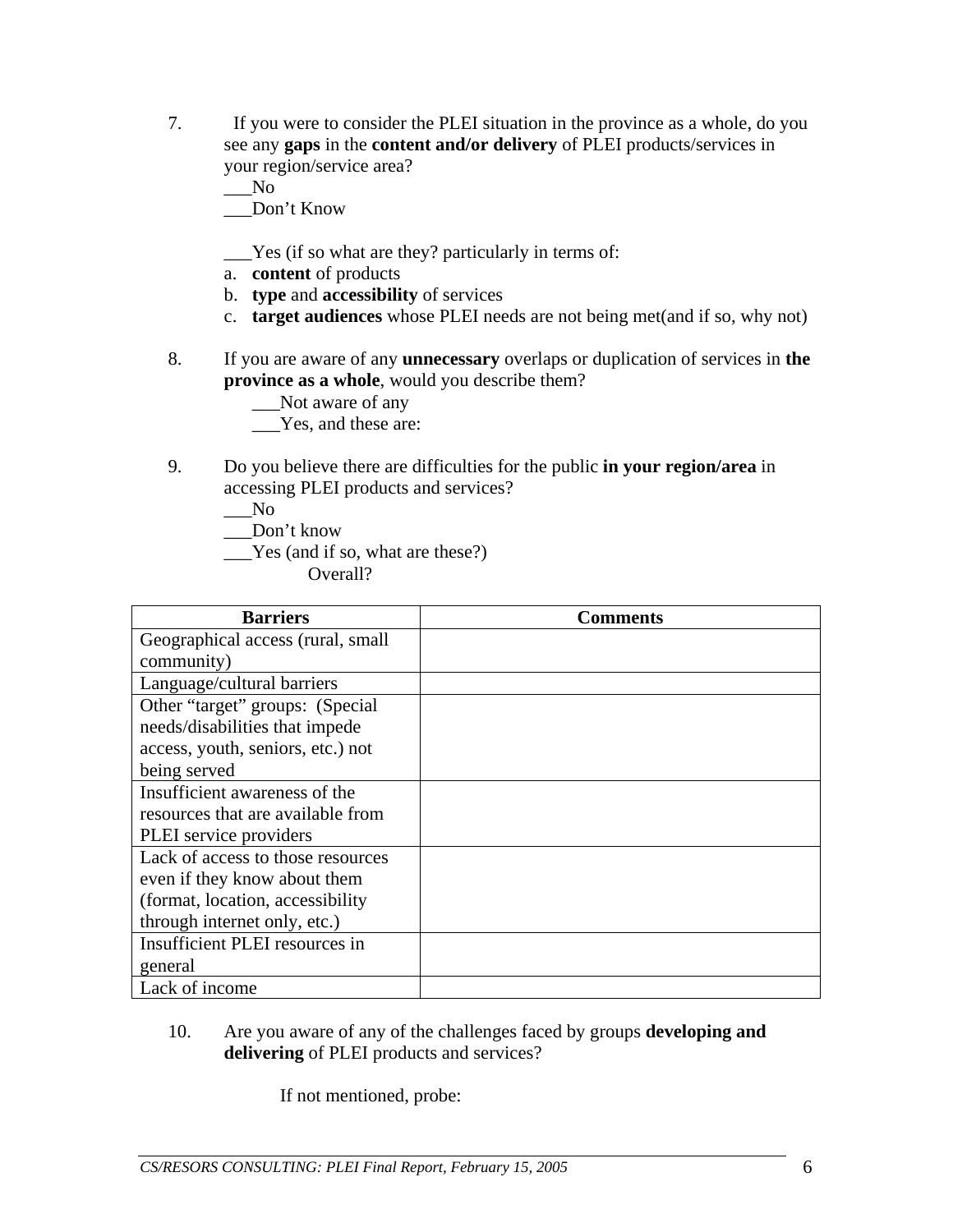Lack of necessary human resources (availability of intermediaries); Insufficient access to training for deliverers Insufficient access for volunteers, etc. to training, funding, etc. to deliver services to optimal degree Other (specify)

11. So far we have discussed a number of gaps in PLEI resources for the province. Could you identify your top three priorities in terms of gaps in PLEI that need to be addressed?

```
1. 
2. 
3. 
 "OTHER"?
```
12. Could you identify your top three priorities in terms of gaps in PLEI that need to be addressed in THE PROVINCE AS A WHOLE?

## **PART III NEEDS ASSESSMENT FRAMEWORK**

13. How do you as a funder assess the need for PLEI products or services? Do not employ any specific method

\_\_Explain method used

- 14. As mentioned earlier, one of the purposes of this research project is to develop a needs assessment tool that can be used to identify gaps in PLEI services **province-wide** on an ongoing and systematic way to enable long-range planning and more effective use of resources.
	- a. What kind of information do you collect from applicants to determine need?
	- b. What kind of information do you think is critical to be able to determine need on an ongoing basis?
	- c. Do you have any suggestions on how best to collect this type of information on an ongoing basis?
	- d. How often would it make sense to collect this information?

## **PART IV – RECOMMENDATIONS**

15. In terms of opportunities for the future, could you identify three priority actions that you believe would make the delivery of PLEI services across the province more effective and efficient? Would you also tell us why you have chosen these?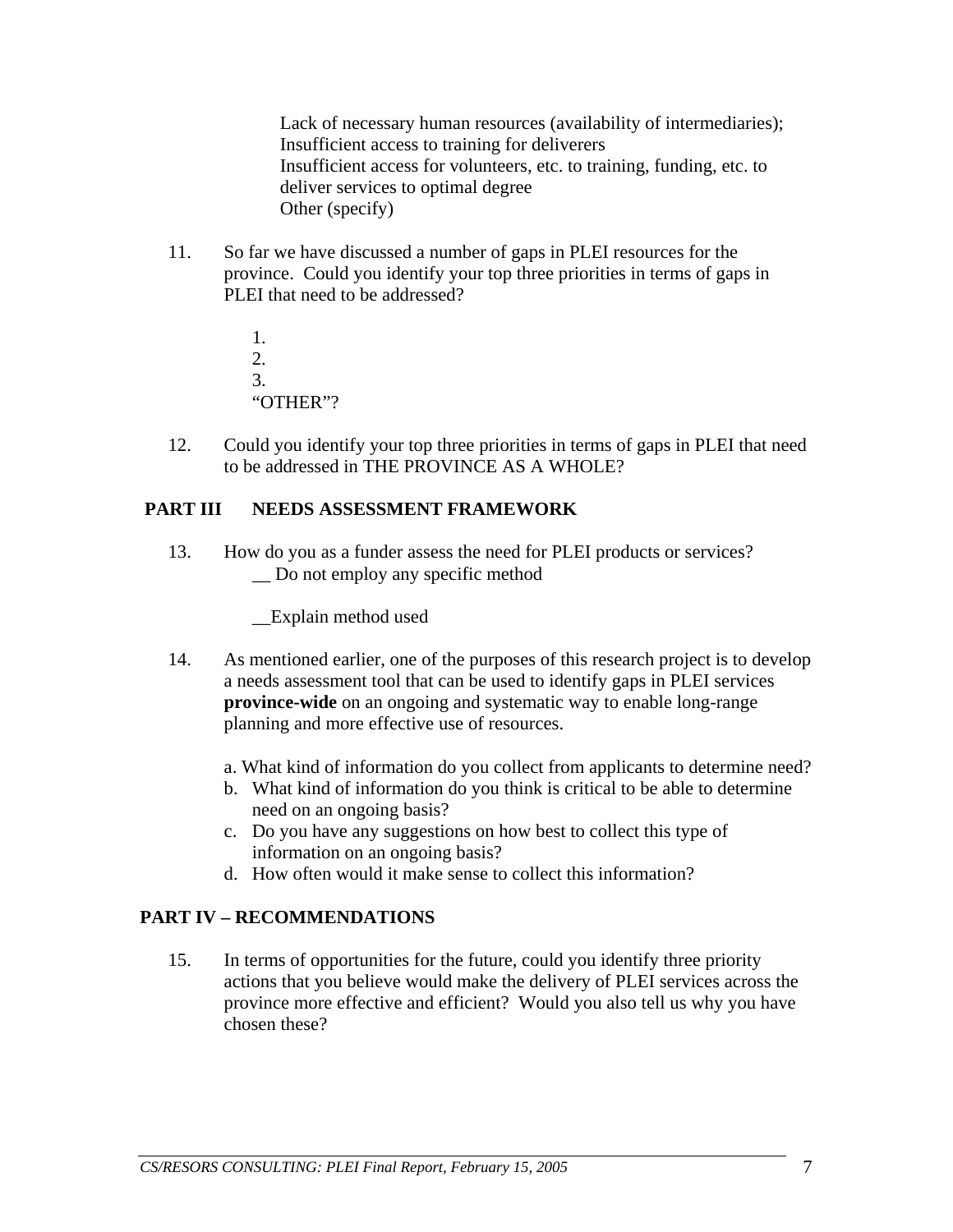| <b>Priority Action</b> | <b>Reason for Choice/Comments</b> |
|------------------------|-----------------------------------|
|                        |                                   |
|                        |                                   |
| 3.                     |                                   |
| "OTHER"?               |                                   |

16. Could you identify other service providers, stakeholders, or interest groups that we should be talking to more fully understand the needs/gaps for PLEI across the province.

(Obtain, name of organization, person, and contact information)

| Organization | <b>Contact Information</b> | <b>Comments/reasons for</b><br>suggestion |
|--------------|----------------------------|-------------------------------------------|
|              |                            |                                           |
|              |                            |                                           |
|              |                            |                                           |
|              |                            |                                           |
|              |                            |                                           |

### **Reminder to interviewer: be sure to obtain any documented information available on the PLEI products and services.**

17. Do you have any other comments or suggestions that would assist us in this project – whether it be about our approach, about PLEI issues, etc.

> **\_\_\_No \_\_\_Yes (and these are)?**

## **THANK YOU FOR YOUR TIME AND INFORMATION!**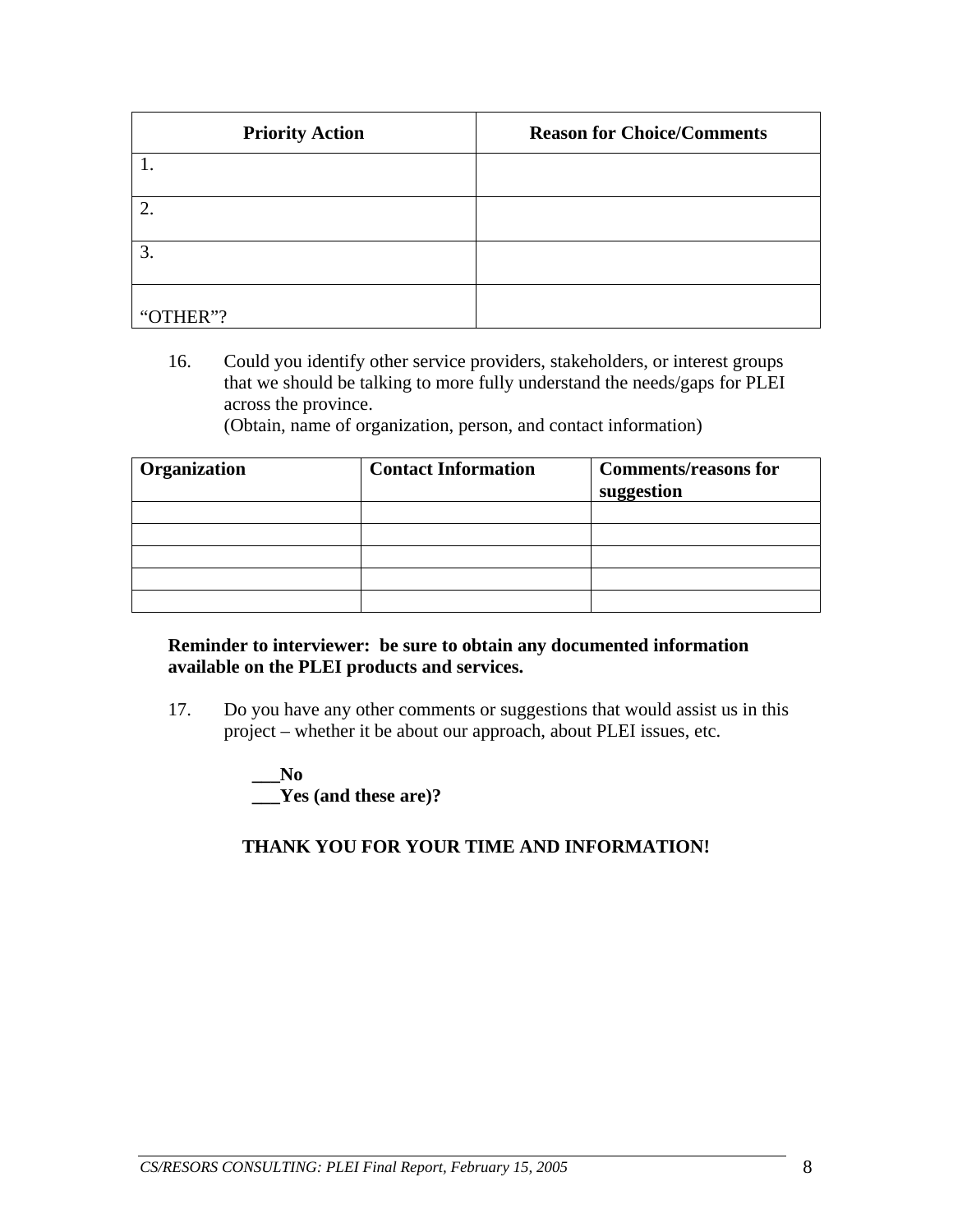# **APPENDIX 3 - PLEI Provincial Organization Service Overview\***

<span id="page-9-0"></span>

| <b>Type</b>                           | Organization                                              | <b>Role</b>        | <b>Product/Service</b>              | <b>Target Audience</b>                              |
|---------------------------------------|-----------------------------------------------------------|--------------------|-------------------------------------|-----------------------------------------------------|
| Aboriginal                            | <b>BC Courthouse Libraries</b>                            | Intermediary       | Print, Online                       | Lawyers, General Public                             |
| Aboriginal                            | <b>Law Courts Education</b>                               | Developer/Provider | Print, Video, Workshop, Education   | <b>General Public, First</b><br>Nations, Educators  |
| <b>Aboriginal</b>                     | <b>Legal Services Society</b>                             | Developer/Provider | Print, Video, Live phone, Online    | <b>General Public, First</b><br><b>Nations</b>      |
| Automobile/<br><b>Personal Injury</b> | <b>BC Courthouse Libraries</b>                            | Intermediary       | Print, Online                       | Lawyers, General Public                             |
| Automobile/<br><b>Personal Injury</b> | Dial-a-Law/Canadian Bar<br>Association                    | Developer/Provider | Print, Audio, Phone                 | <b>General Public</b>                               |
| Automobile/<br><b>Personal Injury</b> | Law Students Legal Advice -<br><b>UBC</b>                 | Developer/Provider | Print, Online - LSLAP Manual, Phone | General Public, Law<br><b>Students</b>              |
| Automobile/<br><b>Personal Injury</b> | <b>Uvic Law Centre</b>                                    | Developer/Provider | Workshops                           | <b>General Public</b>                               |
| <b>Benefits</b>                       | <b>BC Coalition of People with</b><br><b>Disabilities</b> | Developer/Provider | Print, Online                       | Persons with Disabilities.<br><b>General Public</b> |
| <b>Benefits</b>                       | <b>BC Courthouse Libraries</b>                            | Intermediary       | Print, Online                       | Lawyers, General Public                             |
| <b>Benefits</b>                       | Dial-a-Law/Canadian Bar<br>Association                    | Developer/Provider | Print, Audio, Phone                 | <b>General Public</b>                               |
| <b>Benefits</b>                       | Law Students Legal Advice -<br><b>UBC</b>                 | Developer/Provider | Print, Online - LSLAP Manual, Phone | General Public, Law<br><b>Students</b>              |
| <b>Benefits</b>                       | <b>Legal Services Society</b>                             | Developer/Provider | Print, Video, Live phone, Online    | <b>General Public</b>                               |
| <b>Benefits</b>                       | <b>Uvic Law Centre</b>                                    | Developer/Provider | Workshops                           | <b>General Public</b>                               |
| <b>Business</b>                       | <b>BC Courthouse Libraries</b>                            | Intermediary       | Print, Online                       | Lawyers, General Public                             |
| <b>Business</b>                       | Dial-a-Law/Canadian Bar<br>Association                    | Developer/Provider | Print, Audio, Phone                 | <b>General Public</b>                               |
| <b>Child Protection</b>               | <b>BC Courthouse Libraries</b>                            | Intermediary       | Print, Online                       | Lawyers, General Public                             |
| <b>Child Protection</b>               | Dial-a-Law/Canadian Bar<br>Association                    | Developer/Provider | Print, Audio, Phone                 | <b>General Public</b>                               |
| <b>Child Protection</b>               | <b>Legal Services Society</b>                             | Developer/Provider | Print, Live phone, Online           | <b>General Public</b>                               |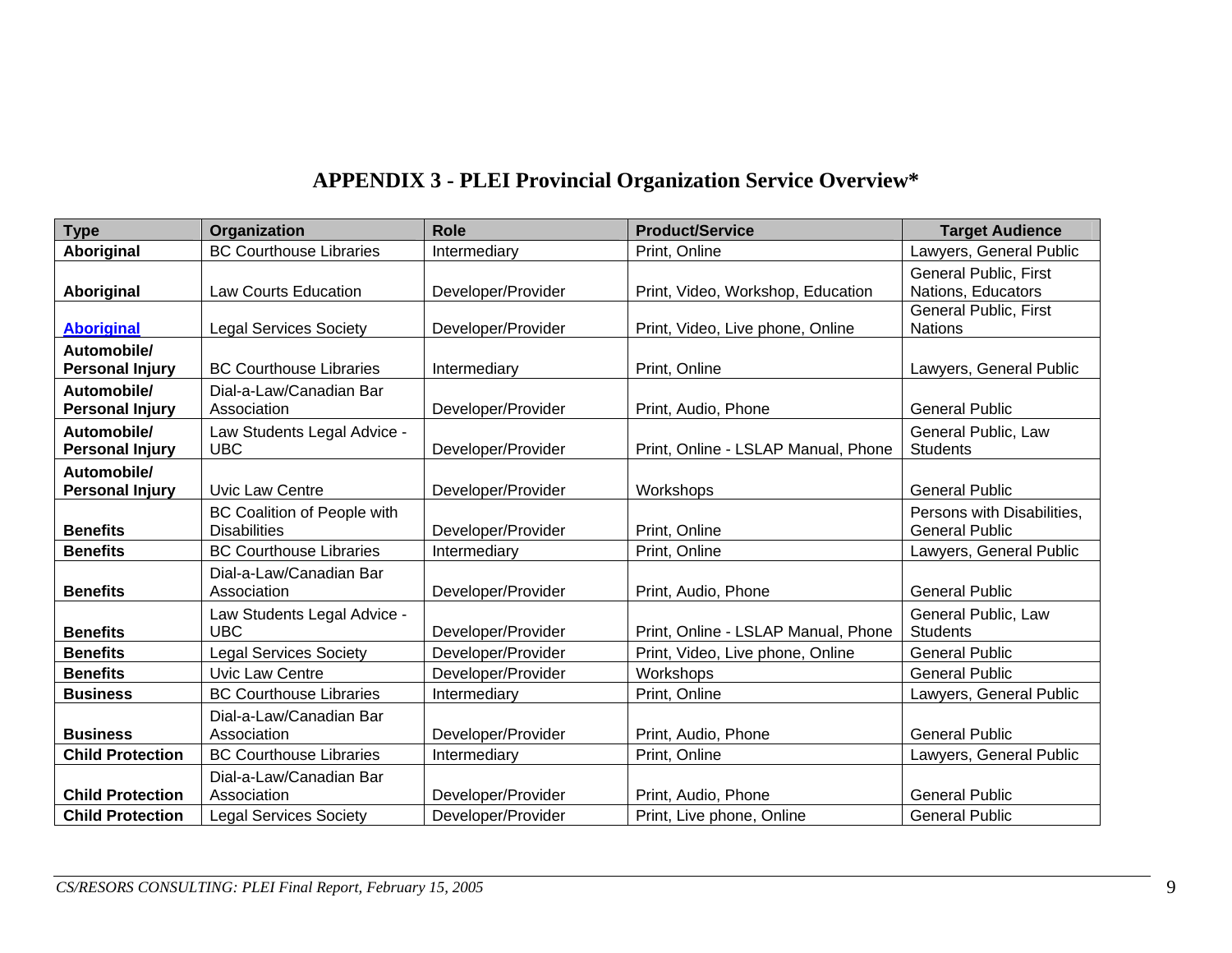| <b>Child Protection</b> | People's Law School                | Developer/Provider | Print, Online                       | <b>General Public</b>            |
|-------------------------|------------------------------------|--------------------|-------------------------------------|----------------------------------|
| <b>Consumer</b>         | <b>BC Courthouse Libraries</b>     | Intermediary       | Print, Online                       | Lawyers, General Public          |
|                         | Dial-a-Law/Canadian Bar            |                    |                                     |                                  |
| <b>Consumer</b>         | Association                        | Developer/Provider | Print, Audio, Phone                 | <b>General Public</b>            |
|                         | Law Students Legal Advice -        |                    |                                     | General Public, Law              |
| <b>Consumer</b>         | <b>UBC</b>                         | Developer/Provider | Print, Online - LSLAP Manual, Phone | <b>Students</b>                  |
| <b>Consumer</b>         | People's Law School                | Developer/Provider | Print, Online                       | <b>General Public</b>            |
| <b>Consumer</b>         | <b>Uvic Law Centre</b>             | Developer/Provider | Workshops                           | <b>General Public</b>            |
|                         |                                    | Funder/Developer/  |                                     |                                  |
| <b>Criminal</b>         | Ministry of Attorney General       | Provider           | Print, Online                       | <b>General Public</b>            |
| <b>Criminal</b>         | <b>BC Courthouse Libraries</b>     | Intermediary       | Print, Online                       | Lawyers, General Public          |
|                         | Dial-a-Law/Canadian Bar            |                    |                                     |                                  |
| <b>Criminal</b>         | Association                        | Developer/Provider | Print, Audio, Phone                 | <b>General Public</b>            |
|                         |                                    | Funder/Developer/  |                                     |                                  |
| <b>Criminal</b>         | Department of Justice              | Provider           | Print, Online                       | <b>General Public</b>            |
| <b>Criminal</b>         | <b>Law Courts Education</b>        | Developer/Provider | Online                              | <b>General Public, Educators</b> |
| <b>Criminal</b>         | <b>Legal Services Society</b>      | Developer/Provider | Print, Live phone, Online           | <b>General Public</b>            |
|                         | <b>BC Coalition of People with</b> |                    |                                     |                                  |
| <b>Disability</b>       | <b>Disabilities</b>                | Developer/Provider | Print, Online, Workshop             | Persons with Disabilities        |
| <b>Disability</b>       | <b>BC Courthouse Libraries</b>     | Intermediary       | Print, Online                       | Lawyers, General Public          |
|                         |                                    |                    |                                     | General Public, Persons          |
| <b>Disability</b>       | People's Law School                | Developer/Provider | Print, Online                       | with Disabilities                |
|                         | Centre for Education, Law          |                    |                                     |                                  |
| <b>Education</b>        | and Society                        | Developer/Provider | Curriculum                          | Law Students                     |
| <b>Employment</b>       | <b>BC Courthouse Libraries</b>     | Intermediary       | Print, Online                       | Lawyers, General Public          |
|                         | Dial-a-Law/Canadian Bar            |                    |                                     |                                  |
| <b>Employment</b>       | Association                        | Developer/Provider | Print, Audio, Phone                 | <b>General Public</b>            |
| <b>Employment</b>       | <b>Legal Services Society</b>      | Developer/Provider | Print, Live phone, Online           | <b>General Public</b>            |
| <b>Employment</b>       | People's Law School                | Developer/Provider | Print, Online                       | <b>General Public</b>            |
| <b>Family</b>           | <b>BC Courthouse Libraries</b>     | Intermediary       | Print, Online                       | Lawyers, General Public          |
|                         | Dial-a-Law/Canadian Bar            |                    |                                     |                                  |
| <b>Family</b>           | Association                        | Developer/Provider | Print, Audio, Phone                 | <b>General Public</b>            |
|                         |                                    |                    | Video, Online, Print, CD-Rom,       |                                  |
| <b>Family</b>           | Law Courts Education               | Developer/Provider | Workshop, Education                 | General Public, Educators        |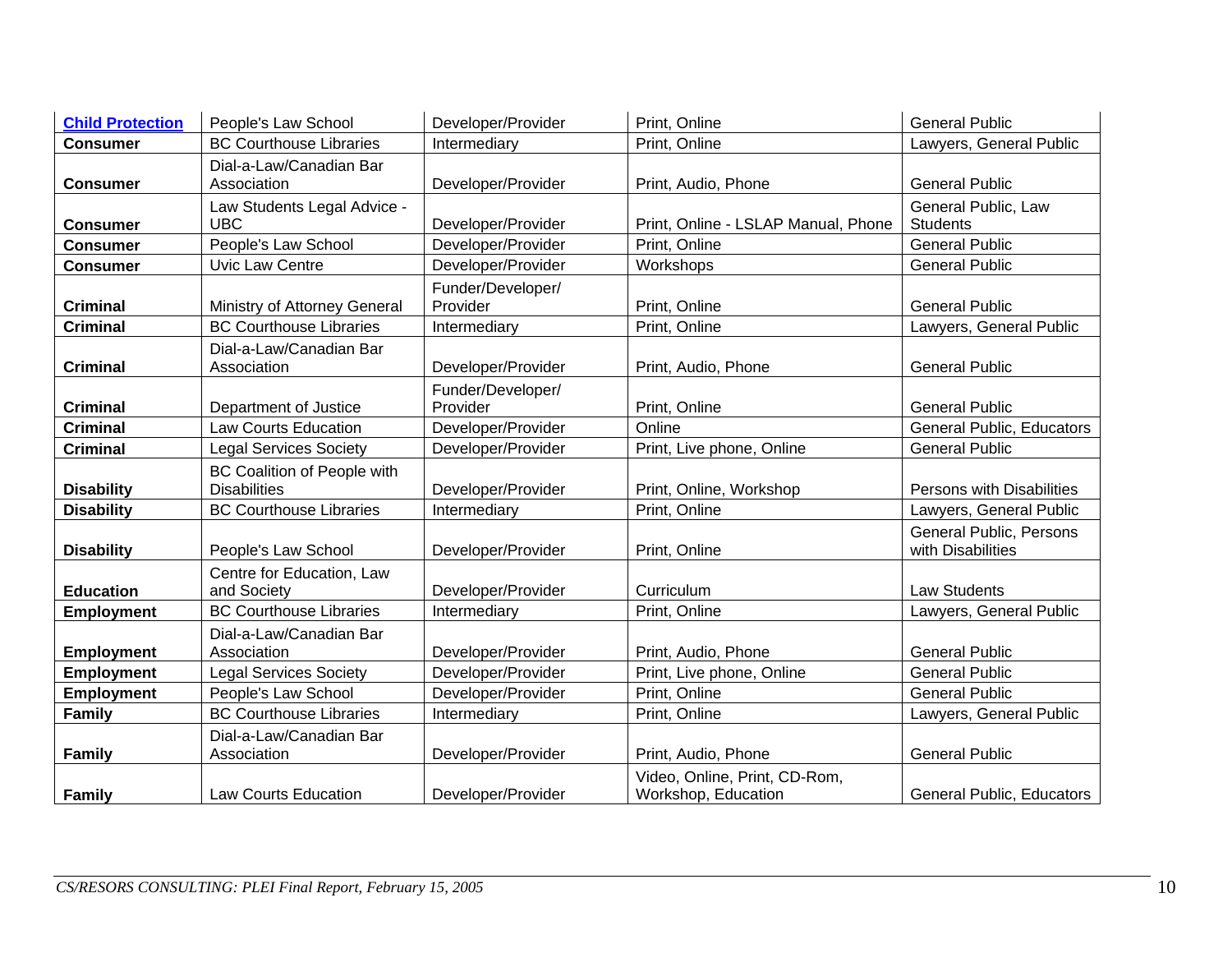|                        | Law Students Legal Advice -               |                               |                                     | General Public, Law                    |
|------------------------|-------------------------------------------|-------------------------------|-------------------------------------|----------------------------------------|
| <b>Family</b>          | <b>UBC</b>                                | Developer/Provider            | Print, Online - LSLAP Manual, Phone | <b>Students</b>                        |
| <b>Family</b>          | <b>Legal Services Society</b>             | Developer/Provider            | Online, Print, Video, Live phone    | <b>General Public</b>                  |
| Family                 | People's Law School                       | Developer/Provider            | Print, Online                       | <b>General Public</b>                  |
| <b>Family</b>          | Uvic Law Centre                           | Developer/Provider            | Print, Online                       | <b>General Public</b>                  |
| <b>Family</b>          | Department of Justice                     | Funder/Developer/<br>Provider | Print, Online                       | <b>General Public</b>                  |
| <b>Family</b>          | Ministry of Attorney General              | Funder/Developer/<br>Provider | Print, Online                       | <b>General Public</b>                  |
| <b>Family Violence</b> | <b>BC Courthouse Libraries</b>            | Intermediary                  | Print, Online                       | Lawyers, General Public                |
| <b>Family Violence</b> | Dial-a-Law/Canadian Bar<br>Association    | Developer/Provider            | Print, Audio, Phone                 | <b>General Public</b>                  |
| <b>Family Violence</b> | Department of Justice                     | Funder/Developer/<br>Provider | Print, Online                       | <b>General Public</b>                  |
| <b>Family Violence</b> | <b>Law Courts Education</b>               | Developer/Provider            | Video, Print, CD-Rom                | <b>General Public</b>                  |
| <b>Family Violence</b> | Law Students Legal Advice -<br><b>UBC</b> | Developer/Provider            | Print, Online - LSLAP Manual, Phone | General Public, Law<br><b>Students</b> |
| <b>Family Violence</b> | <b>Legal Services Society</b>             | Developer/Provider            | Print, Live phone, Online           | <b>General Public</b>                  |
| <b>Family Violence</b> | <b>MCAWS</b>                              | Funder/Developer/<br>Provider | Print, Online                       | <b>General Public</b>                  |
| <b>Family Violence</b> | People's Law School                       | Developer/Provider            | Print, Online                       | <b>General Public</b>                  |
| <b>Family Violence</b> | <b>Solicitor General</b>                  | Developer/Funder/Provider     | Print                               | <b>General Public</b>                  |
| <b>Family Violence</b> | <b>Uvic Law Centre</b>                    | Developer/Provider            | Print, Online                       | <b>General Public</b>                  |
| <b>Housing/Tenancy</b> | <b>BC Courthouse Libraries</b>            | Intermediary                  | Print, Online                       | Lawyers, General Public                |
| <b>Housing/Tenancy</b> | Dial-a-Law/Canadian Bar<br>Association    | Developer/Provider            | Print, Audio, Phone                 | General Public,                        |
| <b>Housing/Tenancy</b> | Law Students Legal Advice -<br><b>UBC</b> | Developer/Provider            | Print, Online - LSLAP Manual, Phone | General Public, Law<br><b>Students</b> |
| <b>Housing/Tenancy</b> | <b>Legal Services Society</b>             | Developer/Provider            | Print, Live phone, Online           | <b>General Public</b>                  |
| <b>Housing/Tenancy</b> | <b>MCAWS</b>                              | Funder/Developer/<br>Provider | Print, Online                       | <b>General Public</b>                  |
| <b>Housing/Tenancy</b> | <b>Tenants Rights Action</b><br>Coalition | Developer/Provider            | Print, Workshops, Phone, Online     | <b>General Public</b>                  |
| <b>Housing/Tenancy</b> | Uvic Law Centre                           | Developer/Provider            | Workshops                           | <b>General Public</b>                  |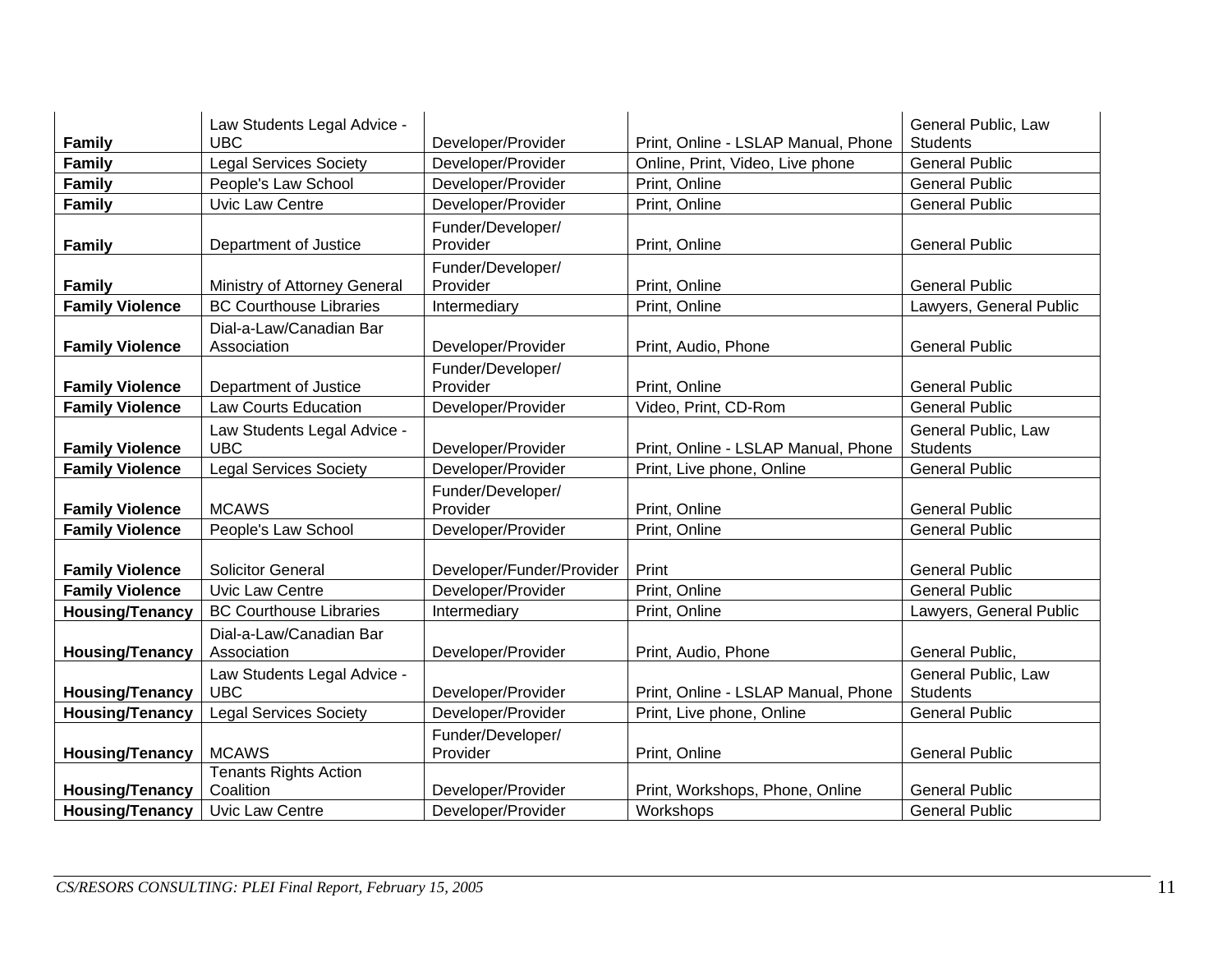|                                       |                                           | Funder/Developer/             |                                          |                                          |
|---------------------------------------|-------------------------------------------|-------------------------------|------------------------------------------|------------------------------------------|
| <b>Human Rights</b>                   | Ministry of Attorney General              | Provider                      | Print, Online                            | <b>General Public</b>                    |
| <b>Human Rights</b>                   | <b>BC Courthouse Libraries</b>            | Intermediary                  | Print, Online                            | Lawyers, General Public                  |
| <b>Human Rights</b>                   | <b>BC Human Rights Coalition</b>          | Developer/Provider            | Print, Online, Workshop                  | <b>General Public</b>                    |
| <b>Human Rights</b>                   | Department of Canadian<br>Heritage        | Funder/Developer/<br>Provider | Print, Online                            | <b>General Public</b>                    |
| <b>Human Rights</b>                   | Dial-a-Law/Canadian Bar<br>Association    | Developer/Provider            | Print, Audio, Phone                      | <b>General Public</b>                    |
| <b>Human Rights</b>                   | Department of Justice                     | Funder/Developer/<br>Provider | Print, Online                            | <b>General Public</b>                    |
| Immigration                           | <b>BC Courthouse Libraries</b>            | Intermediary                  | Print, Online                            | Lawyers, General Public                  |
| <b>Immigration</b>                    | <b>Law Courts Education</b>               | Developer/Provider            | Print, CD-Rom                            | General Public,<br>Immigrants, Educators |
| Immigration                           | Law Students Legal Advice -<br><b>UBC</b> | Developer/Provider            | Print, Online - LSLAP Manual, Phone      | General Public, Law<br><b>Students</b>   |
| Immigration                           | <b>Legal Services Society</b>             | Developer/Provider            | Print, Live phone, Online                | General Public,<br>Immigrants            |
| Immigration                           | <b>MCAWS</b>                              | Funder/Developer/<br>Provider | Print, Online                            | <b>General Public</b>                    |
| Immigration                           | People's Law School                       | Developer/Provider            | Print, Online                            | General Public,<br>Immigrants            |
| Immigration                           | Uvic Law Centre                           | Developer/Provider            | Workshops                                | <b>General Public</b>                    |
| Legal System -<br><b>Introduction</b> | Ministry of Attorney General              | Funder/Developer/<br>Provider | Print, Online                            | <b>General Public</b>                    |
| Legal System -<br><b>Introduction</b> | <b>BC Civil Liberties Association</b>     | Developer/Provider            | Print, Online, Workshop                  | <b>General Public</b>                    |
| Legal System -<br><b>Introduction</b> | <b>BC Courthouse Libraries</b>            | Intermediary                  | Print, Online                            | Lawyers, General Public                  |
| Legal System -<br><b>Introduction</b> | <b>BC Libraries</b>                       | Developer/Provider            | Workshop                                 | <b>Library Staff</b>                     |
| Legal System -<br><b>Introduction</b> | Centre for Education, Law<br>and Society  | Developer/Provider            | Workshop, Education                      | <b>General Public</b>                    |
| Legal System -<br><b>Introduction</b> | Dial-a-Law/Canadian Bar<br>Association    | Developer/Provider            | Print, Audio, Phone                      | <b>General Public</b>                    |
| Legal System -<br><b>Introduction</b> | <b>Law Courts Education</b>               | Developer/Provider            | Video, Print, Workshop,<br>Education+D98 | <b>General Public, Educators</b>         |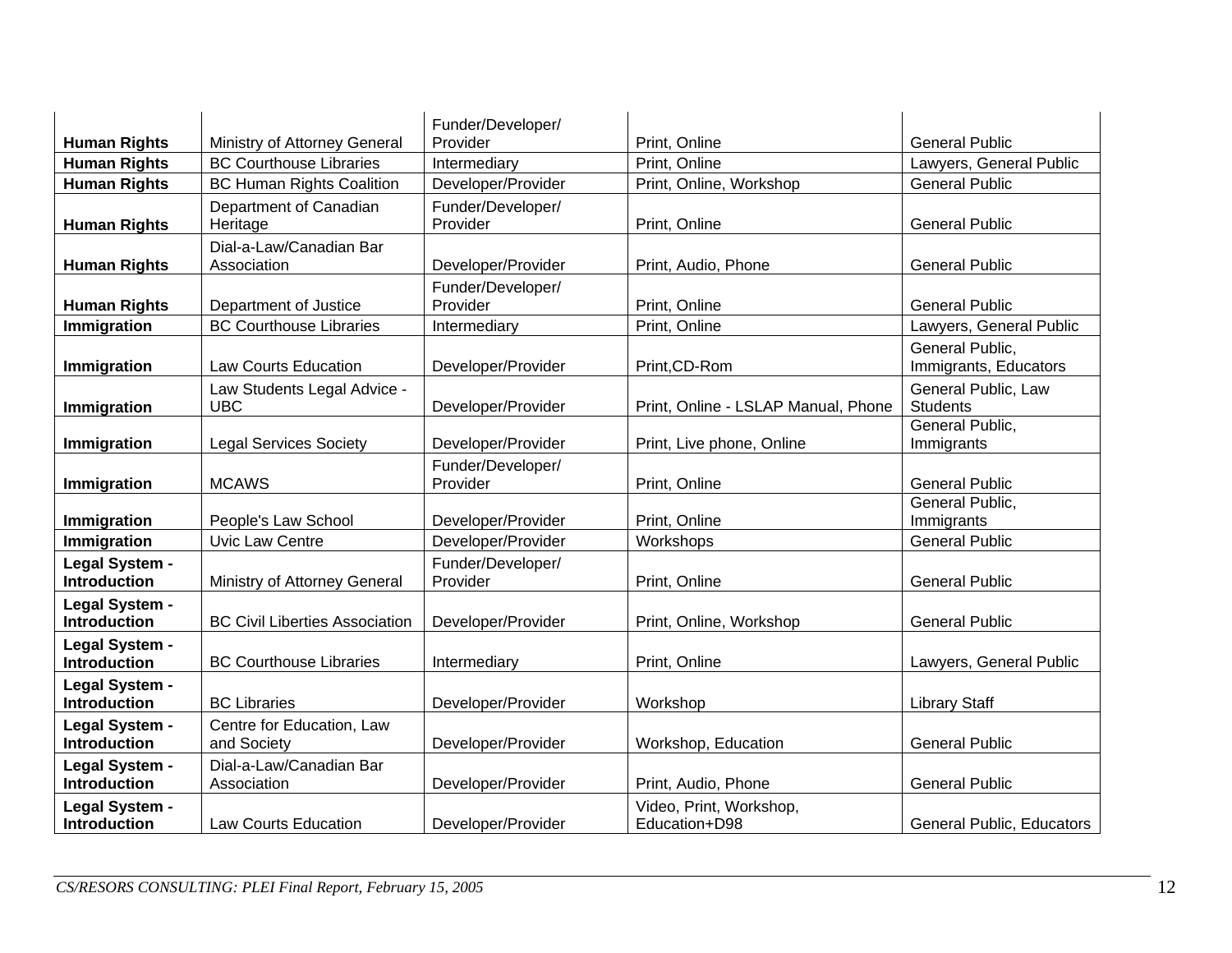| Legal System -<br><b>Introduction</b> | Law Students Legal Advice -<br><b>UBC</b> | Developer/Provider            | Print, Online - LSLAP Manual, Phone | General Public, Law<br><b>Students</b> |
|---------------------------------------|-------------------------------------------|-------------------------------|-------------------------------------|----------------------------------------|
| Legal System -                        |                                           |                               |                                     |                                        |
| <b>Introduction</b>                   | <b>Legal Services Society</b>             | Developer/Provider            | Print, Live phone, Online           | <b>General Public</b>                  |
| Legal System -<br><b>Introduction</b> | Ministry of Education                     | Funder/Developer/<br>Provider | Curriculum                          | Youth, Educators                       |
| Legal System -<br><b>Introduction</b> | People's Law School                       | Developer/Provider            | Print, Online, Workshop             | <b>General Public</b>                  |
| Legal System -                        |                                           |                               |                                     |                                        |
| <b>Introduction</b>                   | <b>Uvic Law Centre</b>                    | Developer/Provider            | Online                              | <b>General Public</b>                  |
| <b>Medical/Health</b>                 | Dial-a-Law/Canadian Bar<br>Association    | Developer/Provider            | Print, Audio, Phone                 | <b>General Public</b>                  |
| <b>Medical/Health</b>                 | <b>BC Courthouse Libraries</b>            | Intermediary                  | Print, Online                       | Lawyers, General Public                |
| <b>Medical/Health</b>                 | Law Students Legal Advice -<br><b>UBC</b> | Developer/Provider            | Print, Online - LSLAP Manual, Phone | General Public, Law<br><b>Students</b> |
| <b>Medical/Health</b>                 | <b>Uvic Law Centre</b>                    | Developer/Provider            | Print, Online                       | <b>General Public</b>                  |
| <b>Property</b>                       | <b>BC Courthouse Libraries</b>            | Intermediary                  | Print, Online                       | Lawyers, General Public                |
| <b>Property</b>                       | Dial-a-Law/Canadian Bar<br>Association    | Developer/Provider            | Print, Audio, Phone                 | <b>General Public</b>                  |
| <b>Property</b>                       | Law Students Legal Advice -<br><b>UBC</b> | Developer/Provider            | Print, Online - LSLAP Manual, Phone | General Public, Law<br><b>Students</b> |
| <b>Property</b>                       | <b>Uvic Law Centre</b>                    | Developer/Provider            | Print, Online                       | <b>General Public</b>                  |
| <b>Seniors</b>                        | BC Coalition to End Abuse of<br>Seniors   | Developer/Provider            | Print                               | General Public, Youth                  |
| <b>Seniors</b>                        | <b>BC Courthouse Libraries</b>            | Intermediary                  | Print, Online                       | Lawyers, General Public                |
| <b>Seniors</b>                        | <b>Legal Services Society</b>             | Developer/Provider            | Print, Live phone, Online           | <b>General Public</b>                  |
| <b>Volunteer</b>                      | People's Law School                       | Developer/Provider            | Print, Online                       | <b>General Public</b>                  |
| Wills/Estates/                        |                                           |                               |                                     |                                        |
| Guardianship                          | <b>BC Courthouse Libraries</b>            | Intermediary                  | Print, Online                       | Lawyers, General Public                |
| <b>Wills/Estates/</b><br>Guardianship | Dial-a-Law/Canadian Bar<br>Association    | Developer/Provider            | Print, Audio                        | <b>General Public</b>                  |
| Wills/Estates/<br>Guardianship        | Law Students Legal Advice -<br><b>UBC</b> | Developer/Provider            | Print, Online - LSLAP Manual, Phone | General Public, Law<br><b>Students</b> |
| Wills/Estates/<br>Guardianship        | People's Law School                       | Developer/Provider            | Print, Online                       | <b>General Public</b>                  |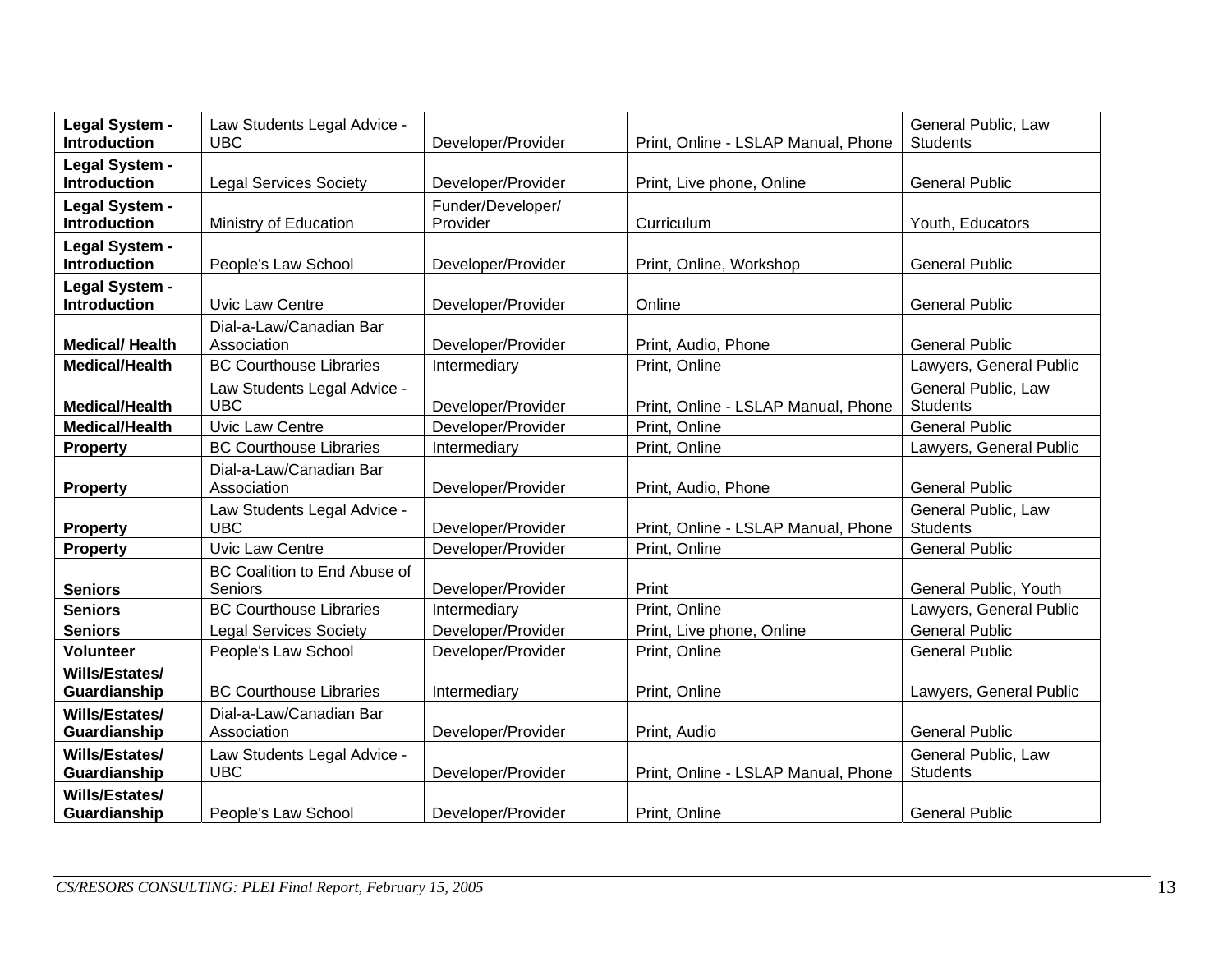| Youth | <b>BC Courthouse Libraries</b>         | Intermediary                  | Print, Online                       | Lawyers, General Public                |
|-------|----------------------------------------|-------------------------------|-------------------------------------|----------------------------------------|
| Youth | Dial-a-Law/Canadian Bar<br>Association | Developer/Provider            | Print, Audio, Phone                 | <b>General Public</b>                  |
| Youth | Department of Justice                  | Funder/Developer/<br>Provider | Print, Online                       | <b>General Public</b>                  |
| Youth | Law Courts Education                   | Developer/Provider            | Print, Workshop, Education          | <b>General Public, Educators</b>       |
| Youth | Law Students Legal Advice -<br>UBC.    | Developer/Provider            | Print, Online - LSLAP Manual, Phone | General Public, Law<br><b>Students</b> |
| Youth | <b>Legal Services Society</b>          | Developer/Provider            | Print, Live phone, Online           | <b>General Public</b>                  |
| Youth | People's Law School                    | Developer/Provider            | Print, Online                       | <b>General Public</b>                  |
| Youth | Uvic Law Centre                        | Developer/Provider            | Print, Online                       | <b>General Public</b>                  |

**\*Note: Does not include organizations whose only role vis-a-vis PLEI is funding such as: The Law Foundation and the Aboriginal Justice Strategy**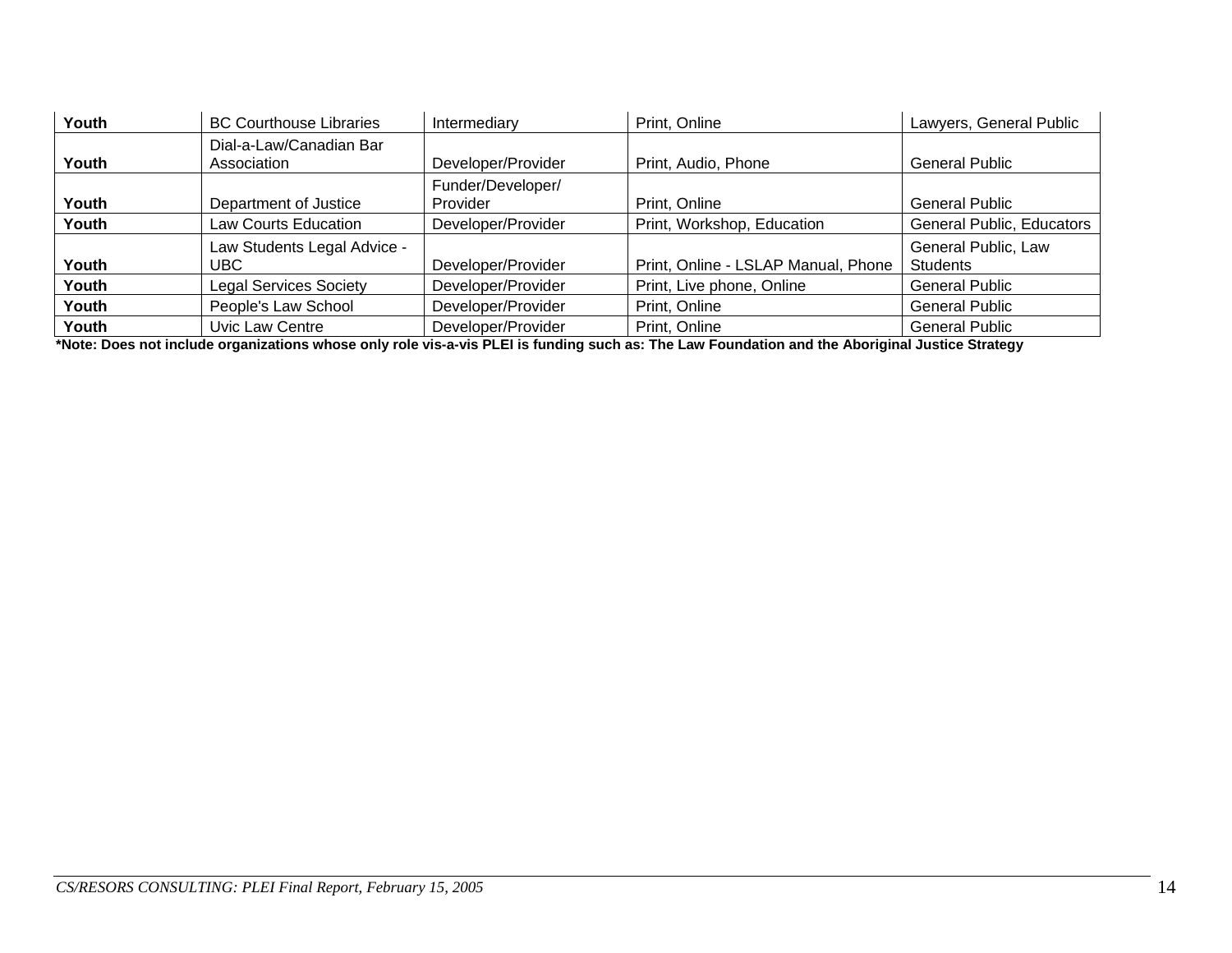## **APPENDIX 4 – Focus Group Questions**

- <span id="page-15-0"></span>1. What types of PLEI services and products are available in your community?
- 2. What is currently working well in terms of PLEI in your community?
- 3. What are the key issues or gaps in PLEI in your community?
- 4. Do you have any suggestions on what mechanisms could be developed to be able to identify PLEI needs and gaps province-wide on an ongoing basis to enable long- range planning?
- 5. Could you identify three priority actions that you believe would make the delivery of PLEI services in your community and across the province more effective and efficient?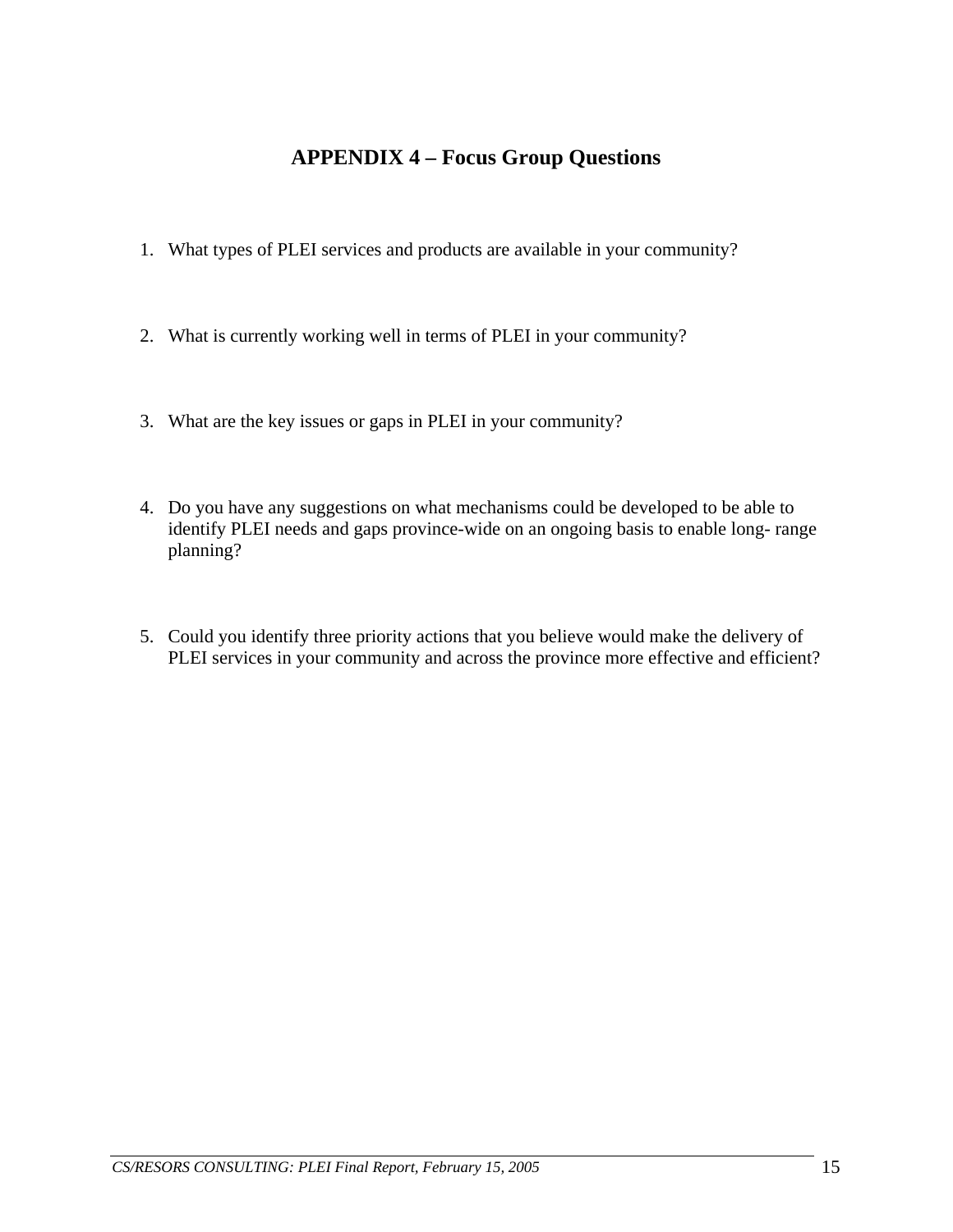## **APPENDIX 5 – Electronic Survey**  (**http://members.shaw.ca/csresors**)

# *DRAFT*

## <span id="page-16-0"></span>**Public Legal Education and Information Working Group Provincial Needs Assessment Survey**

This is an explanation of the purpose of the form ...

## **Please provide the following contact information:**

*\*denotes required field*

| Name            |              |  |
|-----------------|--------------|--|
| Organization*   |              |  |
| Street Address  |              |  |
| Address (cont.) |              |  |
| $City^*$        |              |  |
| Postal Code     |              |  |
| Work Phone*     | ###-###-#### |  |
| <b>FAX</b>      |              |  |
| E-mail*         |              |  |

**1. What types of Public Legal Education and Information products and services do you provide?** 

*[Please check all that apply]*

| <b>Type of Law</b><br>(choose one) | Aboriginal<br>Consumer/Debt<br>Contract<br>Criminal<br>Family<br>Housing<br>Immigration<br>Welfare<br><b>Benefits</b><br><b>Employment</b><br>Wills/Estates<br>Seniors<br>Youth | <b>Type(s) of Materials</b><br>[Please check all that apply]<br>Pamphlets/Handouts<br>Workshops<br>Training<br>Website<br>Other (describe) |
|------------------------------------|---------------------------------------------------------------------------------------------------------------------------------------------------------------------------------|--------------------------------------------------------------------------------------------------------------------------------------------|
|                                    | Do you develop your own materials?                                                                                                                                              | $\mathsf{Yes}$ L                                                                                                                           |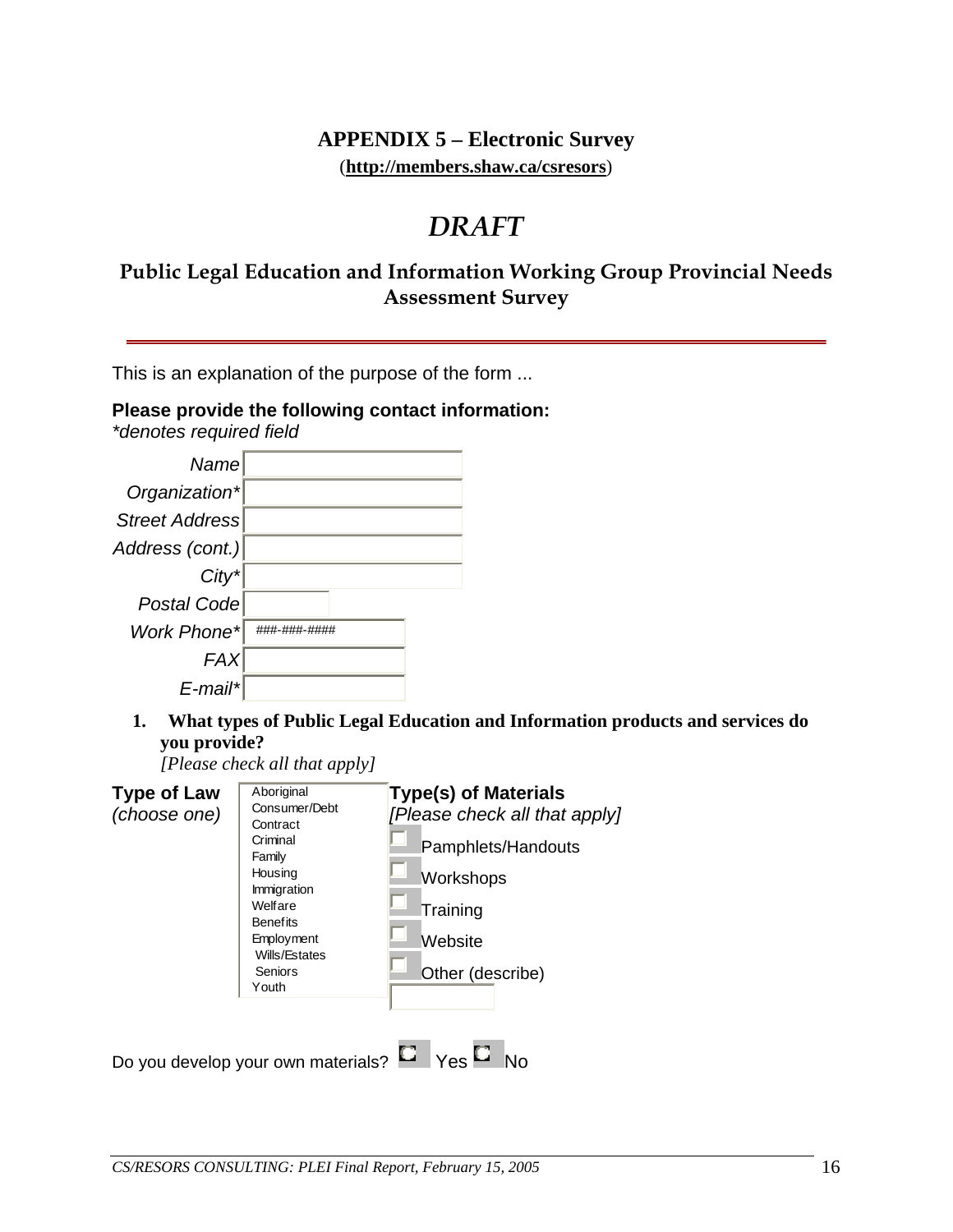| <b>Type of Law</b><br>(choose one) | Aboriginal<br>Consumer/Debt<br>Contract<br>Criminal<br>Family<br>Housing<br>Immigration<br>Welfare<br><b>Benefits</b><br>Employment<br>Wills/Estates<br>Seniors<br>Youth | <b>Type(s) of Materials</b><br>[Please check all that apply]<br>Pamphlets/Handouts<br>Workshops<br>Training<br>Website<br>Other (describe)                                                            |
|------------------------------------|--------------------------------------------------------------------------------------------------------------------------------------------------------------------------|-------------------------------------------------------------------------------------------------------------------------------------------------------------------------------------------------------|
|                                    |                                                                                                                                                                          | Do you develop your own materials? $\Box$ Yes $\Box$ No                                                                                                                                               |
| <b>Type of Law</b><br>(choose one) | Aboriginal<br>Consumer/Debt<br>Contract<br>Criminal<br>Family<br>Housing<br>Immigration<br>Welfare<br><b>Benefits</b><br>Employment<br>Wills/Estates<br>Seniors<br>Youth | <b>Type(s) of Materials</b><br>[Please check all that apply]<br>Pamphlets/Handouts<br>Workshops<br>Training<br>Website<br>Other (describe)<br>Do you develop your own materials? $\Box$ Yes $\Box$ No |
| <b>Type of Law</b><br>(choose one) | Aboriginal<br>Consumer/Debt<br>Contract<br>Criminal<br>Family<br>Housing<br>Immigration<br>Welfare<br><b>Benefits</b><br>Employment<br>Wills/Estates<br>Seniors<br>Youth | <b>Type(s) of Materials</b><br>[Please check all that apply]<br>Pamphlets/Handouts<br>Workshops<br>Training<br>Website<br>Other (describe)<br>Do you develop your own materials? $\Box$ Yes $\Box$ No |
|                                    |                                                                                                                                                                          |                                                                                                                                                                                                       |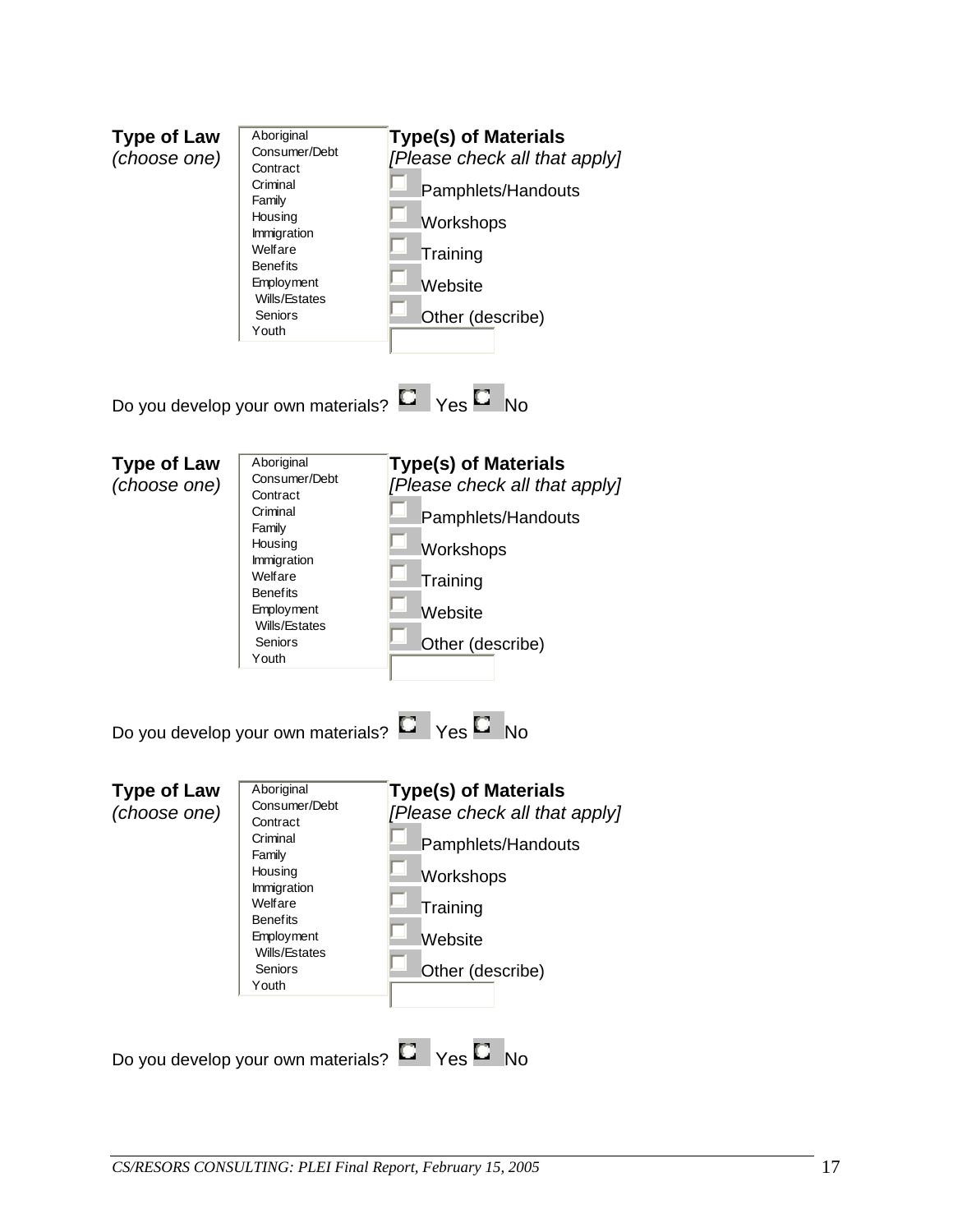| <b>Type of Law</b><br>(choose one)              | Aboriginal<br>Consumer/Debt<br>Contract<br>Criminal<br>Family<br>Housing<br>Immigration<br>Welfare<br><b>Benefits</b><br>Employment<br>Wills/Estates<br>Seniors<br>Youth | <b>Type(s) of Materials</b><br>[Please check all that apply]<br>Pamphlets/Handouts<br>Workshops<br>Training<br>Website<br>Other (describe)                                                                                    |                                                                           |
|-------------------------------------------------|--------------------------------------------------------------------------------------------------------------------------------------------------------------------------|-------------------------------------------------------------------------------------------------------------------------------------------------------------------------------------------------------------------------------|---------------------------------------------------------------------------|
|                                                 |                                                                                                                                                                          | Do you develop your own materials? Law Yes Lawlo                                                                                                                                                                              |                                                                           |
| $etc.$ )<br>(describe)<br>2.<br>Please specify: | Other - Describe type of law:<br>programs or services?                                                                                                                   | (e.g. Immigration Law, Human Rights Law,<br>Pamphlets/Handouts Workshops Faining Website<br>Do you develop your own materials? $E_{\text{P}}$ Yes $E_{\text{N}}$<br>Over the last fiscal year, have you discontinued any PLEI | Other<br>$\blacksquare$ $_{\mathsf{Yes}}$ $\blacksquare$ $_{\mathsf{No}}$ |
| 3.<br>Please specify:                           | programs or services?                                                                                                                                                    | Over the last fiscal year, have you added any PLEI                                                                                                                                                                            | $\Box$ Yes $\Box$ No                                                      |

## **4. What are the key PLEI gaps or issues facing your community?**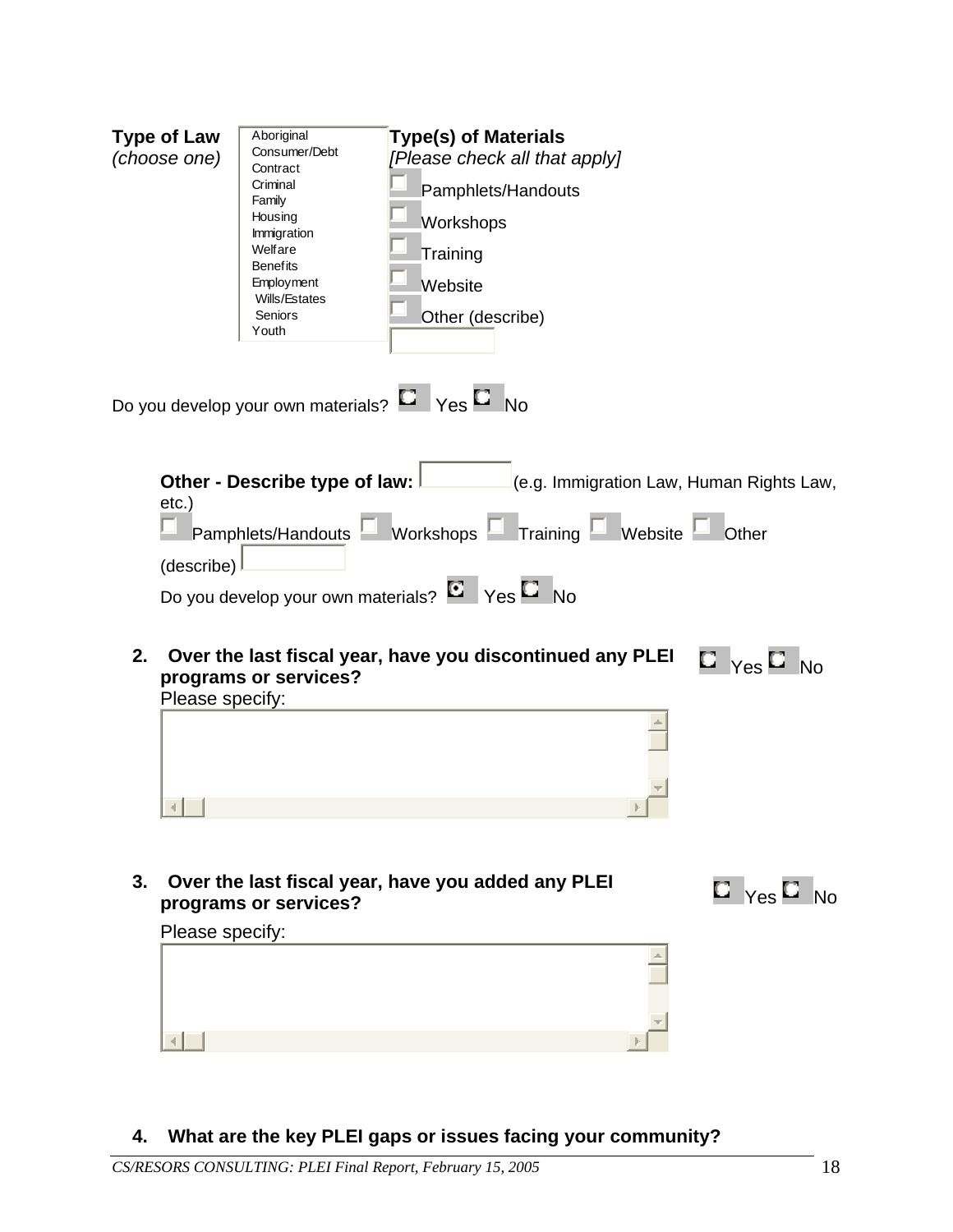## Please be specific:



**5. What type of support would help you address these issues?** 

| Potential partnerships with other PLEI organizations - please specify: |
|------------------------------------------------------------------------|
|                                                                        |
|                                                                        |
| Training - please specify:                                             |
|                                                                        |
|                                                                        |
| Technology - please specify:                                           |
|                                                                        |
|                                                                        |
| Access to specified materials or resources - please specify:           |
|                                                                        |
|                                                                        |
|                                                                        |

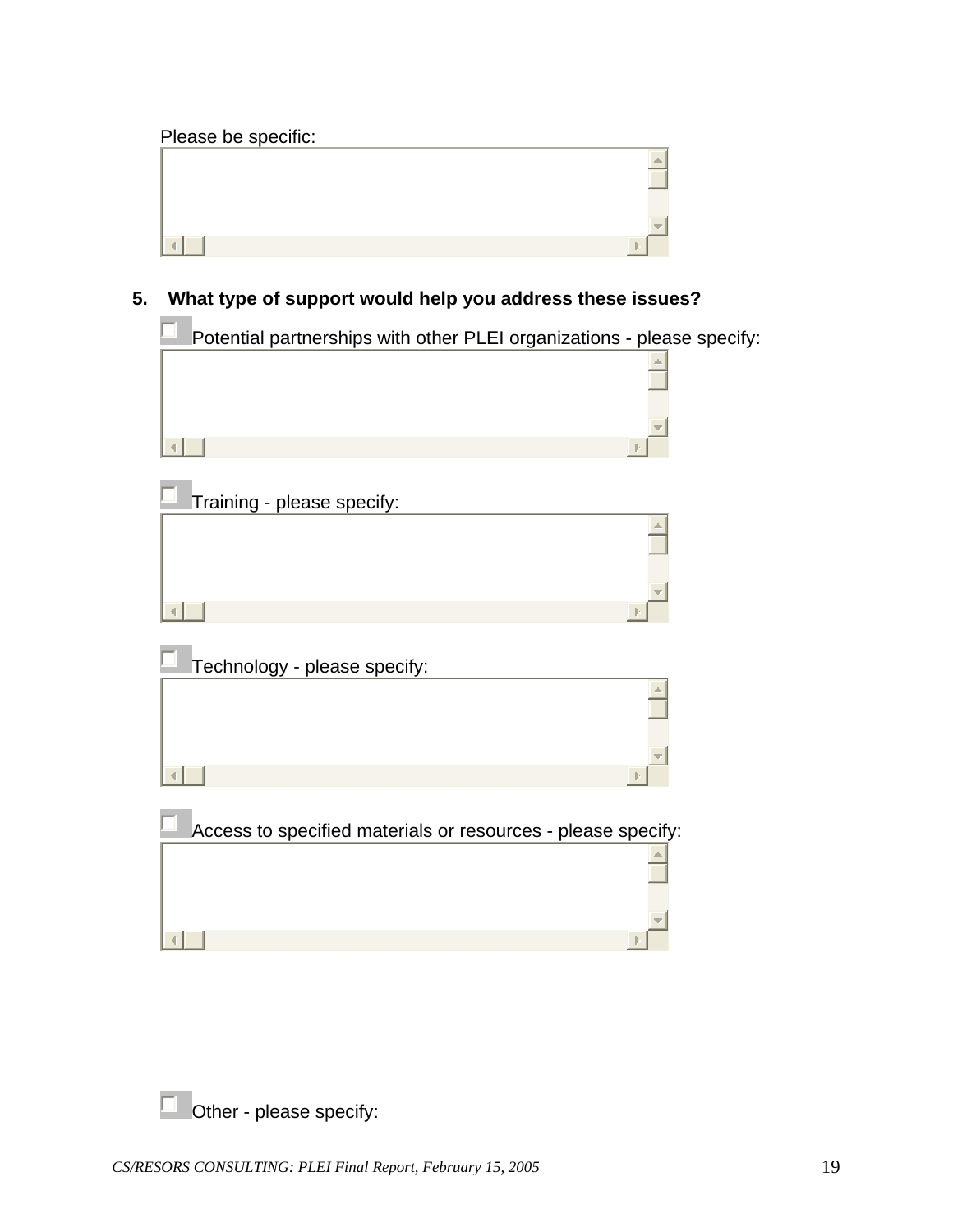## **Survey Evaluation**

Thank you for taking the time to help us with this study. The completion of this short survey will give the PLEI Working Group a more accurate picture of the PLEI products and services available at the community level. It will also help address content and delivery gaps. Please answer the following three questions to help us evaluate this survey as a tool.

**1. Do you think that a annual provincial PLEI needs Do you think that a annual provincial PLEI needs**  $\qquad \qquad \blacksquare \qquad \qquad \blacksquare \qquad \qquad \blacksquare \qquad \qquad \blacksquare$ 

Why or why not?:

 $\overline{4}$ 

# $\left| \cdot \right|$

**2.** Did you find this survey easy to fill out?  $\Box$   $\Box$   $\Box$   $\Box$   $\Box$  No

Why or why not?









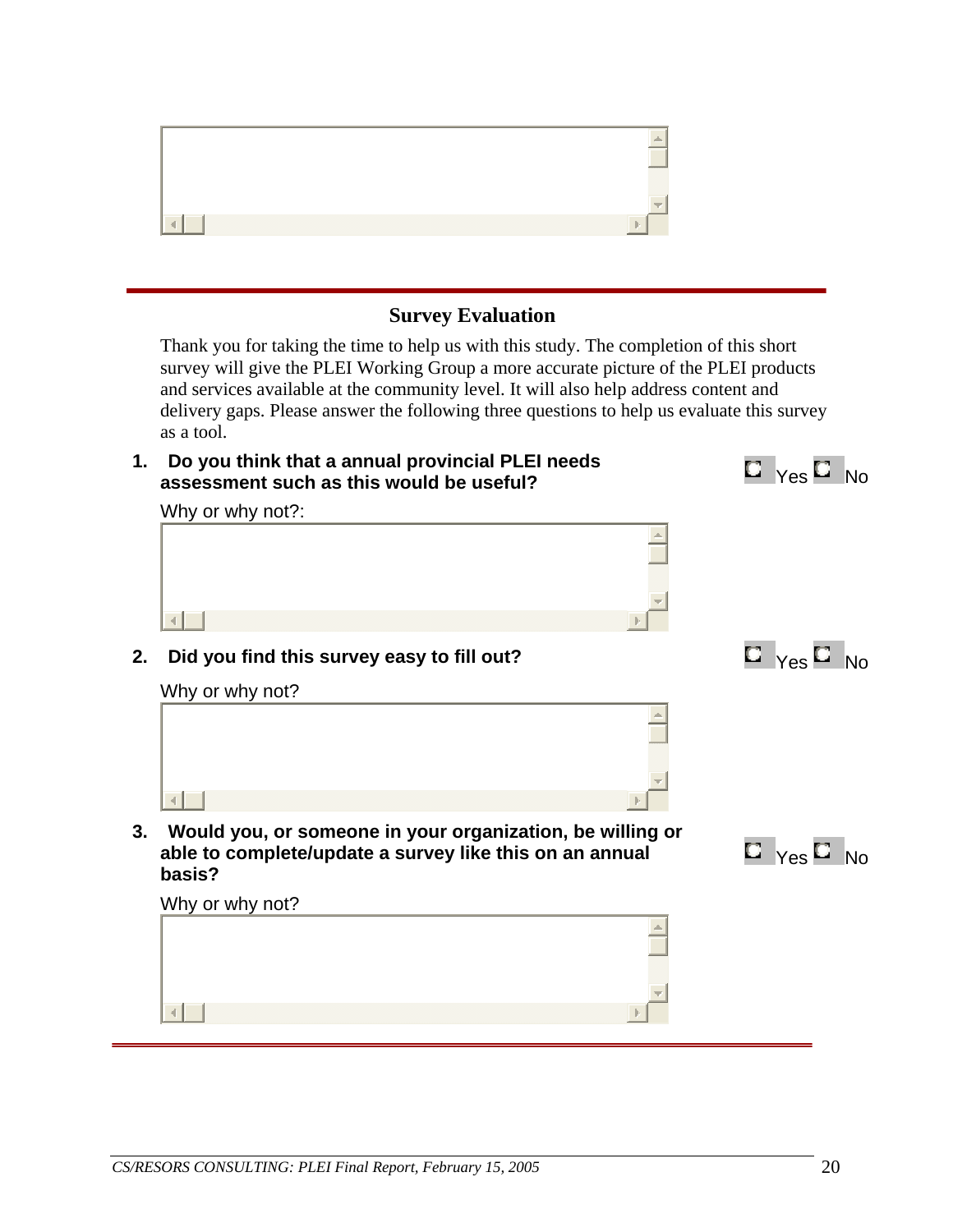## **Public Legal Education and Information Working Group Provincial Needs Assessment Survey (Educator's Survey)**

Thank you for taking the time to help us with this study. The completion of this short survey will give the PLEI Working Group a more accurate picture of the PLEI products and services available at the community level. It will also help address content and delivery gaps.

#### **Please provide the following contact information:**

| Name                 |              |  |
|----------------------|--------------|--|
| School               |              |  |
| Position             |              |  |
| Grade/Level          |              |  |
| City                 |              |  |
| <b>Teaching Area</b> |              |  |
| <b>Work Phone</b>    | ###-###-#### |  |
| <b>FAX</b>           |              |  |
| E-mail               |              |  |

**1. What types of Public Legal Education and Information products and services do you provide?**  *Note: There are six sets of responses below. For each different PLEI service types please fill in the relevant information.*

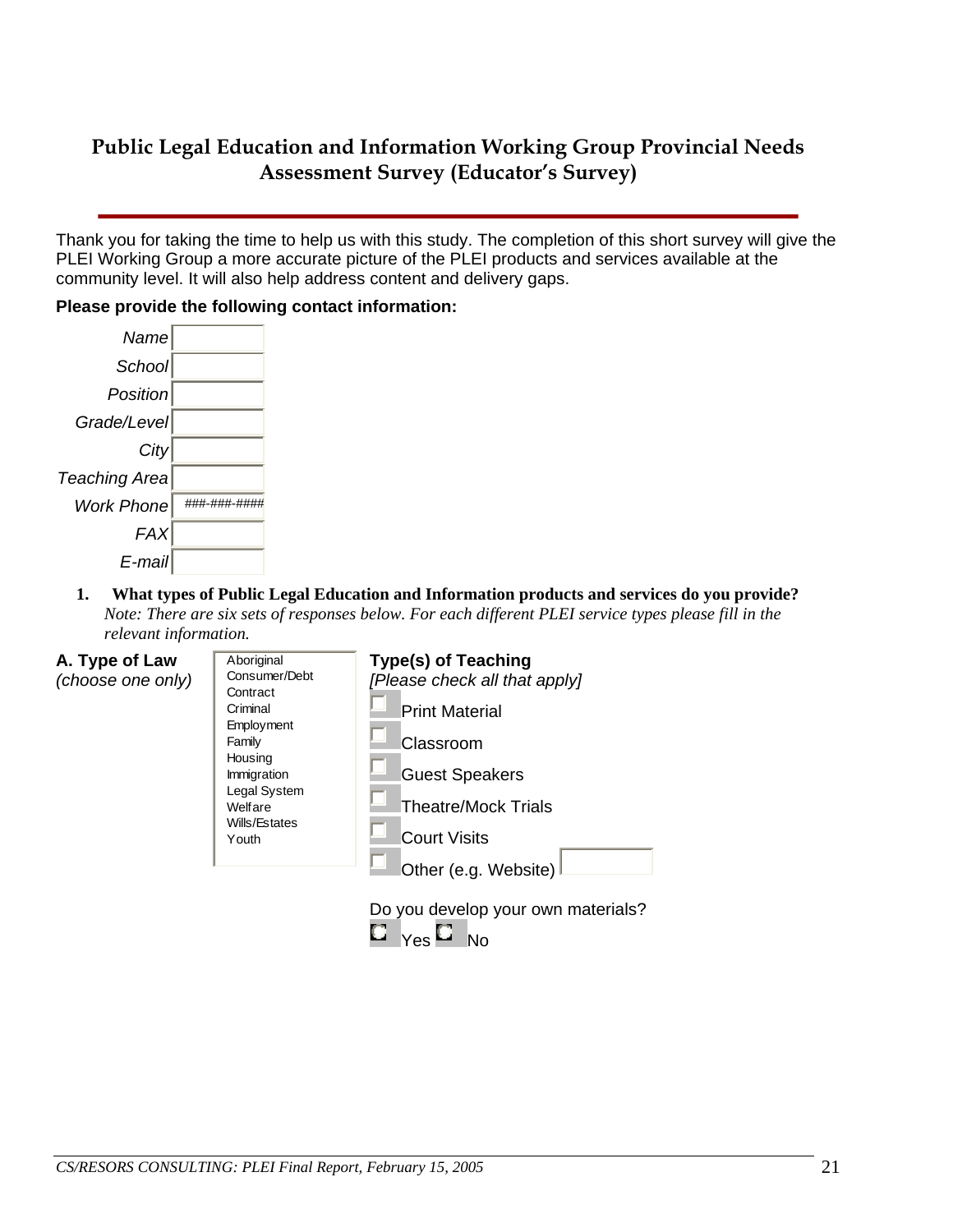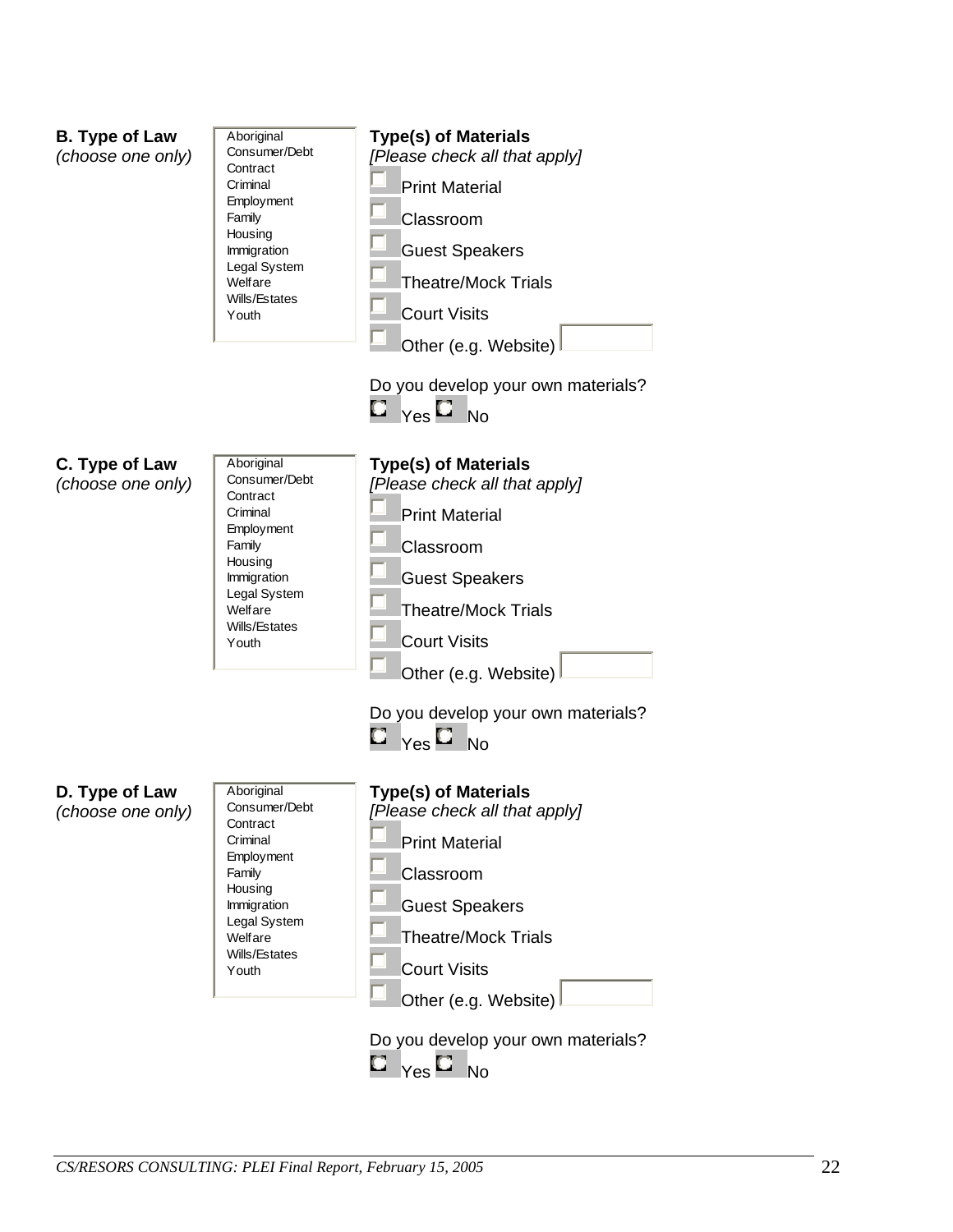| E. Type of Law<br>(choose one only) | Aboriginal<br>Consumer/Debt<br>Contract<br>Criminal<br>Employment<br>Family<br>Housing<br>Immigration<br>Legal System<br>Welfare<br>Wills/Estates<br>Youth | <b>Type(s) of Materials</b><br>[Please check all that apply]<br><b>Print Material</b><br>Classroom<br><b>Guest Speakers</b><br><b>Theatre/Mock Trials</b><br><b>Court Visits</b><br>Other (e.g. Website) |
|-------------------------------------|------------------------------------------------------------------------------------------------------------------------------------------------------------|----------------------------------------------------------------------------------------------------------------------------------------------------------------------------------------------------------|
|                                     |                                                                                                                                                            | Do you develop your own materials?<br>N٥                                                                                                                                                                 |

## **F. Other - Describe Type of Law**

(e.g. Immigration Law, Human Rights Law, etc.)



**2. Over the last school year, have you discontinued any law education Over the last school year, have you discontinued any law education**<br> **programs or services?** No



Please specify which one(s) you have discontinued and why:



**3. Over the last school year, have you added any law education programs Over the last school year, have you added any law education programs**  $\Box$  Yes  $\Box$  No or services?

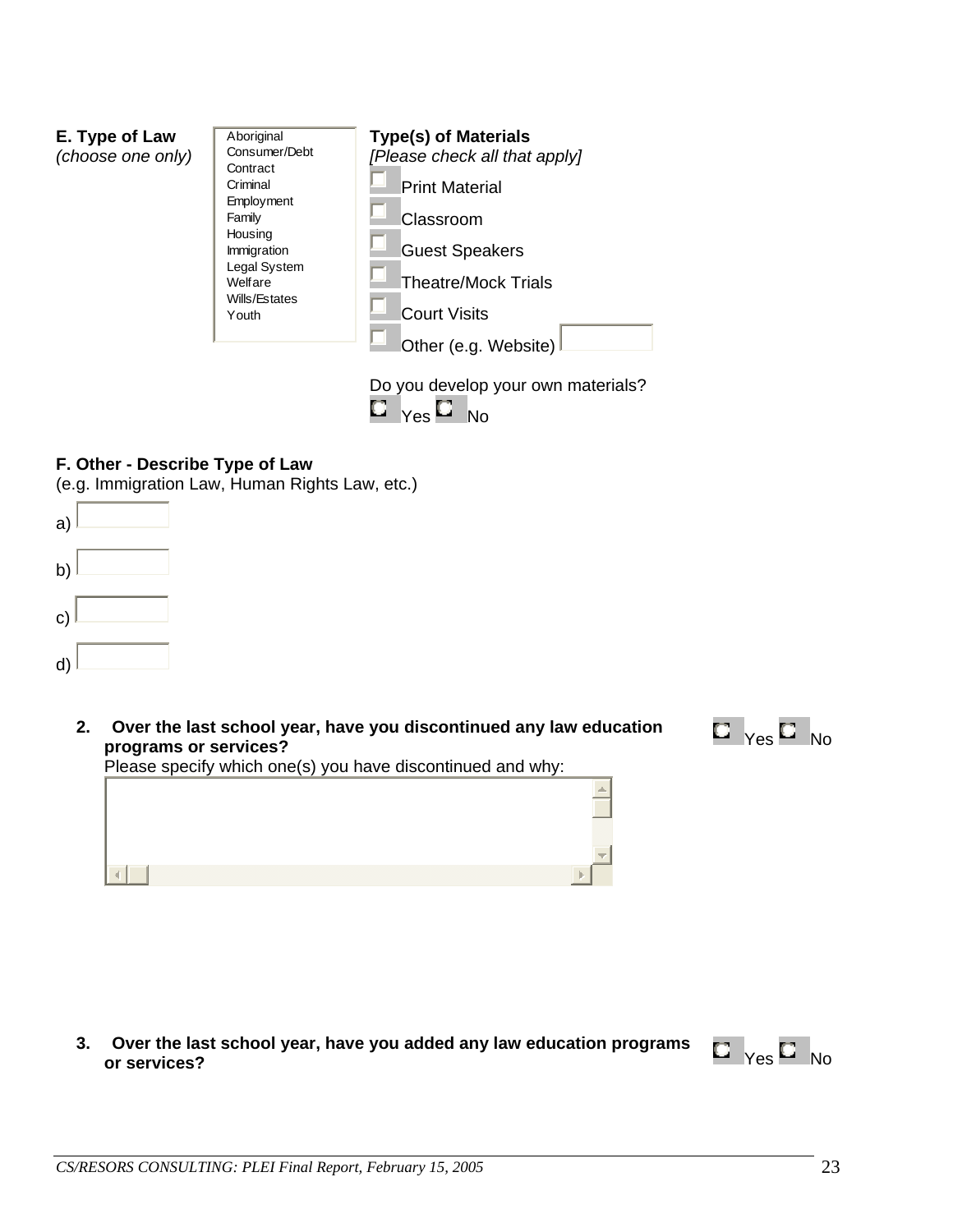| Please specify which one(s): |  |
|------------------------------|--|
|                              |  |
|                              |  |
|                              |  |
|                              |  |
|                              |  |

**4. What are the key law education gaps facing your school/students?**  Please be specific:



**5. What type of support would help you address these gaps?** 

**Contract** 

ŗ

Potential partnerships with other PLEI organizations - please specify:



| Training (e.g., staff, volunteers, clients, etc.) - please specify:       |  |
|---------------------------------------------------------------------------|--|
|                                                                           |  |
|                                                                           |  |
|                                                                           |  |
| Technology (e.g., new computers, internet access, etc.) - please specify: |  |
|                                                                           |  |
|                                                                           |  |
|                                                                           |  |

Access to specified PLEI materials or resources - please specify: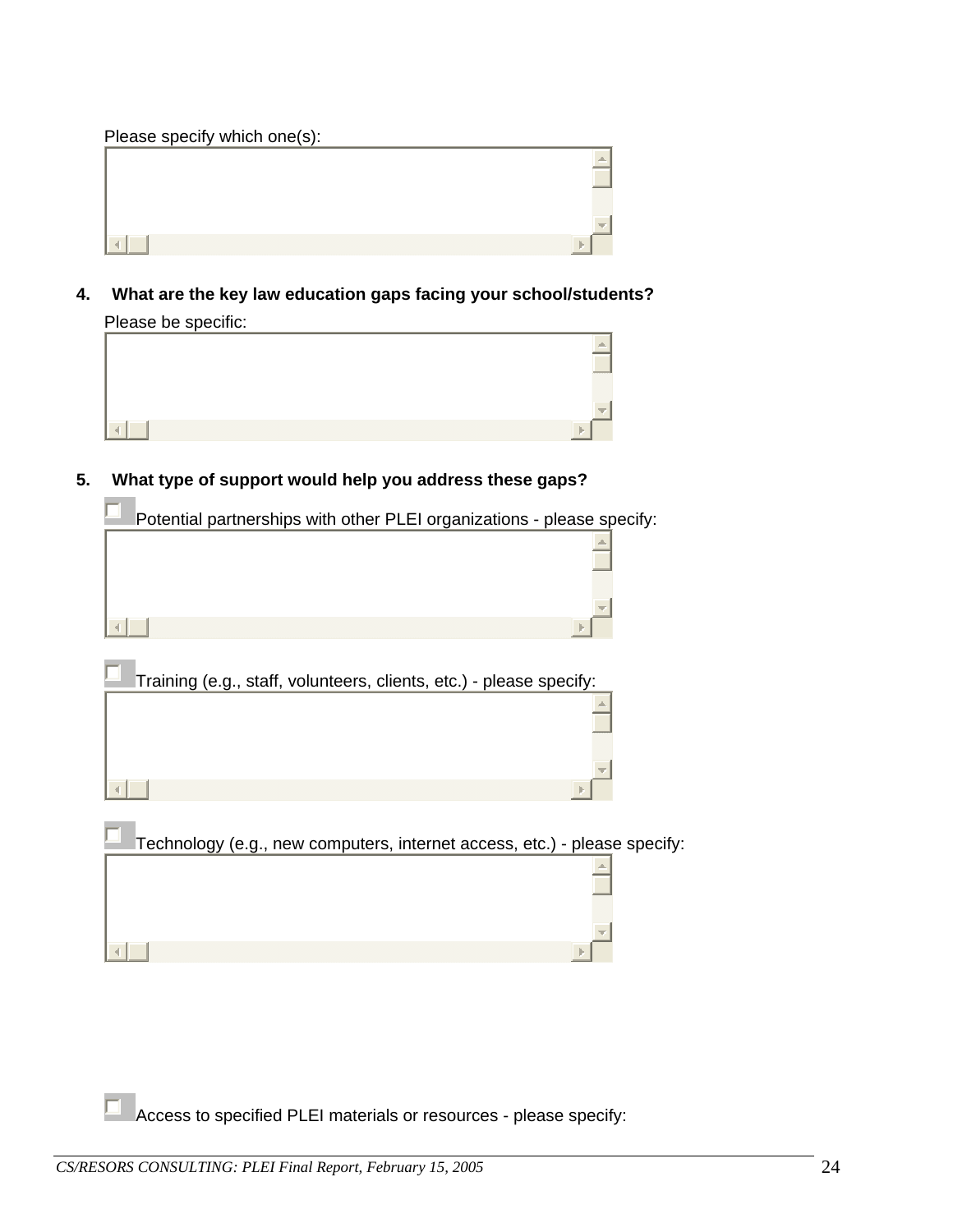

#### **Using this Survey in the Future**

Please answer the following three questions to help us evaluate this survey as a tool for providing regular feedback about PLEI service providers in British Columbia.

**1. Do you think that an annual provincial PLEI needs assessment such as Do you think that an annual provincial PLEI needs assessment such as**  $\blacksquare\spadesuit_{\mathsf{Yes}}\square\spadesuit_{\mathsf{No}}$ 



**2. Did you find this survey easy to fill out?** Yes No

Why or why not?

 $\left\| \cdot \right\|$ 





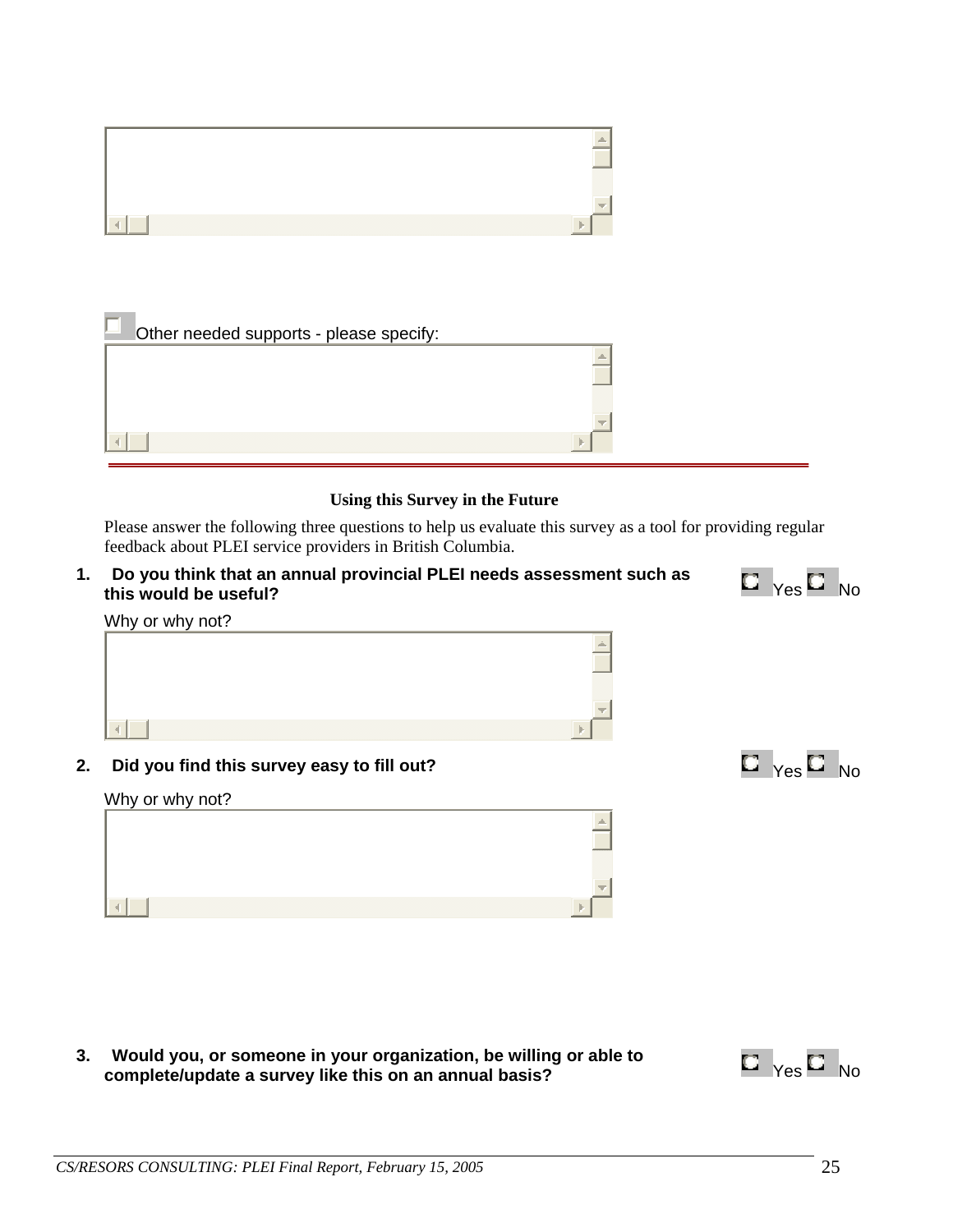|             | Why or why not?   |   |
|-------------|-------------------|---|
|             |                   |   |
|             |                   |   |
|             |                   |   |
|             |                   | ь |
| Submit Form | <b>Reset Form</b> |   |

Copyright © 2004. All rights reserved. Revised: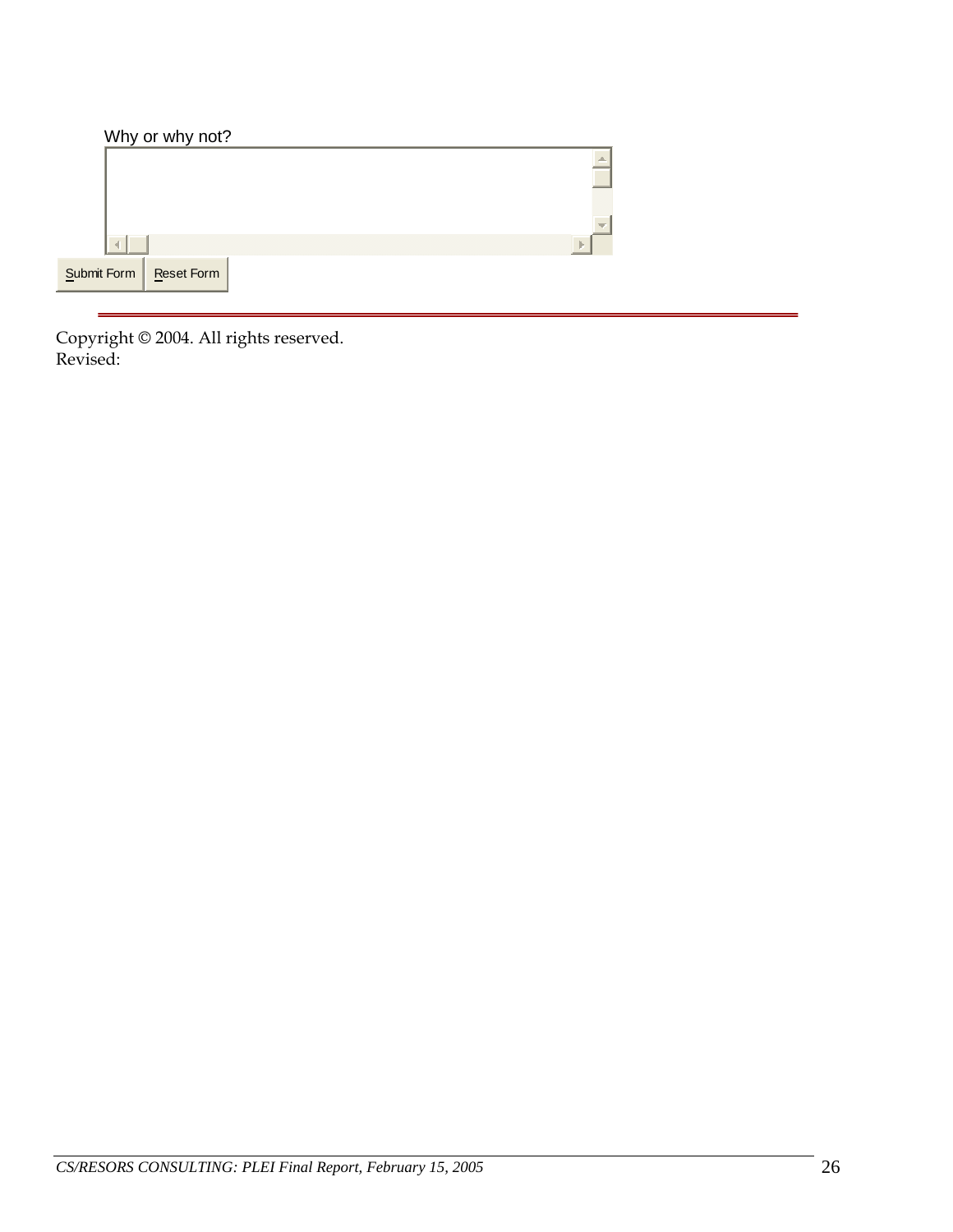## **APPENDIX 6 – Revised Needs Assessment Tool**

*Last revised January 11, 2005* 

## <span id="page-27-0"></span>**Public Legal Education and Information Working Group Provincial Needs Assessment Survey**

Thank you for taking the time to help us with this study. The completion of this short survey will give the PLEI Working Group a more accurate picture of the PLEI products and services available at the community level. It will also help address content and delivery gaps.

## **Please provide the following contact information:**

*\*denotes required field*

| Name            |              |  |
|-----------------|--------------|--|
|                 |              |  |
| Organization /  |              |  |
| School *        |              |  |
| <b>Position</b> |              |  |
| Address         |              |  |
| $City^*$        |              |  |
| Postal Code     |              |  |
| Work Phone*     | ###_###_#### |  |
| <b>FAX</b>      |              |  |
| E-mail*         |              |  |

**Would you like your agencies' information added to the online contact database?** 

|    | N٥ |
|----|----|
| Aς |    |

**Would you like to receive the results of this survey and/or the PLEIWG annual planning document?** 

| Yes |  | No |
|-----|--|----|
|-----|--|----|

**Would you like to receive a printed copy of the Public Legal Education and Information Resource Catalogue? An electronic copy of the catalogue is available at:** 

**http://www.lss.bc.ca/legal\_info/pubs\_pdf/sec\_r/ResourceCatalogue-03\_04.pdf**

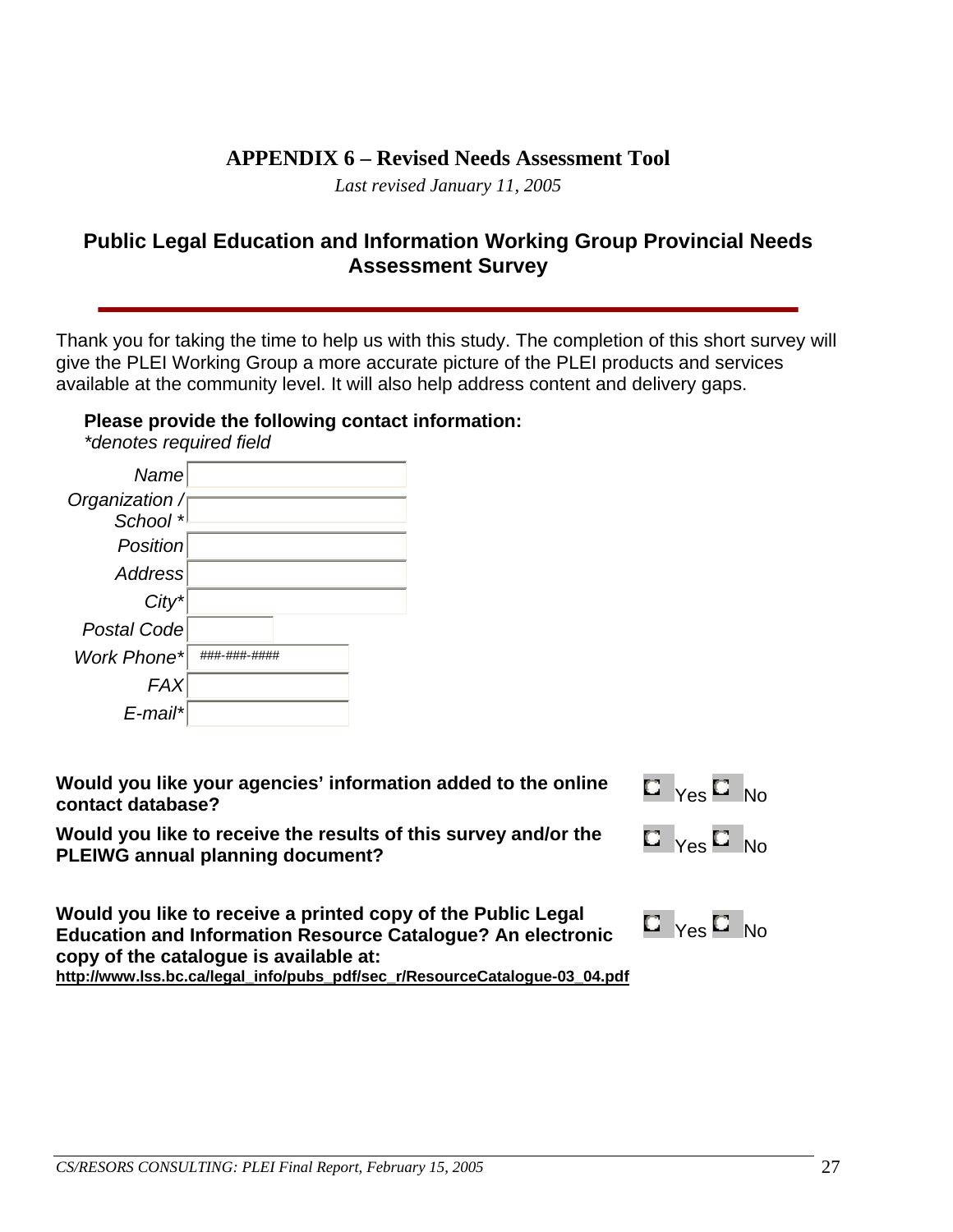**1. What types of Public Legal Education and Information products and services do you provide?** *[Please check all that apply]*

|                                   | <b>Types of Information/Education</b> |           |                                     |         |           |          |                                          |
|-----------------------------------|---------------------------------------|-----------|-------------------------------------|---------|-----------|----------|------------------------------------------|
| <b>Type of Law</b>                | Pamphlets<br>Handouts                 | Workshops | Classroom<br>Education<br>Training/ | Website | Referrals | Advocacy | Do you develop<br>your own<br>materials? |
| Aboriginal                        |                                       |           |                                     |         |           |          |                                          |
| Consumer/Debt                     |                                       |           |                                     |         |           |          |                                          |
| <b>Contract</b>                   |                                       |           |                                     |         |           |          |                                          |
| <b>Criminal</b>                   |                                       |           |                                     |         |           |          |                                          |
| <b>Disability</b>                 |                                       |           |                                     |         |           |          |                                          |
| <b>Employment</b>                 |                                       |           |                                     |         |           |          |                                          |
| Family                            |                                       |           |                                     |         |           |          |                                          |
| <b>Gay/Lesbian/ Transgendered</b> |                                       |           |                                     |         |           |          |                                          |
| <b>Housing</b>                    |                                       |           |                                     |         |           |          |                                          |
| <b>Human Rights</b>               |                                       |           |                                     |         |           |          |                                          |
| <b>Immigration</b>                |                                       |           |                                     |         |           |          |                                          |
| <b>Legal System</b>               |                                       |           |                                     |         |           |          |                                          |
| <b>Senior</b>                     |                                       |           |                                     |         |           |          |                                          |
| <b>Welfare/Poverty</b>            |                                       |           |                                     |         |           |          |                                          |
| <b>Wills/Estates</b>              |                                       |           |                                     |         |           |          |                                          |
| Youth                             |                                       |           |                                     |         |           |          |                                          |
| Other (please identify)           |                                       |           |                                     |         |           |          |                                          |
| Other (please identify)           |                                       |           |                                     |         |           |          |                                          |
| Other (please identify)           |                                       |           |                                     |         |           |          |                                          |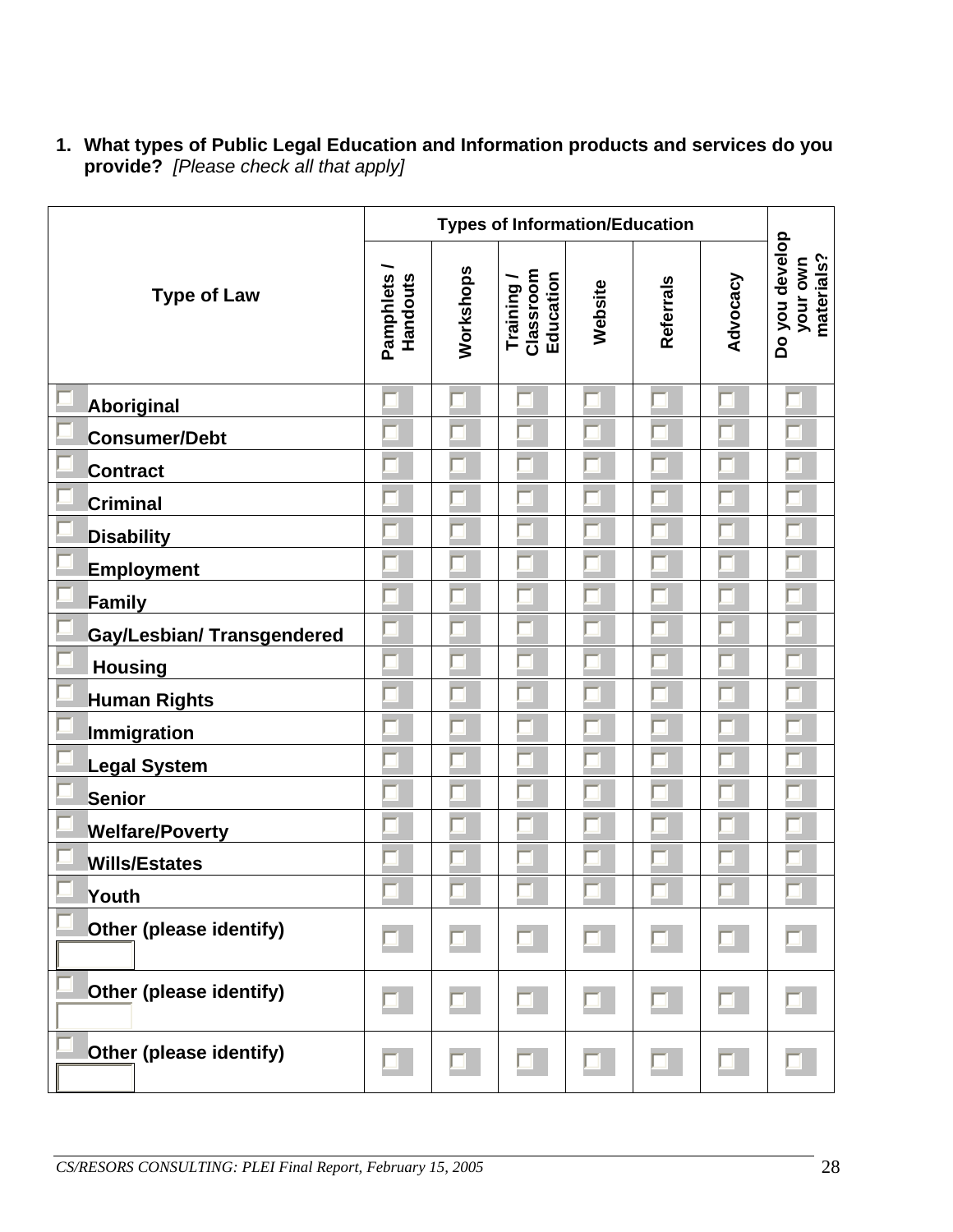**Are there any other types of information and/or education that you provide? (Court visits, Guest Speakers, Mock Trials, etc.)** 



**2. Over the last fiscal year, have you discontinued any PLEI or Law Related Education (LRE) programs or services?**  Please specify:

| r i <del>c</del> as <del>c</del> speciiy. |  |
|-------------------------------------------|--|
|                                           |  |
|                                           |  |
|                                           |  |
|                                           |  |
|                                           |  |

**3. Over the last fiscal year, have you added any PLEI or LRE**  Over the last fiscal year, have you added any PLEI or LRE **The Manuscript of Star** No<br>programs or services?



Please specify:



**4. What are the key PLEI or LRE gaps or issues facing your community?** 

Please be specific:

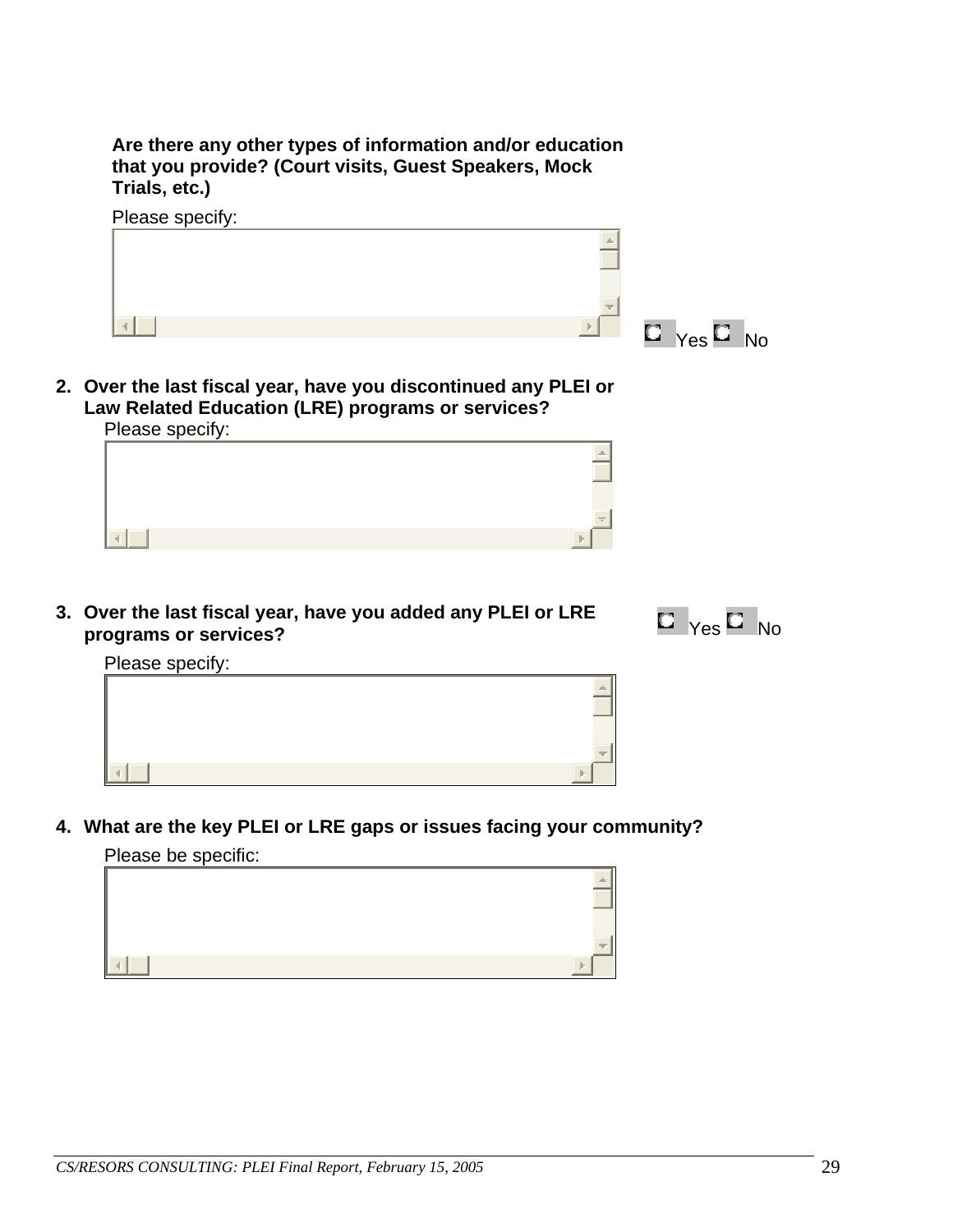## **5. What type of support would help you address these issues?**

Potential partnerships with other PLEI and/or LRE organizations – please specify:





| Technology - please specify: |  |
|------------------------------|--|
|                              |  |
|                              |  |
|                              |  |
|                              |  |
|                              |  |

Access to specified PLEI and/or LRE materials or resources - please specify:



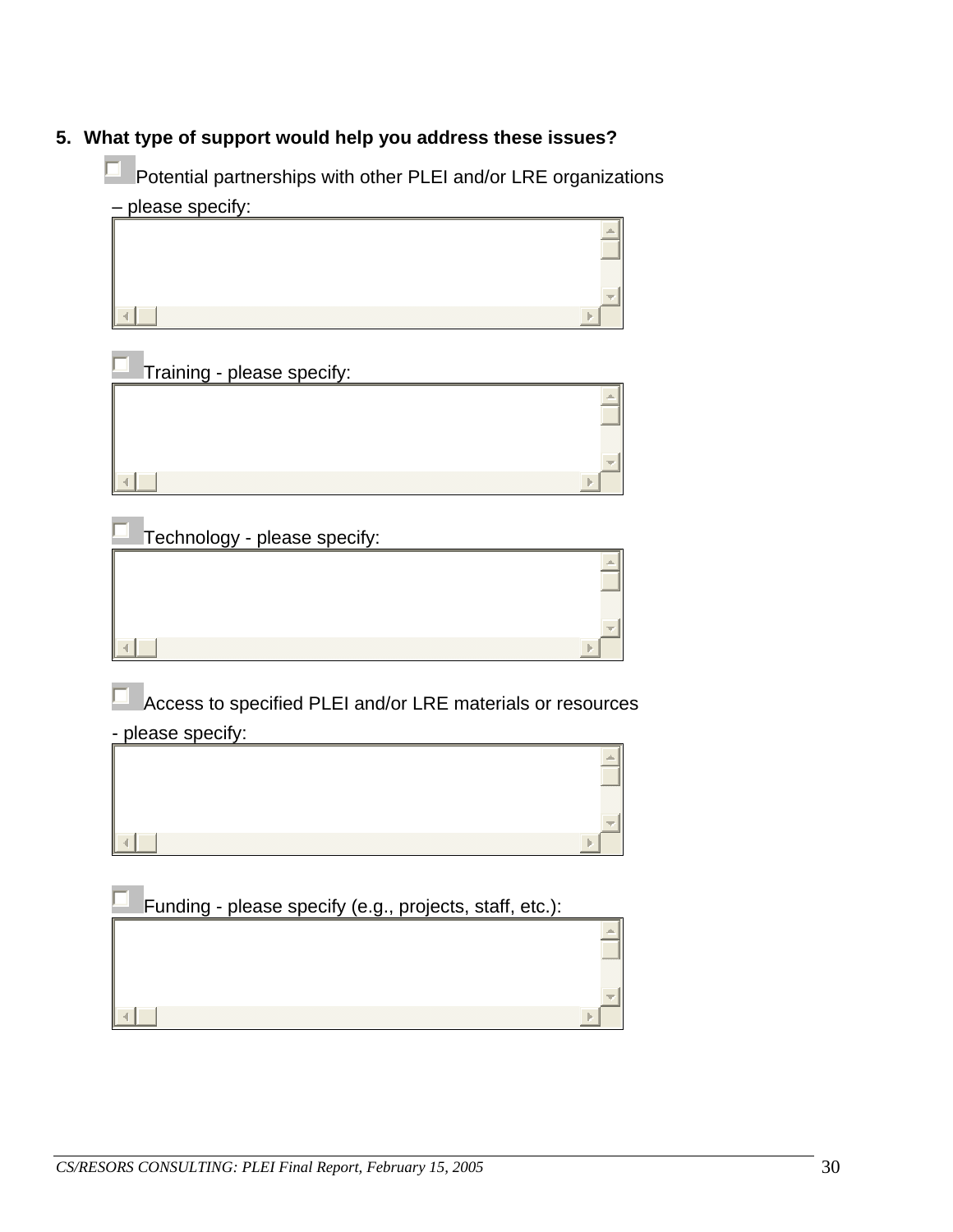Other - please specify:

## **Survey Evaluation**

Thank you for taking the time to help us with this study. The completion of this short survey will give the PLEI Working Group a more accurate picture of the PLEI products and services available at the community level. It will also help address content and delivery gaps. Please answer the following three questions to help us evaluate this survey as a tool.

| Do you think that an annual provincial PLEI needs<br>assessment such as this is useful?                                        | $\blacksquare$ $_{\mathsf{Yes}}$ $\blacksquare$ $_{\mathsf{No}}$ |
|--------------------------------------------------------------------------------------------------------------------------------|------------------------------------------------------------------|
| Why or why not?:                                                                                                               |                                                                  |
|                                                                                                                                |                                                                  |
|                                                                                                                                |                                                                  |
|                                                                                                                                |                                                                  |
| Would you, or someone in your organization, be willing or<br>able to complete/update a survey like this on an annual<br>basis? | $\Box$ Yes $\Box$ No                                             |
| Why or why not?                                                                                                                |                                                                  |
|                                                                                                                                |                                                                  |
|                                                                                                                                |                                                                  |
|                                                                                                                                |                                                                  |

### **Do you have any other suggestions for the PLEI Working Group?**



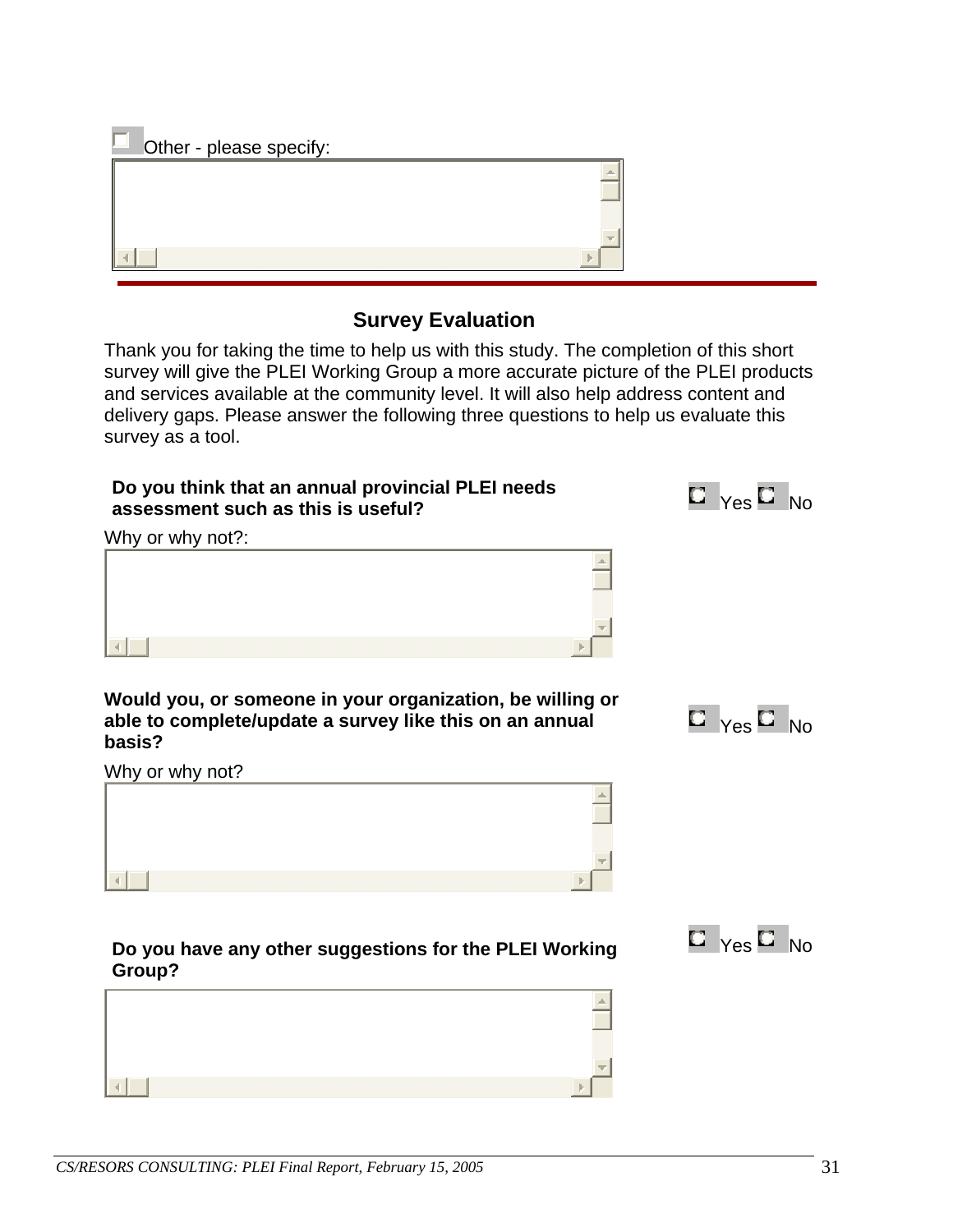## <span id="page-32-0"></span>**APPENDIX 7 – Brief Implementation Strategy for the NAT**

- 1. **Identify a person responsible to coordinate the implementation of the NAT:** In order to ensure that tasks are completed and there is no duplication of activities someone should be assigned the responsibility to implement and monitor the NAT, ensure that an up-to-date data base is compiled, communicate results to the PLEIWG and ensure follow-up with organizations throughout the Province. *Estimated resources: During the survey period it would require, at a minimum, an average of 5-10 hours per week (over and above any other PLEIWG responsibilities). The time dedicated to this responsibility will need to be carefully monitored for future budgeting purposes.*
- 2. **Finalize Needs Assessment Tool (NAT)** to ensure it meets the strategic priorities for the year. Update the electronic, print and web-based versions of the NAT. To update the webbased version of the NAT will require the assistance of an individual with moderate experience in web forms (any of the individuals that update the LSS website would have this ability). *Estimated resources: 1-2 hour meeting of PLEIWG and 4-5 hours of staff time to modify the web-based version of the NAT)*
- 3. **Post the web-based version of the NAT to a central server.** Ensure that those individuals who wish to fill in a paper version of the NAT have a contact number they can call to receive it by fax/mail. This will require the assistance of an individual with moderate experience in web forms. *Estimated resources: <2 hours to post the survey. Responding to those individuals who wish to fill-out a paper-based survey will vary.*
- 4. **Communicate the existence of the NAT to the PLEI and Law-Related Education (LRE) network in BC**. This could be done by combining the collective databases for all member organizations and/or working with key contacts in each community to ensure that PLEI/LRE organizations receive word that the NAT is available. Links to the NAT webpage could also be posted on the websites of all PLEI WG members. *Estimated resources: This will depend on the extent of the network established throughout the Province. Assuming there are key contacts in most communities the length of the task would vary by community size. The resource allocation for the PLEIWG would be approximately 4-6 hours to draft and distribute a letter to the community contacts. Posting a link on websites would take each member organization less than 1 hour.*
- 5. **Send out reminders** (two or three reminders at two week intervals) to ensure maximum response for the NAT. *Estimated resources: See above. If there are key contacts at the community level this is something that could be built into their responsibilities and would vary by community. There would be little or no resource allocations required by the PLEIWG.*
- 6. **Back-up survey results daily** to protect against accidental loss of the survey. *Estimated resources: 5 minutes per day during the survey period (it may be possible for this to be done automatically if the host server is backed daily).*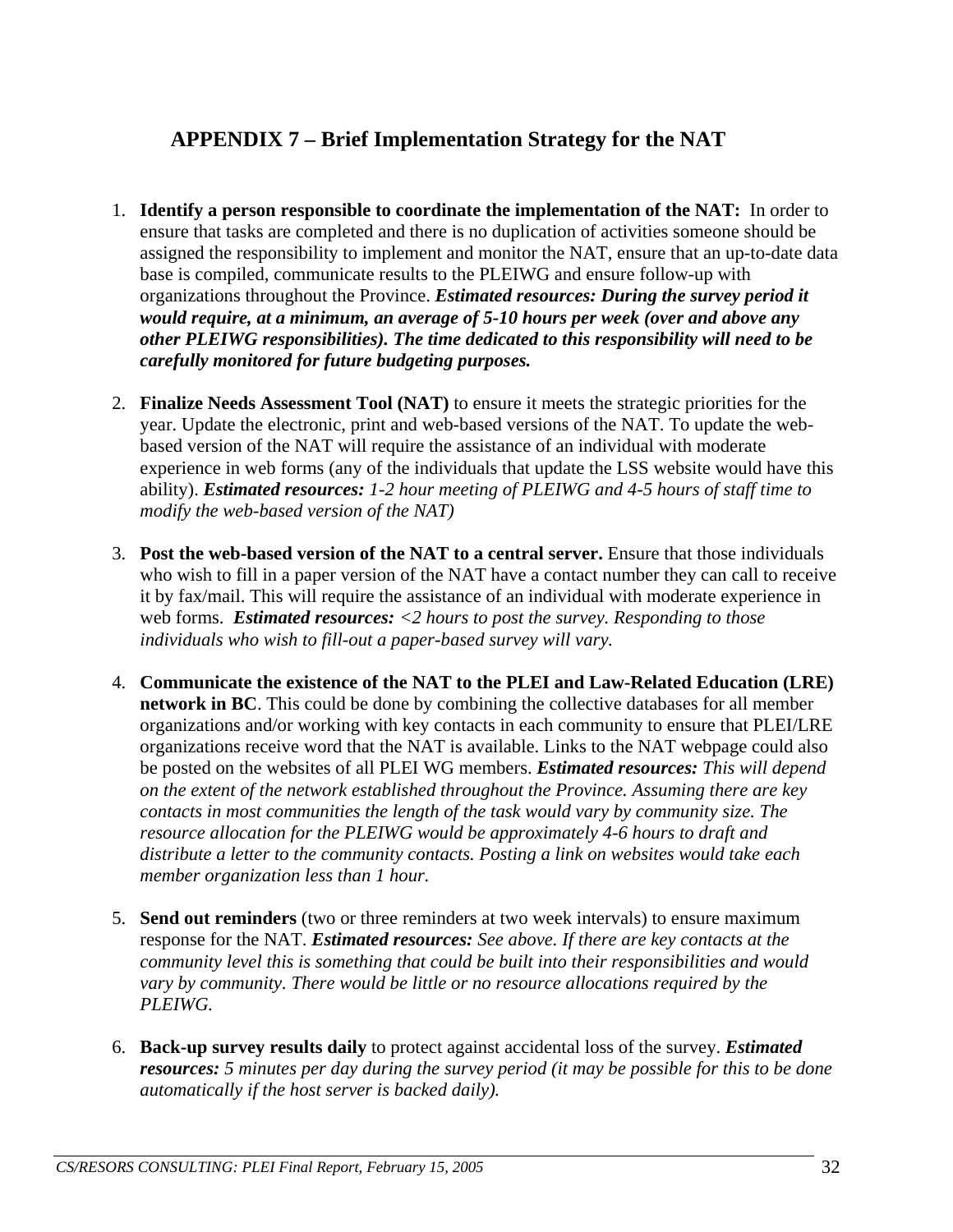- 7. **Manually enter all paper-based NAT responses** into the web-based survey. *Estimated resources: Again this will vary depending on the number of paper-based surveys received but it would take 5-10 minutes per survey to enter the data. The PLEIWG and the community contacts should encourage organizations to fill in the web-based form whenever possible.*
- 8. **Analyze the NAT responses**. This can be done manually using a program like Microsoft Excel (not recommended) or through the development of a database management tool (using Microsoft Access). *Estimated resources: To develop and test the database management tool would require 24-30 hours of staff time. However, once it was developed it would only require minimal resources to customize it each year. The resources required to analyze the responses would depend on a number of factors: 1) the number of responses, 2) the extent of the responses to open-ended questions, and 3) the number of closed-ended questions that can be automatically collated by the database management tool.*
- 9. **Reporting the results to the PLEIWG, the survey participants and the general public**. The publication of a brief report to explain the results of the survey. *Estimated resources: 12-24 hours depending on the extent of the report.*
- 10. **Development of an online database of PLEI contacts**. The contact information for organizations can be collated by the database management tool, sorted by community and service area and posted to a central PLEI website. The "front-end" of the website would direct visitors to click on a community where they would then be able to access the information collected through the NAT. There would need to be a note indicating that the information only reflects those organizations who responded to the survey. *Estimated resources: If the output from the database management tool was formatted properly it would take very little effort to dump the output onto a website. Overall development of the website would probably take 24-36 hours during the survey period with 4-6 hours per month dedicated to maintaining the site.*
- 11. **Follow-up on the results.** Further to reporting the results, a process should be set up to follow-up on the results, take action and report the results of that action to the community. Respondents were emphatic that they needed to see that their input was resulting in action being taken. The PLEIWG should report back the results. In fact, this report would be a good introduction to the following year's NAT and would build credibility with service providers and educators who may not have participated in previous years.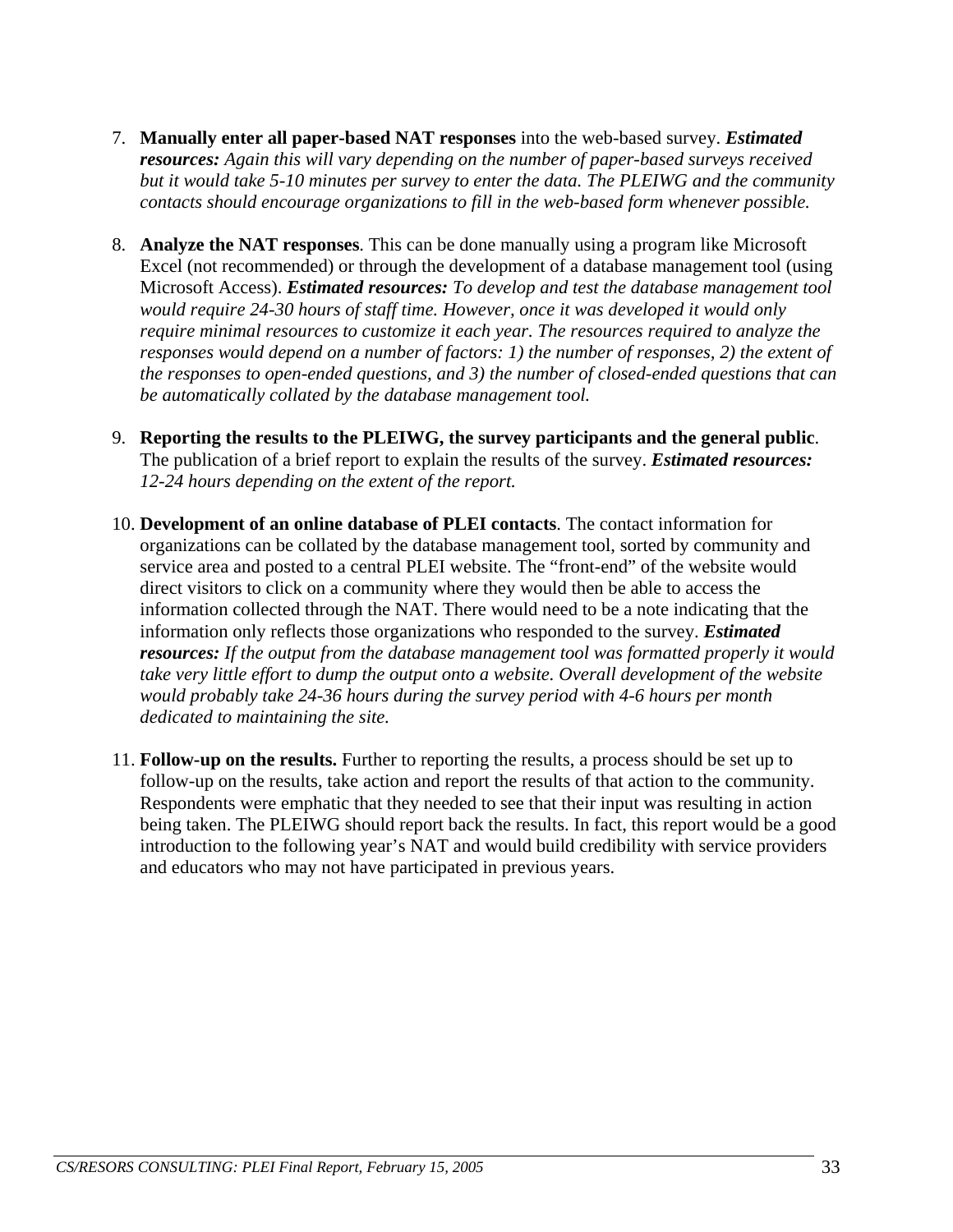# **APPENDIX 8 – Phase 2 Focus Group Invitees**

#### <span id="page-34-0"></span>**Richmond Focus Groups May 18th 2004 Richmond Caring Place**

|                                                | Elizabeth Specht and |              |
|------------------------------------------------|----------------------|--------------|
| <b>Volunteer Richmond Information Services</b> | Lesley Richardson    | 604 279-7038 |
| S.U.C.C.E.S.S.                                 | Francis Li           | 604 279-7180 |
| <b>Disability Resource Centre</b>              | James Sulivan        | 604 232-2404 |
| Mental Health Family Member Advocate           | Linda Burchill       | 604 279-9155 |
| <b>Richmond Multicultural Concerns</b>         | Gordon Partovi       | 604-279-7165 |
| <b>CHIMO Crisis Services</b>                   | Catherine Yan        | 604-270 4435 |
|                                                |                      |              |
| Canadian Mental Health Association - Richmond  | Dave MacDonald       | 604-276-8834 |
| Richmond Alcohol and Drug Action Team          | Jim Battistelli      | 604 270-9220 |
| <b>Richmond Seniors Advisory Council</b>       | Pat Kasparow         | 604 278-1618 |
| <b>Touchstone Family Association</b>           | Michael McCoy        | 604 279-5598 |
| Richmond Youth Agency                          | <b>Denise Coutts</b> | 604-271-7600 |
| Richmond Society for Community Living          | Janis Barr           | 604-231-0088 |
| Richmond Women's Resource Centre               | linda McNab          | 604-279-7060 |
| <b>CHIMO Crisis Services</b>                   | Rosa Tesler-Mabe     | 604 279-7077 |
| <b>CHIMO Crisis Services</b>                   | Neena Randawa        | 604 279-7077 |
| <b>Salvation Army</b>                          | June Humphrey        | 604 274-0722 |
|                                                |                      |              |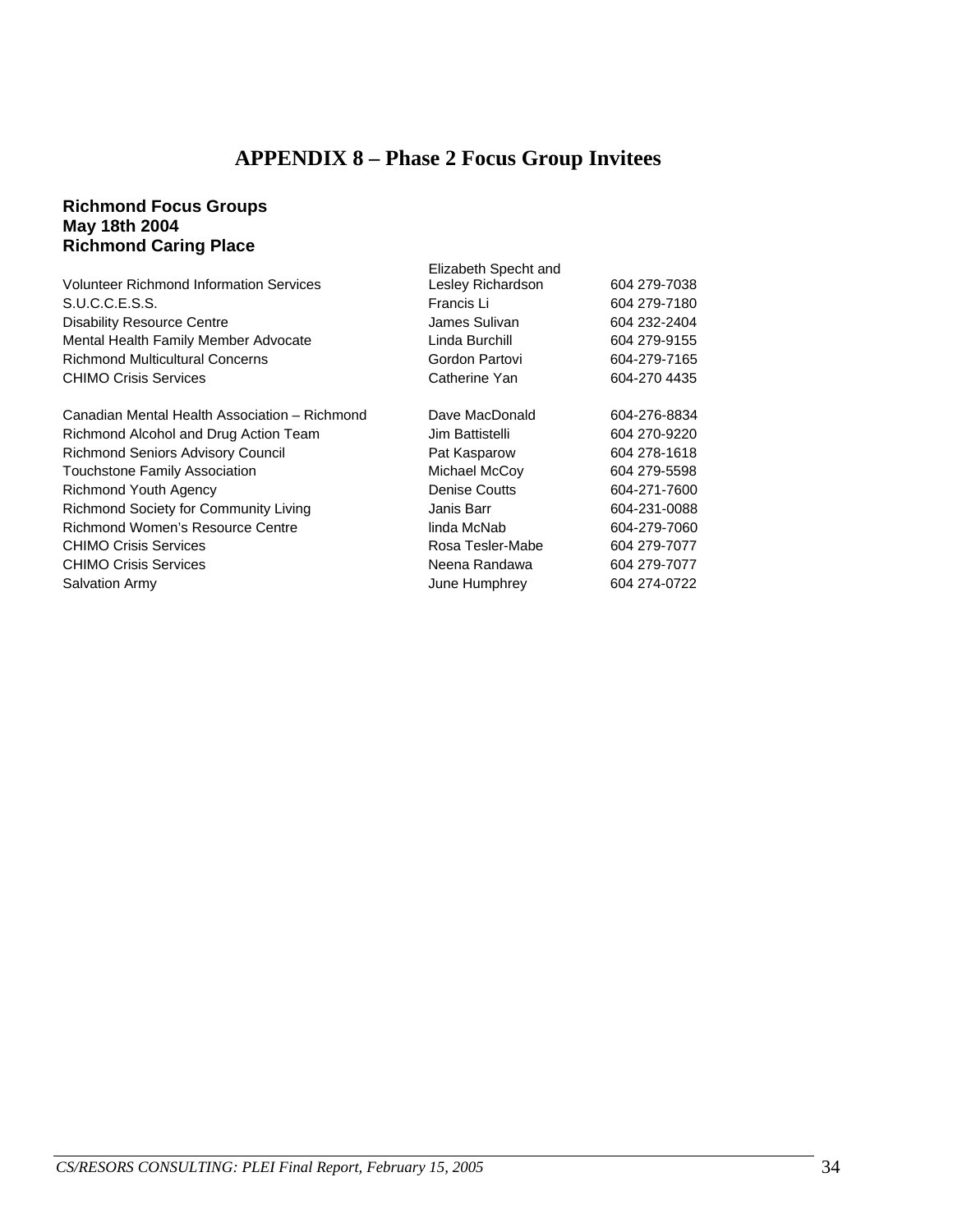#### **Poverty Focus Group**

Tuesday 25 May at 1.30 p.m. Legal Services Offices 15th Floor 1140 W Pender

| <b>First United</b>                       | Janet Berry              | 681-8365       | jberry@firstunited.ca         |
|-------------------------------------------|--------------------------|----------------|-------------------------------|
| <b>Mental Patients Advocacy</b>           | John Mead                | 738-5770       | mheap@vmpa.org                |
| <b>BC Human Rights Coalition</b>          | Terri Kennedy            | 689-8474       | susan@bchrcoalition.org       |
| Family Services of Greater Vancouver      | Leah Gray                | 731-4951       | lgray@fsgv.ca                 |
|                                           | Karen Larcombe (exec.    |                |                               |
| South Vancouver Neighborhood House        | Director)                | 324-6212       | karen@southvan.org            |
| Specialized Victim's Assistance           | <b>Tracey Porteous</b>   | 633-2506       | porteous@endingviolence.org   |
| Downtown Eastside Women's Centre          | Alice Kendall            | 681-8480       |                               |
| SOS                                       | Alexandra Charlton       | 255-1881       | director@sosrefugee.org       |
| AIDS Vancouver                            | Sonia Marino             | 893-2254       | soniam@aidsvancouver.org      |
| La Boussole                               | <b>Christine Sotteau</b> | 683-7337       | laboussole@shaw.ca            |
| <b>Battered Women's Support Services</b>  | Cheryl Burns             | 687-1868       | bwsslap@hotmail.com           |
|                                           |                          |                | legaladvocacy@bwss.org        |
| Downtown Eastside Residents' Assoc (DERA) | Nicky Dunlop             | 678-8291       | nicky@dera.bc.ca              |
| The Kettle                                | Stephanie                | 253-0669 - x 2 | autonomy@telus.net            |
| <b>Abbotsford Community Services</b>      | Gurcharan Dhillion       | 859-7681       | legaladvocacy@paralynx.com    |
| <b>Elizabeth Fry Society</b>              | Donna Surman             | 520-1166       | donna@elizabethfry.com        |
| Crabtree Corner, YWCA                     | <b>Brenda Lavallee</b>   | 216-1652       | ncameron@ywcavan.org          |
|                                           | Mary-Anne Cantillon      |                |                               |
| Carnegie Public Library                   | (Branch Head)            | 665-3010       | maryacan@vpl.ca               |
| Povnet                                    | Penny Goldsmith          | 876-8638       | penny@povnet.org              |
| John Howard Society                       | <b>Christy Wilson</b>    | 872-5651       | jhscomserve@adsl.intergate.ca |
| <b>Abbotsford Community Services</b>      | Gurtej Gill              | 614-9763       | gursuk@hotmail.com            |
| <b>BC Men's Resource Centre</b>           | Dr Jerry Wong            | 604-878-9033   | men@vcn.bc.ca                 |
|                                           |                          |                |                               |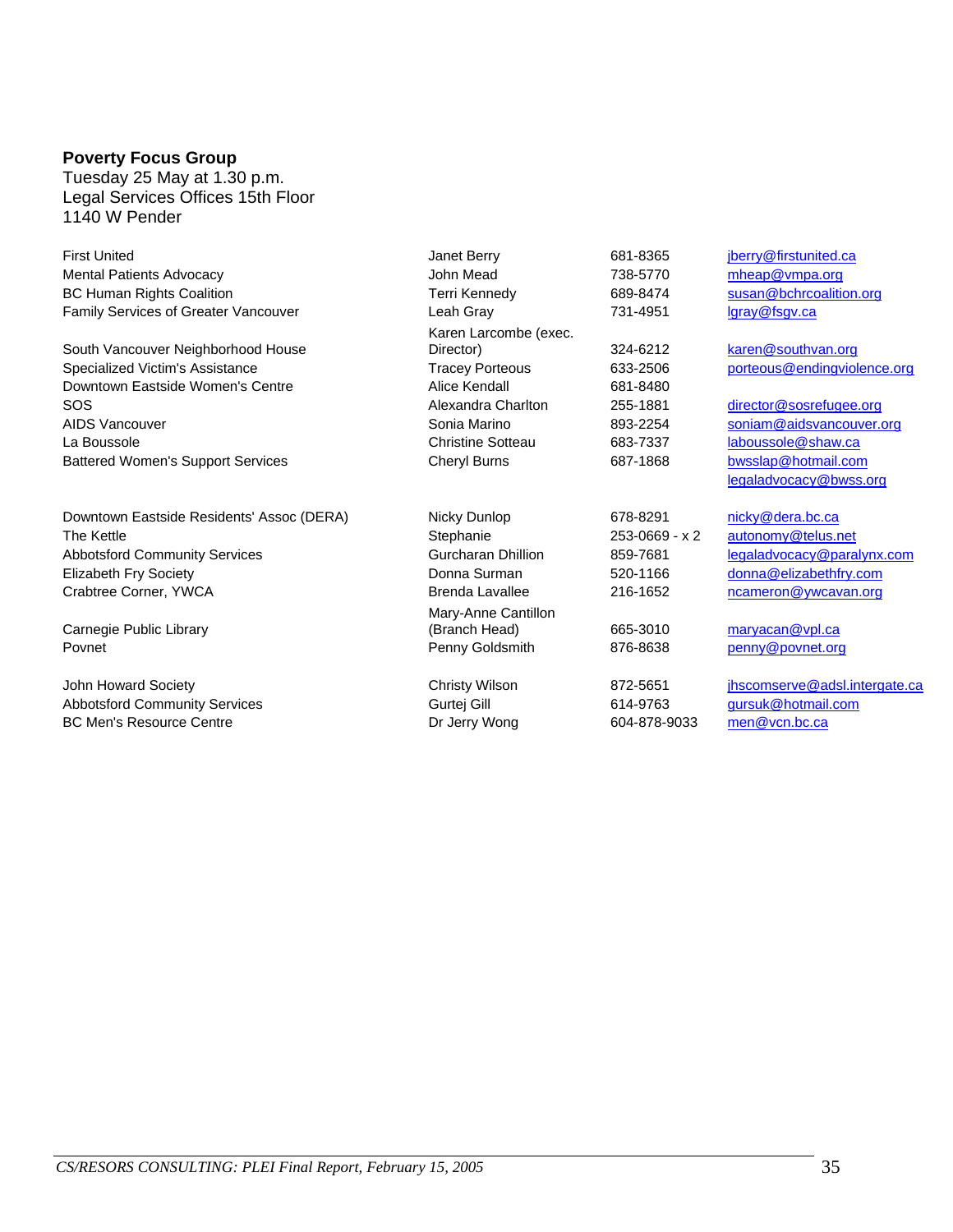#### **Seniors Focus Group**

Tuesday 1 June at 11 to 12 411 Seniors, 3rd Floor, West Wing

| 411 Seniors | O Lian Yoewono          | 684-8171 | olyoewonoca@yahoo.ca         |
|-------------|-------------------------|----------|------------------------------|
| 411 Seniors | Jackie                  | 684-8171 |                              |
| 411 Seniors | Juliet Hanes            | 684-8171 |                              |
| 411 Seniors | Ron Vanderiet           | 684-8171 |                              |
|             |                         |          | jvansnellenberg@411seniors.b |
| 411 Seniors | Jo-Anne van Snellenberg | 684-8171 | c.ca                         |
| 411 Seniors | Vesna Radinovic         | 684-8171 |                              |
| 411 Seniors | Ann Judge               | 684-8171 |                              |
| 411 Seniors | Kathleen McBride        | 684-8171 |                              |
| 411 Seniors | Margaret Kocuiba        | 684-8171 |                              |
| 411 Seniors | Jim Hahn                | 684-8171 |                              |
| 411 Seniors | Joan Wright             | 684-8171 | joanwright03@yahoo.ca        |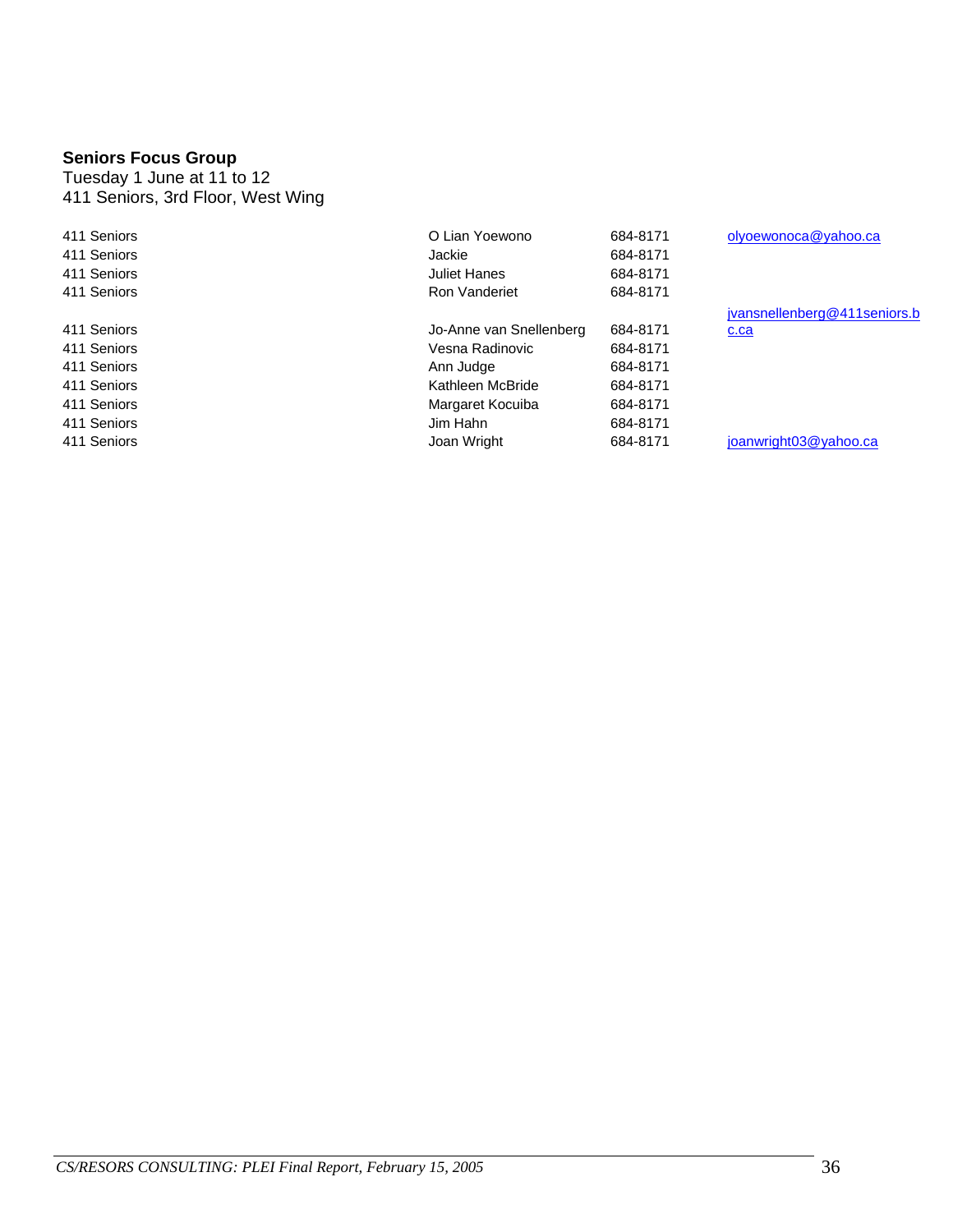#### **Terrace Focus Groups**

Thursday May 27 at 1:30 **and** Friday May 28 at 10:00 Terrace Public Library, 4610 Park Ave, 638- 8177

| The Family Place                                   | Ann Peltier                | 250-638-1863   | terrace.osa@telus.net             |
|----------------------------------------------------|----------------------------|----------------|-----------------------------------|
| Salvation Army                                     | lan McDonough              | 250-635-5446   | lan_McDonough@hotmail.com         |
|                                                    | OR:                        | 250-635-1829   |                                   |
|                                                    |                            |                | laurie.fulford@gems8.gov.bc.c     |
| Government Agents Office, Terrace                  | Laurie Fulford             | 250-638-6515   | $\mathbf{a}$                      |
| Native Courtworkers Assoc.                         |                            | 250-638-8558   |                                   |
| Kermode Friendship Society                         | Linda Edzerza              | 250-635-4906   | restorative justice-kfs@telus.net |
| Northwest Counselling Centre Ltd                   | Lynn Hughes (Director)     | 250-638-8311   | smcandrew@monarch.net             |
|                                                    |                            |                | rebecca.georges@gems8.gov.        |
| Skeena Bulkley Family Justice Centre               | Rebecca                    | 250-638-6558   | bc.ca                             |
| <b>Terrace Emergency Shelter</b>                   | Nicole                     | 250-635-2373   | ksan@uniserve.com                 |
| <b>Terrace Transition House</b>                    | Jan La Francoise           | 250-635-6447   | ksan@uniserve.com                 |
| Skeena Advocacy for Everyone                       | Gerry King                 | 250-635-5356   | guedking@msn.com                  |
|                                                    | Sherry Pellegrino (co-     |                | sherry.pellegrino@rcmp-           |
| <b>Terrace RCMP Victims Services</b>               | ordco-ordinator)           | 250-638-7411   | grc.ga.ca                         |
| <b>Terrace Hospice Society</b>                     | Lora Maki (co-ordinator)   | 250-635-4811   | terracehospice@telus.net          |
| Northwest Inter-Nation Family & Community Services |                            | 250-638-0451   |                                   |
| <b>Northwest Addiction Services</b>                | Jeanne Leighton            | 250-632-7335   | vdudoward@telus.net               |
| <b>Kitimat Community Services</b>                  | Melissa Clement            | 250-632-3139   | melissakcss@telus.net             |
| <b>Tamitik Status of Women</b>                     | Linda Slanina              | 250-632-8787   | tamitik@telus.net                 |
| <b>Kitimat Youth Centre</b>                        |                            | 250-632-8974   |                                   |
| Kitimat RCMP Victim Services                       | <b>Cindy Panton-Goyert</b> | 250-639-2122   | cgoyert@rcmp-grc.gc.ca            |
| Family Services/home support                       |                            | 250-632-8666   |                                   |
| Kitimat Senior Citizens Assoc                      | Max Cheyne                 | 250-632-3871   | no email - fax 632-5822           |
| Government Agents Office, Kitimat                  |                            | 250-632-6188   |                                   |
| Kitimat Public Library                             | Virginia (Chief Librarian) | 250-632-8982   | vcharron@telus.net                |
|                                                    | Hazel Annibal (Acting      |                |                                   |
| <b>Kitimat Band Council</b>                        | Director)                  | 250-639-9361   | hazelannibal@uniserve.com         |
| Haisla Alcohol & Drug Services                     |                            | 250-639-9817   |                                   |
|                                                    | Charlotte Guno             |                |                                   |
| Kitsumkalum Band Council                           | (Education Co-ordinator)   | 250-635-6177   | cguno@kitsumkalum.bc.ca           |
|                                                    | Glenn Bennett (Chief       |                |                                   |
| Kitselas Band Council                              | Counsellor)                | 250-635-5084   | g.bennett@telus.net               |
| Kitimat Multicultural Society                      | Josie Gabas (President)    | 250-632-6846   | affnoemmanuel@telus.net           |
| Caledonia Senior Secondary                         | Keith Axelson              | (250) 635-6531 | kaxelson@cmsd.bc.ca               |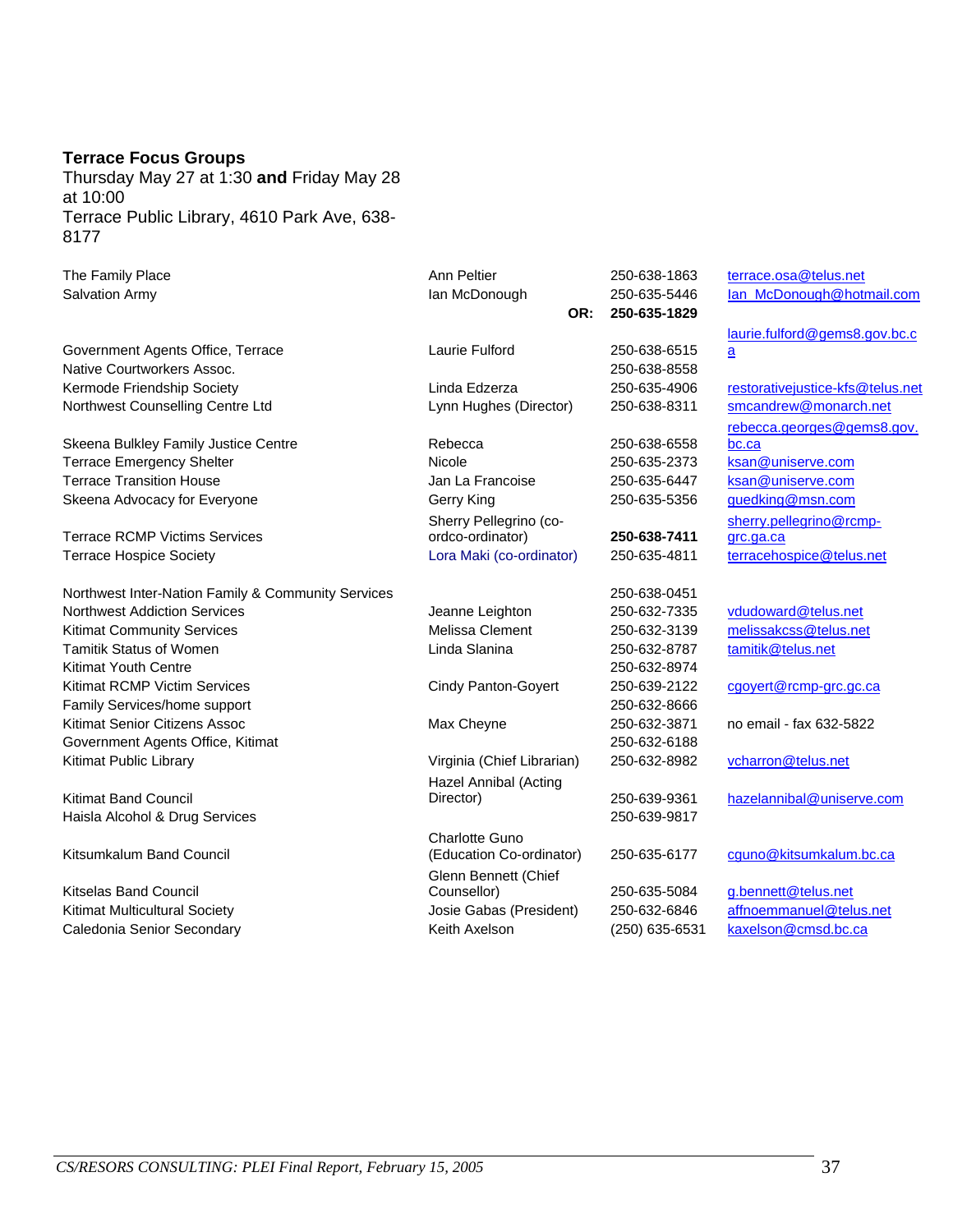## **Multicultural Focus Group**

Monday May 31, 2 to 4 p.m. Immigrant Services Society of BC, 530 Drake St (one of the classrooms)

| <b>Abbotsford Community Services</b>                  | <b>Manpreet Grewal</b>   |                | manpreet grewal@paralynx.co  |
|-------------------------------------------------------|--------------------------|----------------|------------------------------|
|                                                       |                          | 1-604-859-7681 | <u>m</u>                     |
| BC Settlement and Intregration Workers Association    | Firouzeh Peyvandi (board |                |                              |
|                                                       | member)                  | 689-7222       | firouzeh@issbc.org           |
| Inland Refugee Society of BC                          | Catalina Hernandez       | 873-6660       | irsbc@telus.net              |
| Kiwassa Neighbourhood Services Association            | Nancy McRitchie          |                | nancym@kiwassa.bc.ca         |
|                                                       |                          | 254-5401       |                              |
| Little Mountain Neighbourhood House Society           | Shairose Jinnah          |                | shairosejinnah@shaw.ca       |
|                                                       |                          | 879-7104       |                              |
| North Shore Multicultural Society                     |                          |                | ejones10@nsms.ca             |
|                                                       | Deborah MacNeil          | 988-2931       |                              |
| Pacific Immigrant Resources Society                   | Jean Maloney             | 298-5888       | ed@pirs.bc.ca                |
| Progressive Inter-Cultural Community Services Society | Harry Dharminder         |                | charan.gill@pics.bc.ca       |
|                                                       |                          | 596-7722       |                              |
| <b>Richmond Multicultural Concerns Society</b>        | Pran Grewal              | 279-7160       | pran grewal@hotmail.com      |
| Success - United Chinese Community Enrichment         | Ling Chu                 |                | ansar@success.bc.ca          |
| <b>Services Society</b>                               |                          | 408-7272       |                              |
| <b>Surrey Delta Immigrant Services Society</b>        | Goldy Bhatia             | 597-0205       | executive director@sdiss.org |
| Mosaic                                                | Judith Boer              | 254-9626 x 263 | ple@mosaicbc.com             |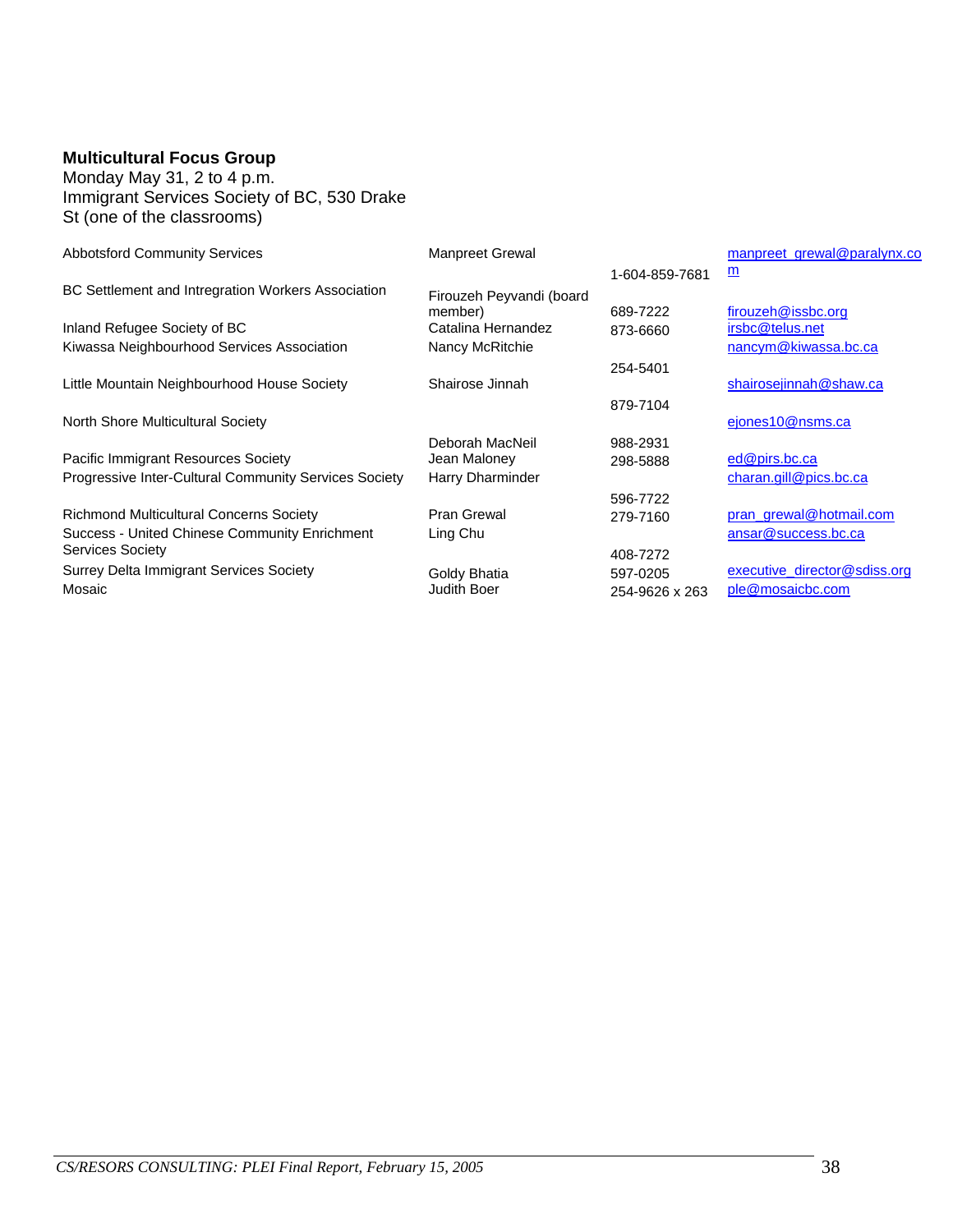#### **Campbell River Focus Groups**

Tuesday 1 June 2004; 10:00 a.m. **and** 1:30 p.m. Campbell River Family Services Society, 487 10th Avenue

| <b>Family Services</b>                             | <b>Michelle Clark</b>    | 250-287-2421   |                             |
|----------------------------------------------------|--------------------------|----------------|-----------------------------|
|                                                    | Doreen Stobbe or Kathi   |                |                             |
| Laichwiltach Family Life                           | Camilerri                | 250-286-3430   | Ifls@oberon.ark.com         |
|                                                    |                          | 250-286-3441 - |                             |
| <b>NIEFS Community Assistance Program</b>          | Judy Spencer             | x 320          | judy.spencer@niefs.net      |
| C.R. Head Injury Support Society                   | Dianne Groner            | 250-287-4323   | crhead@island.net           |
| <b>Salvation Army Shelter</b>                      | Doug McGillis            | 250-287-3720   | mcgillis@island.net         |
|                                                    | Valerie Colquhoun        |                |                             |
| <b>Upper Island Youth Services</b>                 | (counsellor)             | 250-286-0611   | val@jhsni.bc.ca             |
| <b>Upper Island Youth Services</b>                 | Debbie Grant             | 250-286-0611   | debbie@jhsni.bc.ca          |
| C.R. Sexual Assault Centre                         | Lori Foster              | 250-287-3325   | nishs@crcn.net              |
| C.R. Transition House                              | <b>Valerie Puetz</b>     | 250-286-3666   | valery.puetz@crcn.net       |
| John Howard Society                                | Carol Harling-Bleeks     | 250-286-0611   | carol@jhsni.bc.ca           |
| C.R. Assessment and Resource Referral Society      | Maureen McDowell         | 250-287-2266   | crars@island.net            |
| Association for Community Living                   | Debbie Allen             | 250-286-0391   | sil@connected.bc.ca         |
| Cape Mudge Indian Band                             | Anita Moon               | 250-285-3316   | anitam@connected.bc.ca      |
| C.R. and Area Multicultural and Immigrant Services |                          |                |                             |
| Assoc                                              | Kathie Landry (director) | 250-830-0171   | kathie.landry@crcn.net      |
| North Island AIDS                                  |                          | 250-830-0787   | dana.becker@avi.org         |
| <b>Women's Centre</b>                              | Marne Svennes            | 250-287-3044   | crwc@oberon.ark.com         |
|                                                    |                          | 250-754-       |                             |
| Social Development Canada                          | Marco Costa              | 0222(302)      | marco.costa@sdc-dsc.gc.ca   |
|                                                    | Pat Carpenter            |                |                             |
| Children Who Witness Abuse                         | (Counsellor)             |                | pat.carpenter@mail.crcn.net |
| Ocean Crest Shelter                                | Joyce Cousins            | 250-287 3791   | oceancrestshelter@telus.net |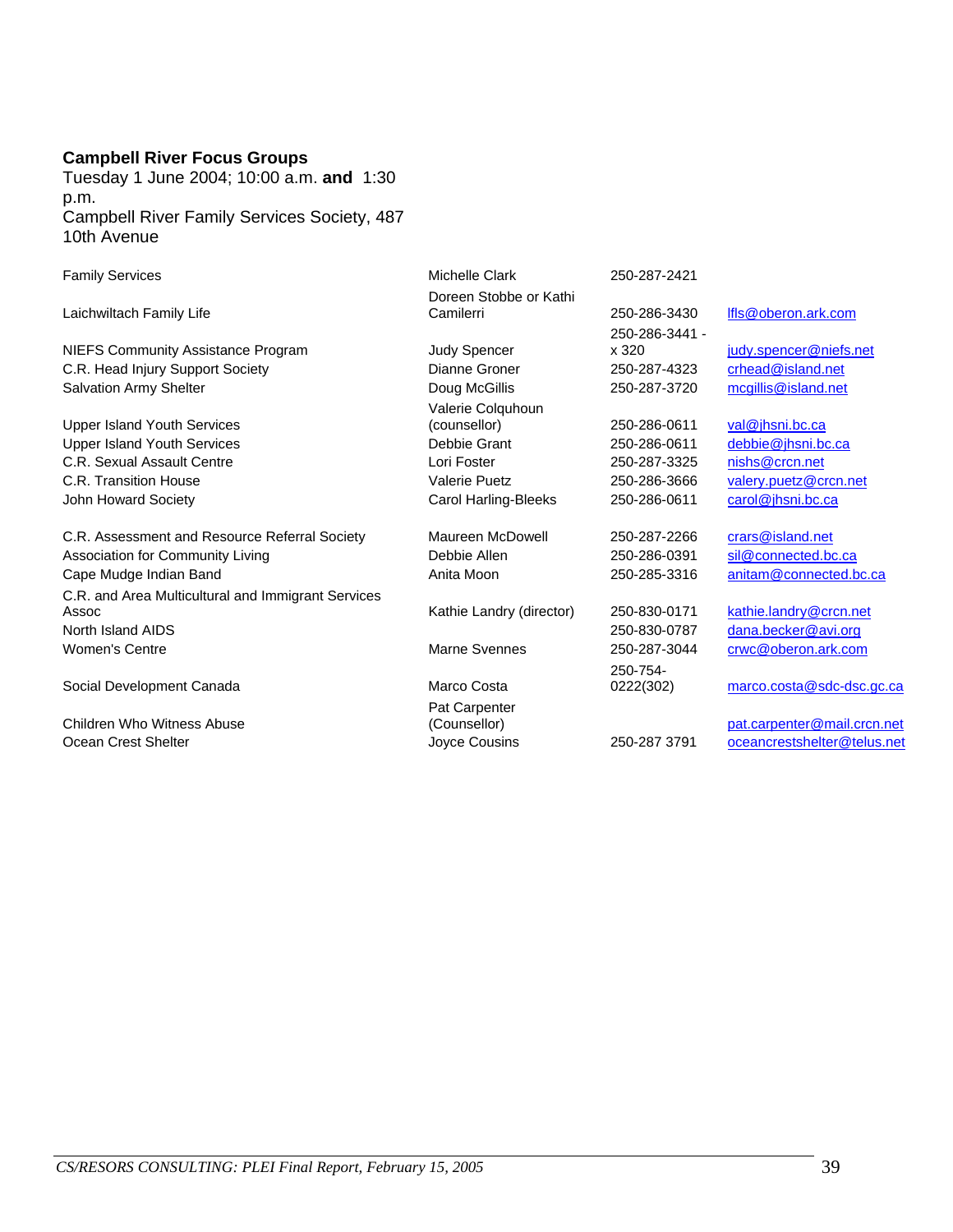### **Nanaimo Focus Groups**

Wednesday 2 June 2004; 10:00 a.m. **AND** 1:30 p.m. Salvation Army Church Meeting Rooms 505 Eighth St Nanaimo V9R 1B5

| <b>POVNET</b>                                                        | Diane Brennan                                                                  | 250 758 5547 |                            |
|----------------------------------------------------------------------|--------------------------------------------------------------------------------|--------------|----------------------------|
| Nanaimo and Region Disability Resource Centre                        | Kathy Bell                                                                     | 250 758 5547 |                            |
| Salvation Army                                                       | Dawne Anderson                                                                 | 250-753-8021 | saadmin@island.net         |
| Nanaimo Brain Injury Society                                         | Lorraine Miller                                                                | 250-753-5600 | nbis-I@shaw.ca             |
| Tillicum Haus Native Friendship Centre                               | Denise McKay                                                                   | 250 753-8291 | admin@tillicumhaus.ca      |
| Central Vancouver Island Multicultural Society                       | <b>Hilda and Cecilia</b>                                                       | 250-753-6911 | info@cvims.org             |
| CMHA: Mid-Island                                                     | Margaret Neraasen                                                              | 250-756-2121 | margn@myexcel.ca           |
| Nanaimo Women's Resource Centre                                      | Moniela                                                                        | 250-753-0633 | womenctr@telus.net         |
| John Howard Society                                                  | Joanne Cooper                                                                  | 250-754-1266 | jhsnan@shawcable.com       |
|                                                                      | Carolyn McWhinnie,                                                             |              |                            |
| Literacy Nanaimo                                                     | <b>Executive Director</b>                                                      | 250-754-8988 | info@literacynanaimo.org   |
| Victim Service Program / Haven: A Society for Women<br>and Children: | Gina                                                                           | 250-754-0764 | haven@havensociety.com     |
| Nanaimo RCMP Victim Services                                         | <b>Wendy Burns</b>                                                             | 250-755-3146 | wendy.burns@rcmp-grc.gc.ca |
| Nanaimo RCMP Victim Services                                         | Patti-anne Ferguson                                                            | 250-755-3146 |                            |
| Vancouver Island Haven Society Women's Assault                       |                                                                                |              |                            |
| Program                                                              | Michelle Novakowski                                                            | 250-741-0550 | michelle@havensociety.com  |
|                                                                      | Ellen Ellis (Law 11/12                                                         |              |                            |
| Nanaimo Senior Secondary School                                      | Teacher)                                                                       | 250-740-2000 | ellenellis@shaw.ca         |
| Nanaimo Citizen Advocacy                                             | Jeorge Mcgladrey                                                               | 250-753-2321 | ncaa@island.net            |
|                                                                      | Tania Brzovic<br>(Advocacy and<br><b>Empowerment Skills</b><br>Development Co- |              |                            |
| Nanaimo Disability Resouce Centre                                    | ordinator)                                                                     | 250-758-5547 | cycworker@hotmail.com      |
| Mid Island Metis Nation                                              | Corinne Desgagne                                                               | 250-740-0223 | office.mimn@telus.net      |
| Lifeworks                                                            | Judy Storness-Kress                                                            |              | jstorness@lifeworks.bc.ca  |
| Nanaimo Men's Resource Centre                                        | Theo                                                                           | 250-716-1551 | nmrc@shaw.ca               |
|                                                                      |                                                                                |              |                            |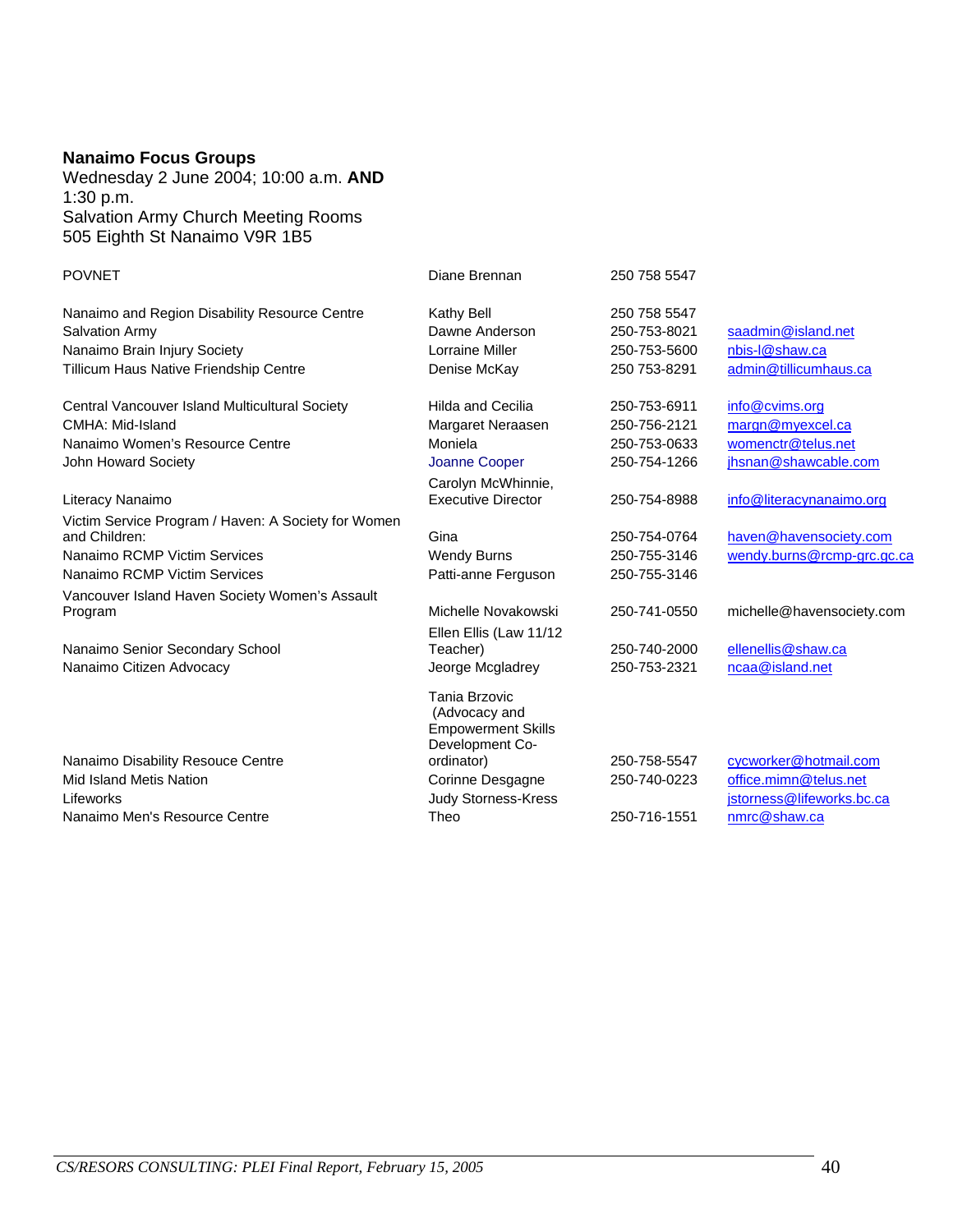#### **Aboriginal Focus Group**

Wednesday June 2, 9:30 - 11:30 a.m. Chief Simon Baker Room, Main Floor, Aboriginal Friendship Centre, 1607 East **Hastings** tel - 251-4844

Aboriginal Mothers Centre Society Penny Kerrigan 604-253-6262 Federation Of Aboriginal Foster Pa... Carrell Gary Mavis 604-291-7091 gary @fafp.ca First Nations Urban Community Society Judy White 604-517-6120

Metis Commission For Children & Fami... Glen Parker 250-386-3847

#### Native Education Centre

South Fraser Aborig. Child, Family &... South Fraser Aboriginal Council **Cultum** Charles Charles 604-586-4100 Vanc. Aboriginal. Child & Family Se... John Jardine 504-872.6723 ajjardine@shaw.ca Aboriginal Safe House **Horace Fox** Horace Fox 604-254-7732 Aries Project **Magnetic Mackets Magnetic Magnetic Magnetic Mackets** 604-255-1326 tsimsla@yahoo.com Bc Aborig. Aids Awareness Project Lucy Barney 604-660-2088 Bc Aboriginal Network On Disability... The Contract Mike Touchie 250-381-7303 mrtouchie@telus.net Institute For Aboriginal Health James Andrew 604-822-5677

Provincial Residential School Project Bob Joseph

Vancouver Native Health Lou Demerais 604-254-9949 Warriors Against Violence Society **Katherine Letain-Grimm** 604-255-3240 Aboriginal Front Door Society **Fred Arrance Fred Arrance** 604-697-5660 Cwenengitel Aboriginal Support Soc... Wally Lavigne 604-588-5561 Legal Services Society - Native Pro... Fran Auckland 604-601-6036

Lu'ma Native Housing Native Courtworkers - Vancouver Earl Quewezance 604-687-0281

Native Education Centre

Tseil-Waututh First Nation Leah George-Wilson 604-929-3454 Ubc First Nations Legal Clinic Taylor Rene Taylor 604-687-0285 taylor@law.ubc.ca Vanc. Aboriginal Transformative J... Christine Christine 604-251-7200 cp vatis@telus.net Vancouver Coastal Health Authority **Rika Lange Rika Lange** 604-736-2866 rika lange@vrhb.bc.ca Vancouver Coastal Health Authority **Marilyn Coastal Health Authority** Marilyn Ota 604-714-3781

Bill Walkus (co-ordinator of the Aboriginal Justice Les Boon, regional exec. Dir 604-586-4100 Mary Uljevic (Office Manager) Jacqueline Dennis-Orr (Pres)

Ayas Men Men Child & Family Services Gloria Wilson 604-985-4111 gloria wilson@squamish.net gparker\_metiscommission@tel us.net Metis Family Services **Bill Lee** 604-584-6621 blee@metisfamilyservices.ca Studies Program) 604-873-3761 bwalkus@necvancouver.org Surrey Aboriginal Cultural Society Sue Hammell 604-584-2008 shammell@sacsbc.org Healing Our Spirit Bc First Nations H... Shelley Gladstone 604-879-8884 shelley@healingourspirit.org Hey-Way'-Noqu' Healing Circle **Marie Anderson** 604-874-1831 heywaynoqu@telus.net 604-925-4464 x 226 robertjoseph@prsp.bc.ca Provincial Residential School Project Sharon Thira 604-925-4464 sharonthira@prsp.bc.ca The Red Road Hiv/Aids Network **Michelle George (Director)** 604-913-3332 mgeorge@red-road.org 604-876-0811 x 225 muljevic@lhns.ca Native Courtworkers - Vancouver **Arthur Paul 1996** Arthur Paul **604-687-0281** apaul@nccabc.com 604-873-3772 x 335 jdennis-orr@necvancouver.org Squamish Nation - Social Developme... Robert Williams 604-985-4111 robert williams@squamish.net Tsawwassen First Nation Chief Kim Baird 604-943-2112 ruthkenny@dccnet.com

*CS/RESORS CONSULTING: PLEI Final Report, February 15, 2005* 41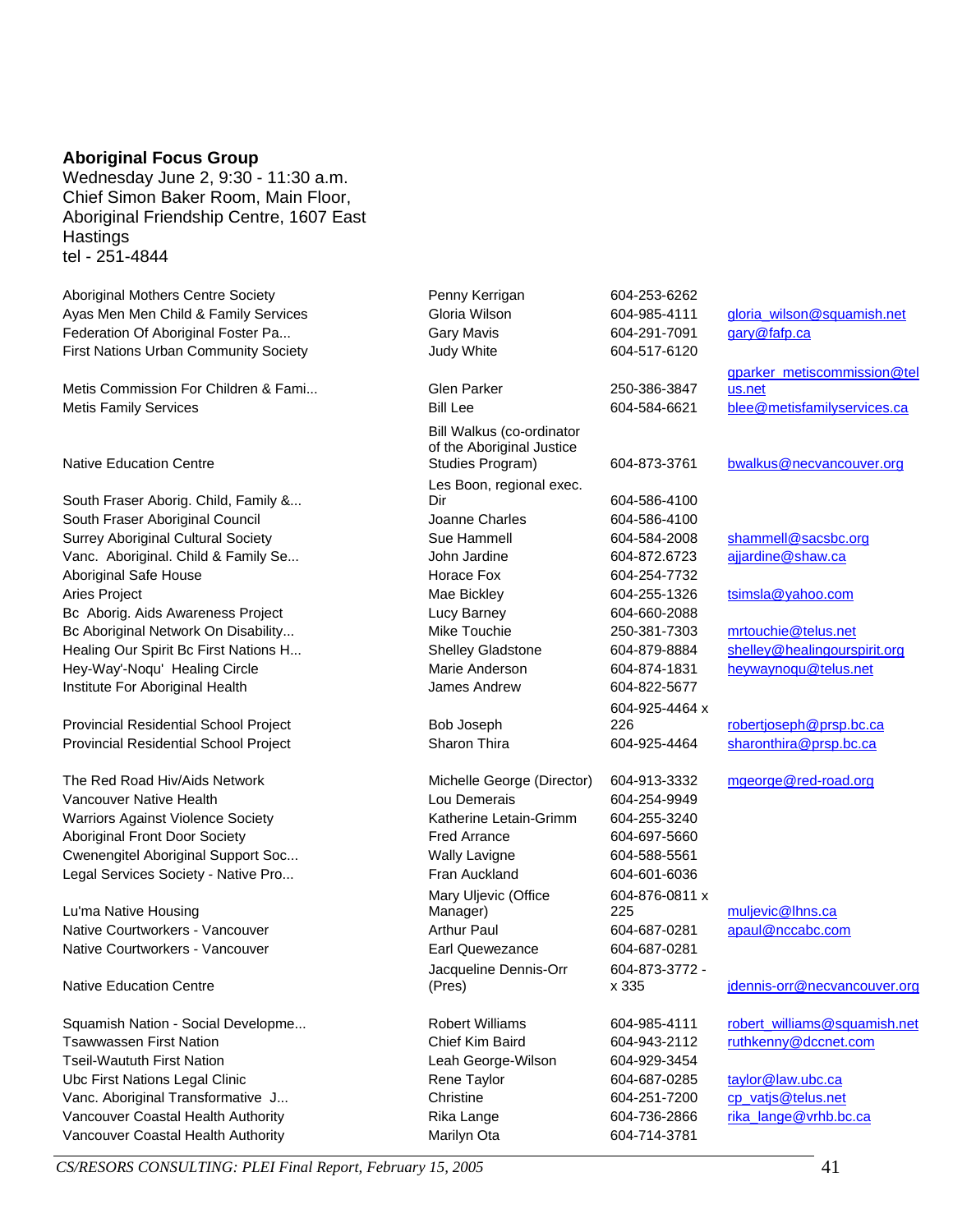| Vancouver Coastal Health Authority         | Maggie Aronoff                            | 604-714-3781 |                          |
|--------------------------------------------|-------------------------------------------|--------------|--------------------------|
|                                            | Kirsten Forestell                         |              |                          |
| Vancouver Supportive Child Care S          | (Administrator)                           | 604-279-7016 | kforestell@develop.bc.ca |
| Vancouver Supportive Child Care S          | Nicole Muir                               | 604-709-4551 |                          |
| Westcoast Child Care Resource Cen          | Diane Liscumb                             | 604-709-5661 | dliscumb@westcoast.org   |
| Windows Of Opportunity - Network #2        | Mike Evans                                | 604-713-8273 | mevans@vsb.bc.ca         |
| Ywca - Crabtree Corner                     | Nola Harper                               | 604-216-1650 | nharper@ywcavan.org      |
|                                            | Ruth Elford, Sandra<br>Green, and Chelsea |              |                          |
| Pacific Association of First Nations Women | <b>Bowers</b>                             | 604-873-1833 | Fax to: 872-1845         |
|                                            |                                           |              |                          |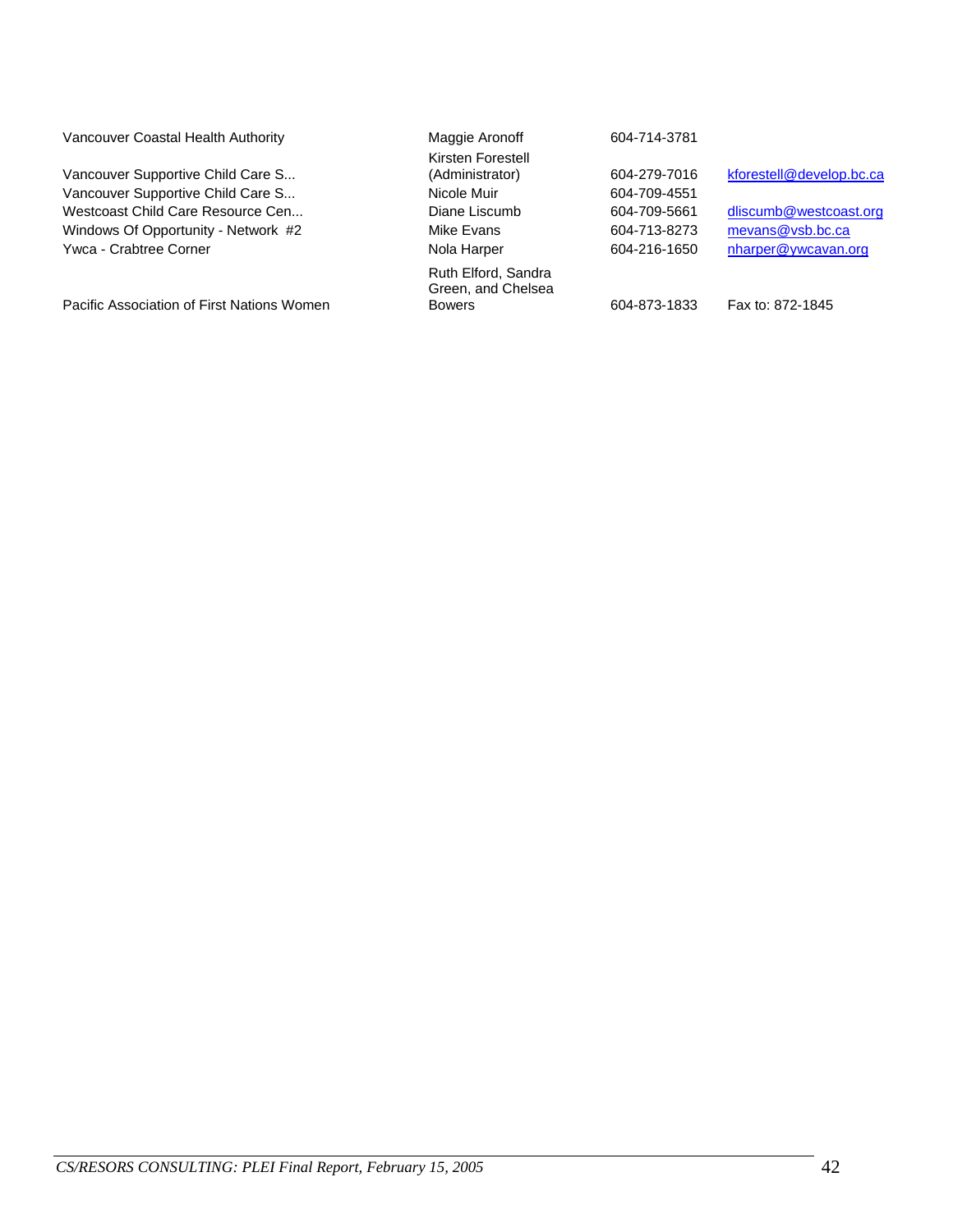#### **Victoria Focus Groups**

Thursday 3 June 2004; 10:00 a.m. AND 1:30 p.m. AND Friday, 4 June at 1.30 p.m. Conference Room, 200-747 Fort Street (Room only holds 8 to 10 people)

| Organization                                         | <b>Name</b>              | Tel            | Email:                         |
|------------------------------------------------------|--------------------------|----------------|--------------------------------|
| <b>Burnside Gorge Community assoc</b>                | Corrina Craig            | 250-388-5271   | corrina-bgca@shaw.ca           |
|                                                      | John Cooke (Legal        |                |                                |
| <b>Together Against Poverty Society</b>              | Advocate)                | 250-361-3521   |                                |
|                                                      |                          | 250-388-4516 - |                                |
| Victoria Regional Centre, LSS - legal aid            | <b>Forrest Nelson</b>    | x 310          |                                |
| <b>Disability Resource Centre</b>                    |                          | 250-595-0044   | receptiondrc@shaw.ca           |
| Victoria Immigrant & Refugee Centre                  | Carlos (exec dir)        | 250-361-9433   | carlos@vircs.bc.ca             |
| Separation and Divorce Resource Centre               | Pam Rudy                 | 250-386-4331   | pam@separationdivorce.bc.ca    |
| Military Resource Centre                             | Linda Scott              | 250-363-8635   | mfrccc@pacificcoast.net        |
| Young Parents Support Network                        | Mike                     | 250-384-0552   | ypsn@coastnet.com              |
| Single Parent Resource Centre                        | Robin Fast (Exec Dir)    | 250-384-1114   | robin@singleparentvictoria.ca  |
|                                                      |                          |                | lorraine d burry@can.salvatio  |
| Salvation Army                                       | Juan Burry (captain)     | 250-386-8521   | narmy.org                      |
| Peninsula Community Services                         | Elaine                   | 250-655-5300   | pcs@peninsulaservices.com      |
| Native Friendship Centre                             | Kari Comeau              | 250-384-3211   | kari@vnfc.ca                   |
| Victoria Women's Transition House                    | Carolyn F                | 250-592-2927   | carolynf@vwth.bc.ca            |
|                                                      | Keith Harris, David      |                |                                |
| Victoria Men's Centre                                | Campbell                 | 250-370-4636   | keithnharris@shaw.ca           |
| Victoria Cool Aid Society                            | Dana (?)                 | 250-383-1977   | society@coolaid.org            |
|                                                      | John Morrissey (acting   | 250-382-2767 x |                                |
| St. Vincent de Paul Society                          | director)                | 227            | jmorrissey@svdpvictoria.com    |
| Sooke Family Resource Centre                         |                          | 250-642-5152   |                                |
| Pacific Centre Family Services                       | Jim Henry                | 250-478-8357   | pcfsa@telus.net                |
|                                                      | Marylee McKenna (Exec    | 250-385-2635 x |                                |
| Esquimalt Neighbourhood House                        | Director)                | 202            | info@enh.bc.ca                 |
|                                                      |                          |                | executivedirector@fairfieldcom |
| <b>Fairfield Community Place</b>                     | Joan Kotarski            | 250-382-4604   | munity.ca                      |
| Cridge Centre for the Family                         | Keith Stewart (exec dir) | 250-384-8058   | kstewart@cridge.org            |
| <b>Blanchard Community Centre</b>                    | Leni Hoover (Director)   | 250-388-7696   | leni@blanchardcc.com           |
|                                                      | Michele Haddon, Social   |                |                                |
| AIDS Vancouver Island                                | Worker                   | 250-384-4554   | michele.haddon@avi.org         |
| <b>BC Advocacy Institute</b>                         | John Young               | 250-388-7043   | johnayoung@telus.net           |
| <b>BC Association of Food Banks</b>                  |                          | 250-953-1580   | brentp@islandnet.com           |
| Boys and Girls Club of Greater Victoria              | Hope Roberts             | 250-384-9133   | hroberts@bgcvic.org            |
| <b>Girls Alternative Program</b>                     | Peggy Palmer             |                | vsea@telus.net                 |
| <b>Intercultural Association of Greater Victoria</b> | Jean McRae               | 250-388-4728   | jmc@icavictoria.org            |
| <b>Bridges for Women Society</b>                     | Viki Prescott            | 250-385-7410   | viki@bridgesforwomen.ca        |
| <b>Metis Community Services</b>                      |                          | 250-480-0006   | mail@metis.ca                  |
| Need and Crisis Information Line                     |                          | 250-386-6328   | admin@needcrisis.bc.ca         |
| <b>Seniors Serving Seniors</b>                       |                          | 250-382-4331   | seniors@island.net             |
| Vancouver Island Human Rights Coalition              | Sarah Marsden            | 250-382-3012   | 7seconds@justice.com           |
|                                                      |                          |                |                                |

| Name                                | Tel                     | Email:                         |
|-------------------------------------|-------------------------|--------------------------------|
| Corrina Craig                       | 250-388-5271            | corrina-bgca@shaw.ca           |
| John Cooke (Legal                   |                         |                                |
| Advocate)                           | 250-361-3521            |                                |
| Forrest Nelson                      | 250-388-4516 -<br>x 310 |                                |
|                                     | 250-595-0044            | receptiondrc@shaw.ca           |
| Carlos (exec dir)                   | 250-361-9433            | carlos@vircs.bc.ca             |
| Pam Rudy                            | 250-386-4331            | pam@separationdivorce.bc.ca    |
| Linda Scott                         | 250-363-8635            | mfrccc@pacificcoast.net        |
| Mike                                | 250-384-0552            | ypsn@coastnet.com              |
| Robin Fast (Exec Dir)               | 250-384-1114            | robin@singleparentvictoria.ca  |
|                                     |                         | lorraine_d_burry@can.salvatio  |
| Juan Burry (captain)                | 250-386-8521            | narmy.org                      |
| Elaine                              | 250-655-5300            | pcs@peninsulaservices.com      |
| Kari Comeau                         | 250-384-3211            | kari@vnfc.ca                   |
| Carolyn F                           | 250-592-2927            | carolynf@vwth.bc.ca            |
| Keith Harris, David                 |                         |                                |
| Campbell                            | 250-370-4636            | keithnharris@shaw.ca           |
| Dana (?)                            | 250-383-1977            | society@coolaid.org            |
| John Morrissey (acting<br>director) | 250-382-2767 x<br>227   | jmorrissey@svdpvictoria.com    |
|                                     | 250-642-5152            |                                |
| Jim Henry                           | 250-478-8357            | pcfsa@telus.net                |
| Marylee McKenna (Exec               | 250-385-2635 x          |                                |
| Director)                           | 202                     | info@enh.bc.ca                 |
|                                     |                         | executivedirector@fairfieldcom |
| Joan Kotarski                       | 250-382-4604            | munity.ca                      |
| Keith Stewart (exec dir)            | 250-384-8058            | kstewart@cridge.org            |
| Leni Hoover (Director)              | 250-388-7696            | leni@blanchardcc.com           |
| Michele Haddon, Social              |                         |                                |
| Worker                              | 250-384-4554            | michele.haddon@avi.org         |
| John Young                          | 250-388-7043            | johnayoung@telus.net           |
|                                     | 250-953-1580            | brentp@islandnet.com           |
| <b>Hope Roberts</b>                 | 250-384-9133            | hroberts@bgcvic.org            |
| Peggy Palmer                        |                         | vsea@telus.net                 |
| Jean McRae                          | 250-388-4728            | jmc@icavictoria.org            |
| Viki Prescott                       | 250-385-7410            | viki@bridgesforwomen.ca        |
|                                     | 250-480-0006            | mail@metis.ca                  |
|                                     | 250-386-6328            | admin@needcrisis.bc.ca         |
|                                     | 250-382-4331            | seniors@island.net             |

*CS/RESORS CONSULTING: PLEI Final Report, February 15, 2005* 43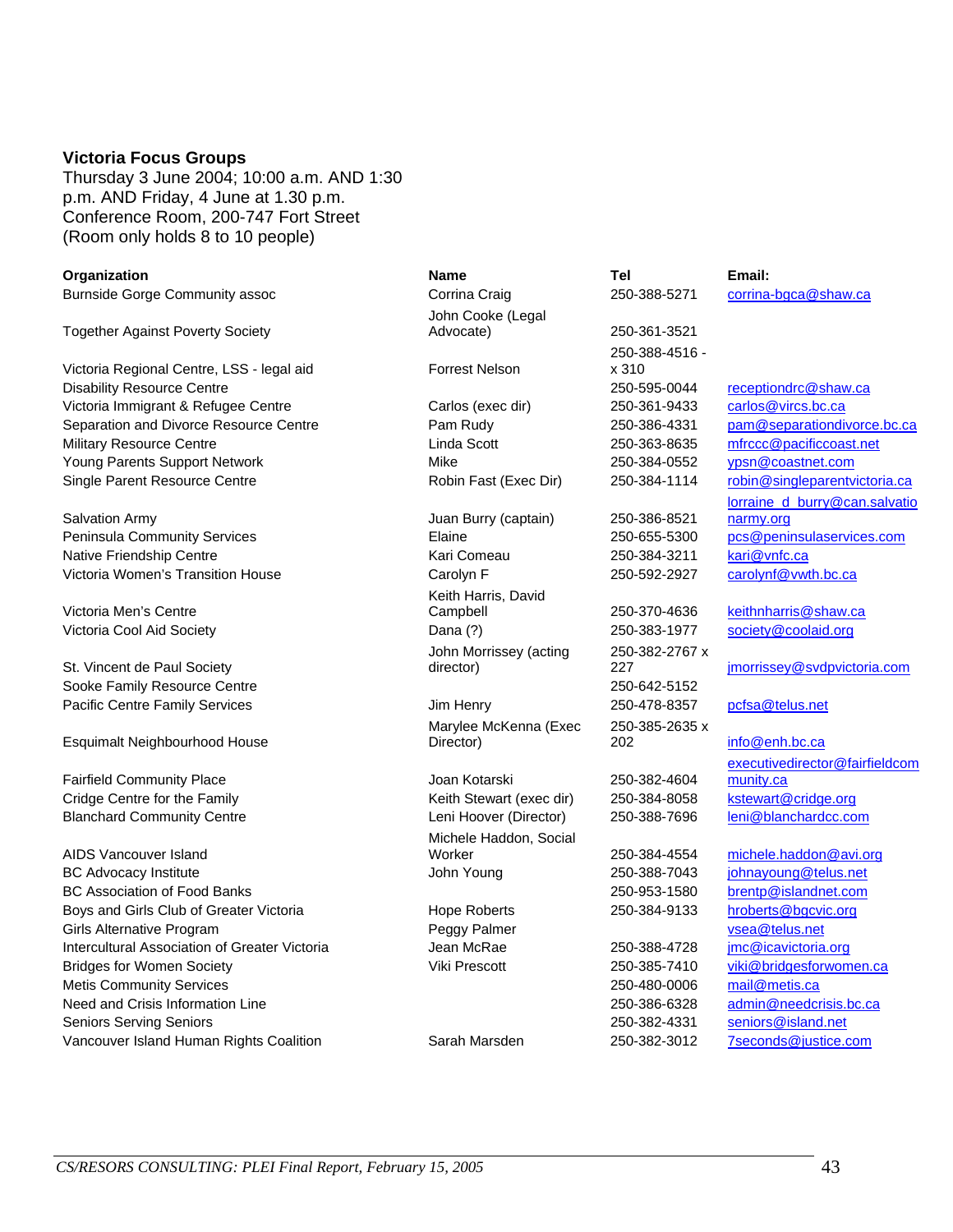#### **Kelowna Focus Group Monday 7 June 2004: 1.00 p.m. to 3:00 p.m. -**

#### **Kelowna Community Futures office, Room 110, Landmark Technology Centre, 1632 Dickson Ave (tel 868-2132 = x 221 - Sally - if any questions)**

| Kelowna Community Resources                     | <b>Bill Downie, Director</b>                    | 763-8008       | bdownie@kcr.ca                    |
|-------------------------------------------------|-------------------------------------------------|----------------|-----------------------------------|
|                                                 | Don Smythe, acting Exec                         |                |                                   |
| Canadian Mental Health Assoc                    | <b>Director</b>                                 | 861-3644       | dscmha@shaw.ca                    |
| Central Okanagan Brain Injury Society           | Doug Rankmore                                   | 762-3233       | drankmore@cobis.org               |
|                                                 | Gerry Stolz (regional                           |                |                                   |
| CNIB (Canadian National Institute for the Blind | manager)                                        | 763-1191       | gerry.stolz@cnib.ca               |
| Elizabeth Fry                                   |                                                 | 763-4613       | efry@telus.net                    |
| John Howard                                     | <b>Shelley Cook</b>                             | 763-1331       | ihssok@silk.net                   |
| Ki-Low-Na Friendship Society (Native Services)  | Edna Terbasket (Director)                       | 763-4905       | administration@kfs.bc.ca          |
| <b>MS Society</b>                               | <b>Board of Directors</b>                       | 762-5850       | info.kelowna@mssociety.ca         |
| <b>NOW Canada Society</b>                       | Catherine Williams-Jones                        | 763-3876       | cwj@nowcanada.ca                  |
|                                                 | Cathy Parmenter                                 |                |                                   |
| <b>Okanagon Mental Health Services</b>          | (vocational rehab)                              | 717-3007       | omhss@telus.net                   |
|                                                 |                                                 |                | mloewen@kelowna.unitedway.        |
| United Way                                      | Michael Loewen                                  | 860-2356       | ca                                |
| <b>RCMP Victim Assistance</b>                   | <b>Bob Bryce</b>                                | 470-6242       | cary.berger@rcmp-grc.gc.ca        |
| <b>Victim Assistance</b>                        |                                                 | 860-8300       |                                   |
| Kewlowna Gospel Mission                         | Randy Benson (Exec Dir)<br>and <b>Bill Bate</b> | 763-3737 x 201 | randy@kelownagospelmission.<br>ca |
| Kewlona Drop-in Centre                          | Candice Sutherland (exec<br>dir)                | 763-3311       | kdic@silk.net                     |
|                                                 |                                                 |                |                                   |
|                                                 | Colleen Evans (Exec<br>Director & Mental Health |                |                                   |
| Okanagan Advocacy & Resource Society            | Advocate)                                       | 979-0201       | oars@telus.net                    |
| <b>BC Skits soc</b>                             | Sunny Hildebrand                                | 868-3119       | bcsskel@shaw.ca                   |
| Kelowna Womens Resource Centre                  | Micki Smith                                     | 762-2355       | kelwomenscentre@telus.net         |
|                                                 |                                                 |                |                                   |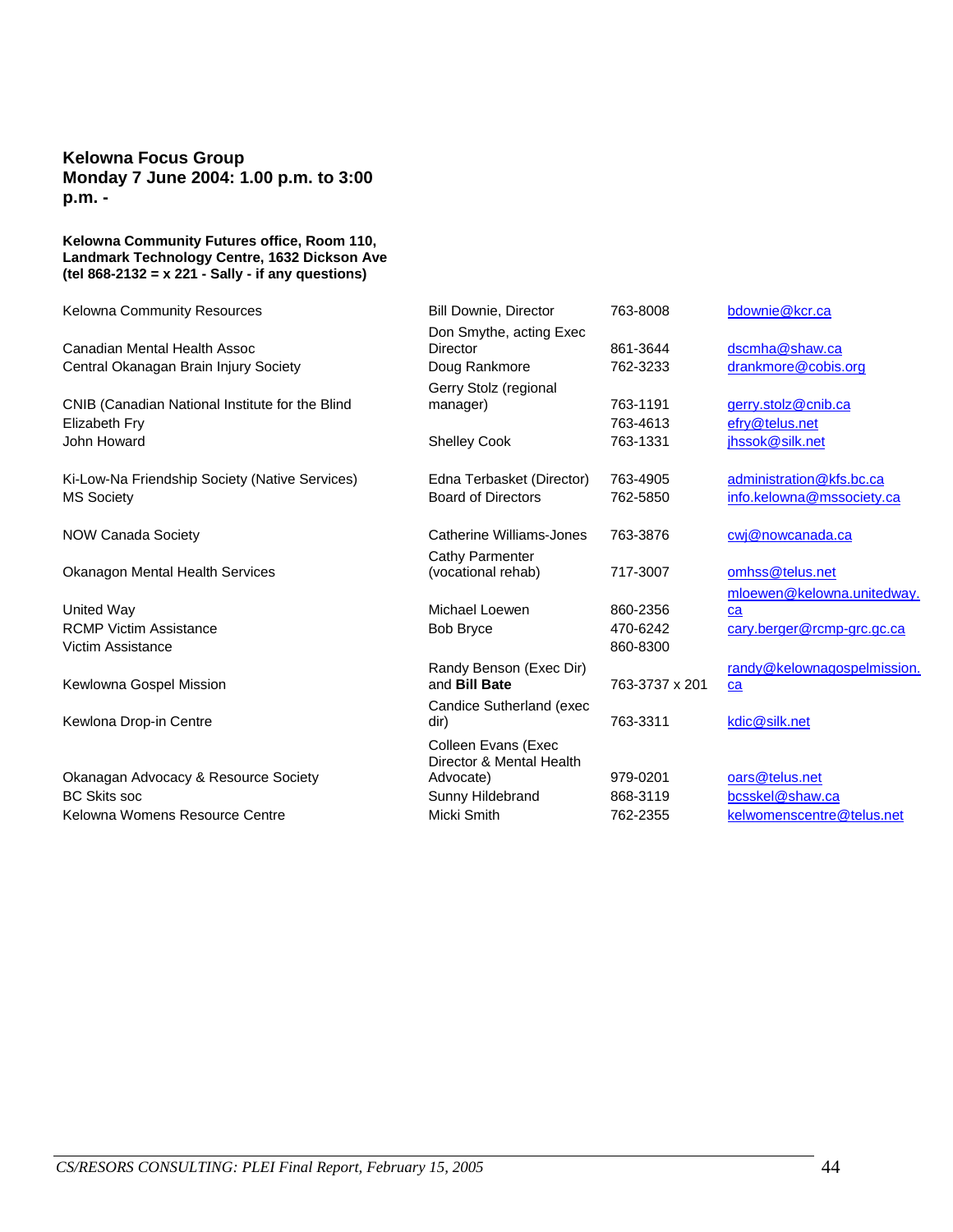#### **Youth Focus Group**

Tuesday 8 June 2004; 5:30 p.m. to 7:00 p.m. Covenant House, 326 West Pender

| <b>Covenant House</b>                             | Yvonne Andrews (Youth<br>Participation Co-ordinator) | 647-4480 - x 12         |                                                                |
|---------------------------------------------------|------------------------------------------------------|-------------------------|----------------------------------------------------------------|
| Federation of BC Youth In Care Networks           | Teresa Lum                                           | 527-7762                | teresa_lum@uniserve.ca                                         |
| <b>McCreary Centre Society</b>                    | <b>Jesse Dostal</b>                                  | 291-1996                | mccreary@mcs.bc.ca                                             |
| <b>Youth Action Centre</b>                        | Program Director (Tom)                               | 602-9747                | tfenton@deyas.org                                              |
| <b>Street Youth Services</b>                      | John Kehler - Program<br><b>Director</b>             | 662-4017                | jkehler@fsgv.ca                                                |
| <b>Broadway Youth Resource Centre</b>             | Rob Axsen - Program<br><b>Director</b>               | 709-5720                | raxsen@pcrs.ca                                                 |
| <b>PACE</b>                                       | Raven R. Bowen (Projects<br>Co-ordinator)            | 872-7508                | pacekids@vcn.bc.ca                                             |
| <b>SHRA Youth Project</b>                         | Teya Greenburg or Jorge<br>Salazar                   | 733-6186                | teya.kinex@telus.net                                           |
| Immigrant Services Society of BC (My Circle Youth |                                                      |                         |                                                                |
| Group                                             | Carmen Munoz                                         | 684-7498                | cmunoz@issbc.org                                               |
| Dusk To Dawn                                      | Steven Smith - Program<br>co-ordinator               | 688-0399                |                                                                |
| Self Help                                         | Mebrat Beyene (Exec<br>Dir)                          | 733-6186                | mebrat_beyene@telus.net                                        |
| Urban Native Youth Association                    | Jerry Adams                                          | 254-7732                | jadams@unya.bc.ca                                              |
| Peers Vancouver                                   | Shelley Woodman -<br><b>Executive Director</b>       | 681-3017                | admin@peersvancouver.org<br>justiceforgirls@justiceforgirls.or |
| Justice for Girls                                 | Joanna Czapska                                       | 689-7887                | $\mathbf{g}$                                                   |
| DEYAS Downtown Eastside Youth Activity Society    | <b>Judy Mcquire</b>                                  | 685-6561                | info@deyas.org                                                 |
| Focus Foundation of BC                            | Exec.D. BOB Kissner                                  | 687-8401                | rkissner@focusbc.org                                           |
| <b>PLEA</b>                                       | Exc D. Tim Agg                                       | $871 - 0450 - x$<br>611 | info@plea.bc.ca                                                |
|                                                   |                                                      |                         |                                                                |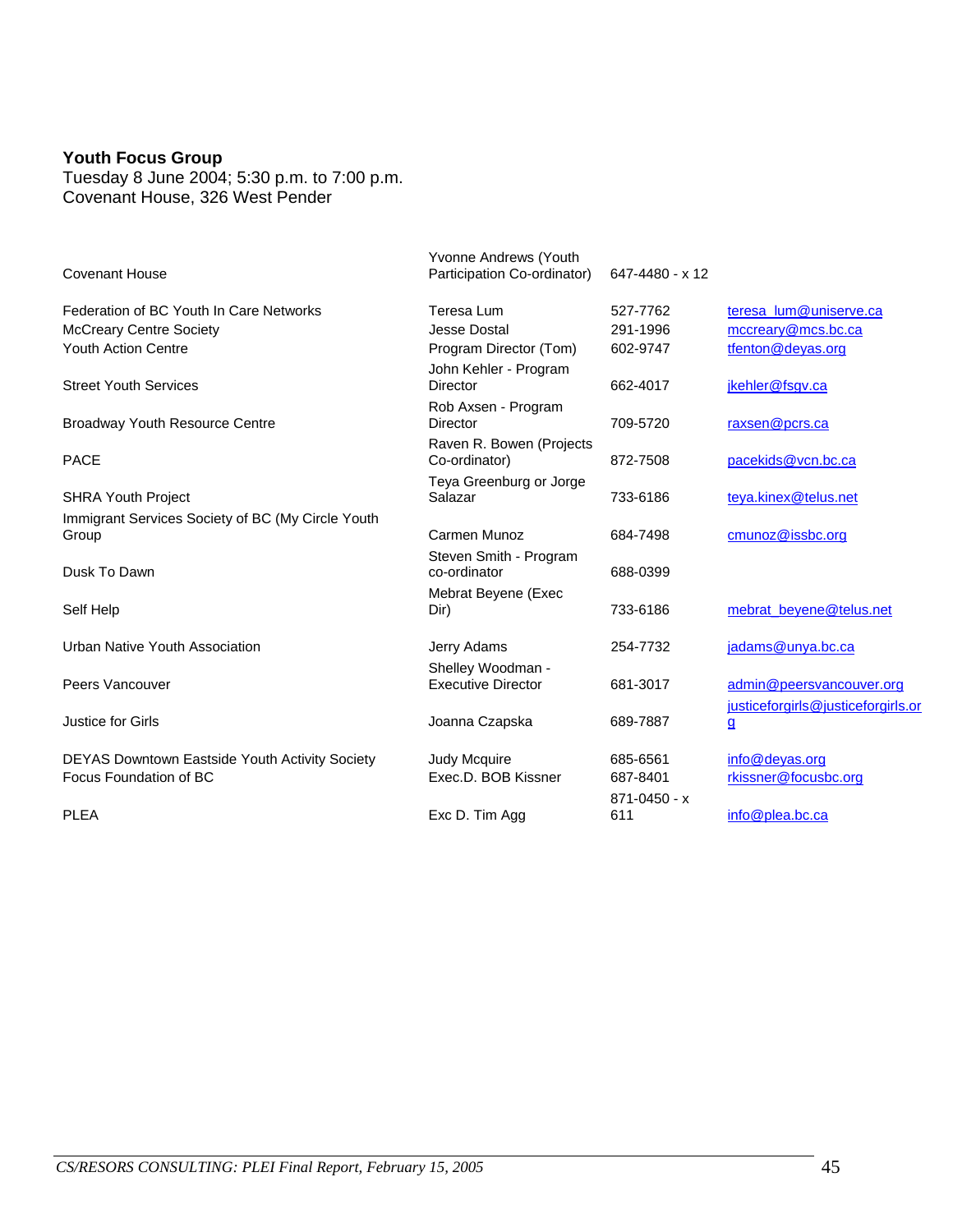#### **NELSON/CASTELGAR Focus Groups**

DATE: Wednesday 16th June at 1:30 and Thursday 17th June at 10.00 a.m. VENUE: The Advocacy Centre, 501 Front Street, Nelson

| West Kootenay Women's Association / Nelson and<br><b>District Women's Centre</b> | Penny Ruvinsky,<br>Administrative Co-<br>ordinator | (250) 352-9916   | wkwomyn@netidea.ca            |
|----------------------------------------------------------------------------------|----------------------------------------------------|------------------|-------------------------------|
|                                                                                  | Connie Marchall (Co-                               |                  |                               |
| Boundary women's shelter                                                         | ordinator)                                         | (250) 442-3131   | bwcshelter@direct.ca          |
| <b>Trail Transition House</b>                                                    | Patsy Harmston                                     | 250 364-1543     | FAX: 250-364-1480             |
|                                                                                  | Anna Maskerine (co-                                |                  |                               |
| <b>Nelson Transition House</b>                                                   | ordinator)                                         | (250) 354-4357   | tranhous@netidea.com          |
| Boundary Women's Resource Centre                                                 |                                                    | 250-442-5212     | bwrc@direct.ca                |
| Metis Assoc                                                                      | Ed Pongracz                                        |                  | epongracz@shaw.ca             |
| AIDS organization                                                                | Cheryl Dowden                                      | 505-5506         | cheryl@ankors.bc.ca           |
| <b>Career Development Services</b>                                               | Della MacL:eod                                     | (250) 354-3888   | ljwright@shaw.ca              |
|                                                                                  |                                                    | 250-365-2624 -   |                               |
| Kootenay Society for Community Living Castelgar                                  | Brenda Jagpal, Exec Dir                            | x <sub>3</sub>   | Fax: 250-365-5679             |
| Boundary and Individual Services                                                 | Leda Leander                                       |                  | lleander@bfiss.org            |
|                                                                                  | Joyce Dahms Whiffen                                |                  | ncscyouth@netidea.com         |
| <b>NDYC</b>                                                                      | Lisa Erven                                         |                  | ndycco@netidea.com            |
| Ankors/Kootenay AIDS Network Outreach & Support                                  |                                                    | 250-505-5506,    |                               |
| Society                                                                          | Lana                                               | 1800-421-2437    | infor@ankors.bc.ca            |
| <b>Castlegar Community Services</b>                                              | Rona Park                                          |                  | exec_director@netidea.com     |
|                                                                                  | <b>Vicky Dalton</b>                                |                  | ekadvocate@telus.net          |
| <b>Nelson Community Services Centre</b>                                          | Lena Horswill                                      | 250 352 3504     | ncsc@netidea.com              |
| <b>Nelson Safe Homes</b>                                                         |                                                    |                  |                               |
|                                                                                  |                                                    |                  |                               |
| Castlegar & District Community Services Centre                                   | Rona Park                                          | 250 365 2104     | cdcss@netidea.com             |
| <b>Freedom Quest</b>                                                             | <b>Christine Moyer</b>                             | 250 304 2676     | christine@wkbas.ca            |
|                                                                                  |                                                    |                  |                               |
| Lower Columbia River All First Nations Council                                   | Leonard Seymour                                    | 250-304-2246     | lcrafnc@netidea.com           |
|                                                                                  |                                                    |                  |                               |
| West Kootenay Family Justice Centre                                              |                                                    | 1-888-526-2229   |                               |
|                                                                                  | Law teacher - Ernie                                |                  |                               |
| L. V. Rogers Secondary School                                                    | Armitage                                           | 250-352-5538     | eearmitage@shaw.ca            |
|                                                                                  | Law teacher - Grant                                |                  |                               |
| <b>Stanley Humphries Secondary</b>                                               | Apostolic                                          | 250-365-7735     |                               |
| <b>Family Support Worker</b>                                                     | Graham Jamin                                       |                  | jamin@netidea.com             |
|                                                                                  | June Stockdale (Library                            |                  |                               |
| Castlegar & District Public Library                                              | Director)                                          | $(250)$ 365-7765 | june.stockdale@shaw.ca        |
| Beaver Valley Public Library                                                     | Dianne Kniss                                       |                  | bvlib@direct.ca               |
|                                                                                  |                                                    |                  | gina.rawson@crestonlibrary.co |
| <b>Creston Public Library</b>                                                    | Gina Rawson                                        |                  | m                             |
| Grand Forks & District Public Library                                            | Win Black                                          |                  | gfpublib@sunshinecable.com    |
| Greenwood Public Library                                                         | Judy Foucher                                       |                  | greenlib@sunshinecable.com    |
| Kaslo & District Public Library                                                  | <b>Shirley Stanley</b>                             |                  | librarian@pop.kin.bc.ca       |
| Midway Public Library                                                            | Wendy Olinger                                      |                  | wendy@midwaylibrary.bc.ca     |
| Nakusp Public Library                                                            | Marilyn Misutka                                    |                  | bna@columbiacable.net         |
| Nelson Municipal Library                                                         | Deborah Thomas                                     |                  | library@city.nelson.bc.ca     |
| Rossland Public Library                                                          | Indira Wickremasinghe                              |                  | librarian@rosslandlibrary.com |

*CS/RESORS CONSULTING: PLEI Final Report, February 15, 2005* 46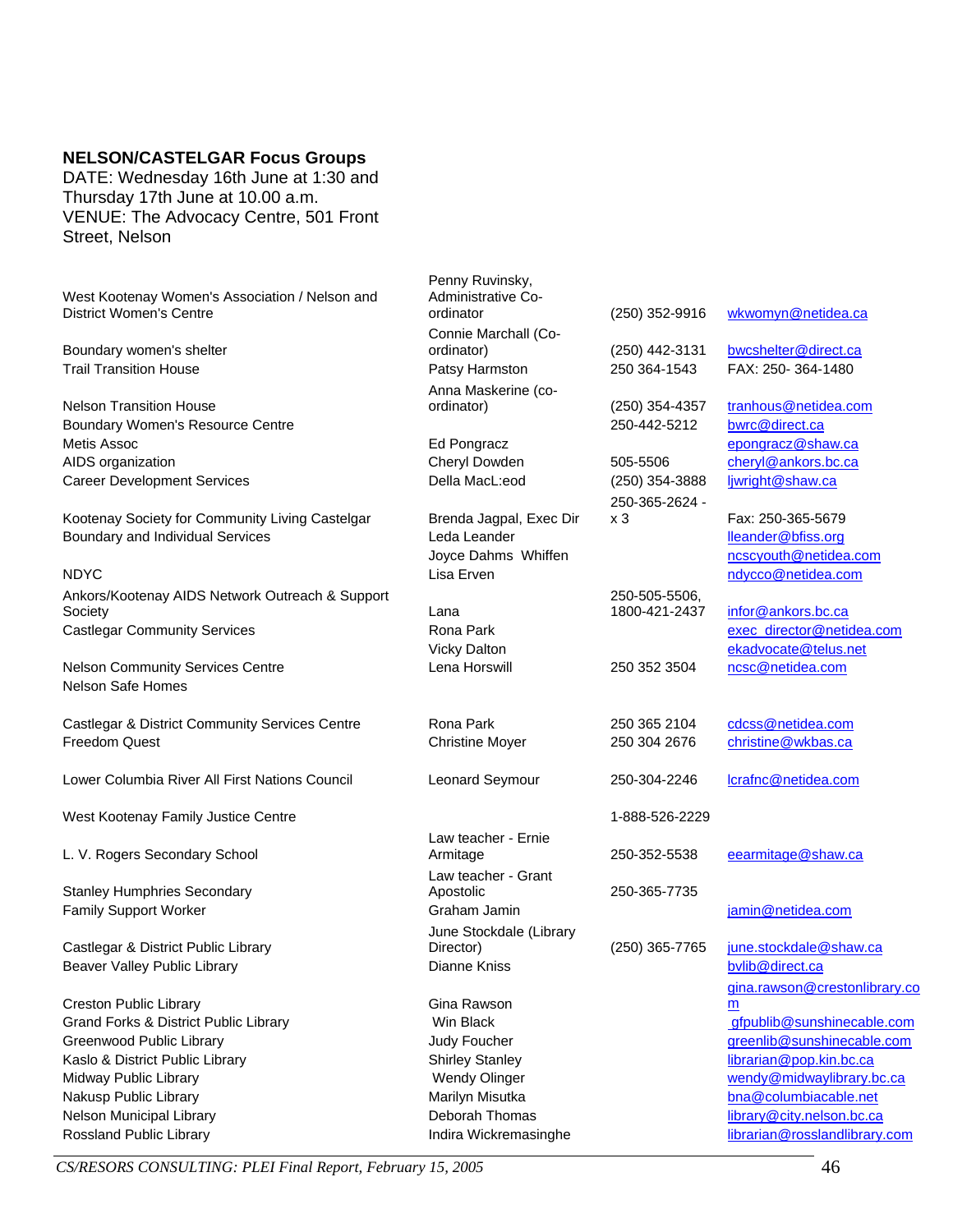Salmo Public Library **Salmolic Library** Marie Zettl Salmo Public Library Companies And Trail & District Public Library<br>
Trail & District Public Library **Marie State State State State State State State State State State Sta** Trail & District Public Library

West Kootenay Boundary Addictions Services Marlowe Martell 250-364-1555 marlowe@wkbas.ca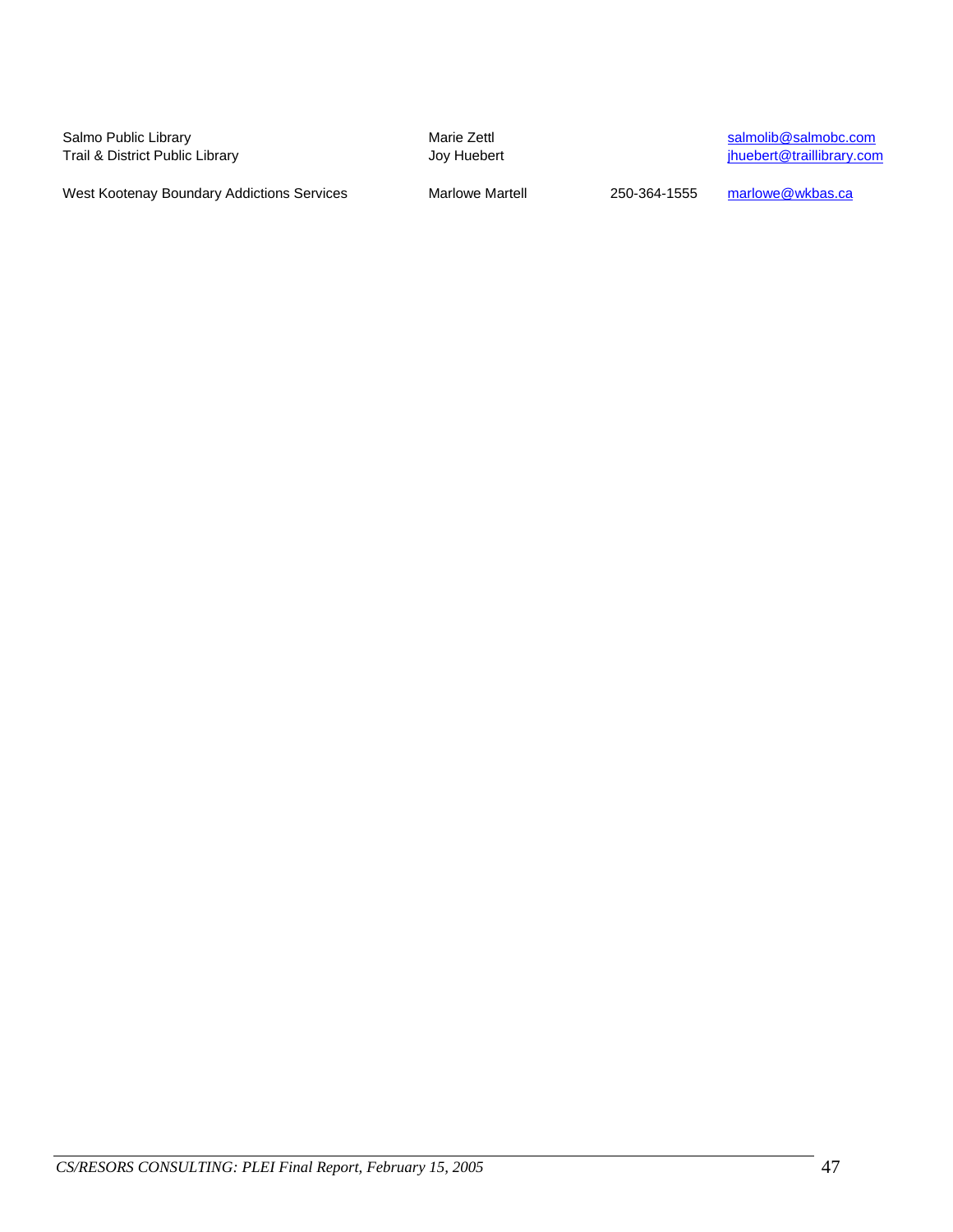#### **SURREY Focus Group**

DATE: Thursday June 24, 1:00 – 3:00 p.m. VENUE:Library Meeting Room, Guildford Public Library, 15105, 105 Ave, Guildford, tel: 572-8269 (Admin)

|                                                      | Carolyn Robertson (exec                       |                |                             |
|------------------------------------------------------|-----------------------------------------------|----------------|-----------------------------|
| A.W.A.R.E. Society                                   | dir)                                          | 502-8355       | surrey@awaresociety.bc.ca   |
| Asociación Hispana de Vancouver                      |                                               | 524 2506       | Cannot find them            |
| Awahsuk Aboriginal Head Start Preschool              |                                               | 604-517-6120   | Fax: 604-517-6121           |
| BC Organization To Fight Racism                      |                                               |                | Cannot find them            |
| Canadian Farmworkers Union                           | Param Grewal                                  | 596-4242       | fax: 596-7217               |
| CANDO                                                |                                               |                | Cannot find them            |
|                                                      |                                               |                |                             |
|                                                      |                                               | 604 531 2502,  |                             |
| Come Share Society - White Rock                      | Sue Thomson                                   | x 4            | comesharest@shawlink.ca     |
|                                                      |                                               |                |                             |
| Condominium Home Owners Association Of BC            | Tony                                          | 584-2462 x 1   | tony@choa.bc.ca             |
| <b>Cummins British Columbia</b>                      |                                               |                | Cannot find them            |
| <b>Elizabeth Fry Society</b>                         | Lisa Owen                                     | 604-583-2502   | ?                           |
| Elizabeth Fry Society - Surrey                       | Lynne Fletcher                                | 604-581-1538   | bonnie@elizabethfry.com     |
| <b>Foundation Youth Job Dealines</b>                 |                                               |                | Cannot find them            |
| Guru Nanak Sikh Temple                               |                                               |                | Cannot find them            |
|                                                      |                                               |                |                             |
| Holly/Hjorth Community Programs                      | Steve Boyd (Community<br>School Co-ordinator) | 589-3892       | boyd s@fc.sd36.bc.ca        |
|                                                      |                                               |                |                             |
| <b>Kekinow Native Housing Society</b>                |                                               |                |                             |
| Lower Mainland Metis Association                     |                                               |                | Cannot find them            |
|                                                      |                                               | 604 584 6621x  |                             |
| <b>Metis Family Services</b>                         | Bill Lee (exec dir)                           | 253            | blee@metisfamilyservices.ca |
|                                                      |                                               |                |                             |
| Native Courtworkers & Counselling Assoc of BC        | <b>Tina Duguay</b>                            | 604 588 8430   | tduguay@nccabc.com          |
|                                                      |                                               |                |                             |
| New Door Second Stage Transition House Society       |                                               | 599-4387       | fax: 599-4362               |
|                                                      |                                               |                |                             |
| Newton Advocacy Group Society                        | Susan Keeping                                 | 604 596 2311   | nags_susankeeping@telus.net |
| North Fraser Metis Association                       | Pattie Rosvold                                | 604 521 1908   | pattie_metis@hotmail.com    |
| Options/ Evergreen Transition House                  | <b>Bruce Hardy</b>                            | 604 596 4321   | bruce.hardy@options.bc.ca   |
|                                                      |                                               |                |                             |
| People Helping People                                |                                               |                |                             |
| Progressive Intercultural Community Services Society |                                               |                |                             |
| (PICS)                                               | Mr. Charan Gill                               | 604 596 7722   | charan.gill@pics.bc.ca      |
| Project Parent Fraser South                          | Louise Doyle                                  | 604 583 6011   | Fax: 583-6011               |
|                                                      | Teri Nicholas (exec                           |                |                             |
| Family Services of GV                                | director)                                     |                | fax: 733-7009               |
| Rosemary Plante                                      |                                               |                | Cannot find them            |
| Salvation Army - Surrey                              | F. Warren Stonnezl                            | 604 581 3896   | wstonnell@telus.net         |
| Semiahmoo First Nation                               |                                               |                |                             |
|                                                      |                                               |                |                             |
|                                                      | Judy Kane - admin co-<br>ordinator            | 604 536 1242 x |                             |
| Semiahmoo House Society                              |                                               | 233            | shs@shsbc.ca                |
| South Surrey White Rock Women's Place                | Ram Sidhu                                     | 604 536 9611   | sswrwp.advocate@telus.net   |
|                                                      | Pete Hohmann comm                             |                |                             |
| <b>Sunrise Pavilion Seniors Centre</b>               | services co-ordinator                         | 604 502 6380   | pkhohmann@city.surrey.bc.ca |
| Support for Parents of Young Children                |                                               |                |                             |
| Surdel Welfare Rights Group                          |                                               |                |                             |

*CS/RESORS CONSULTING: PLEI Final Report, February 15, 2005* 48

Surrey Access For All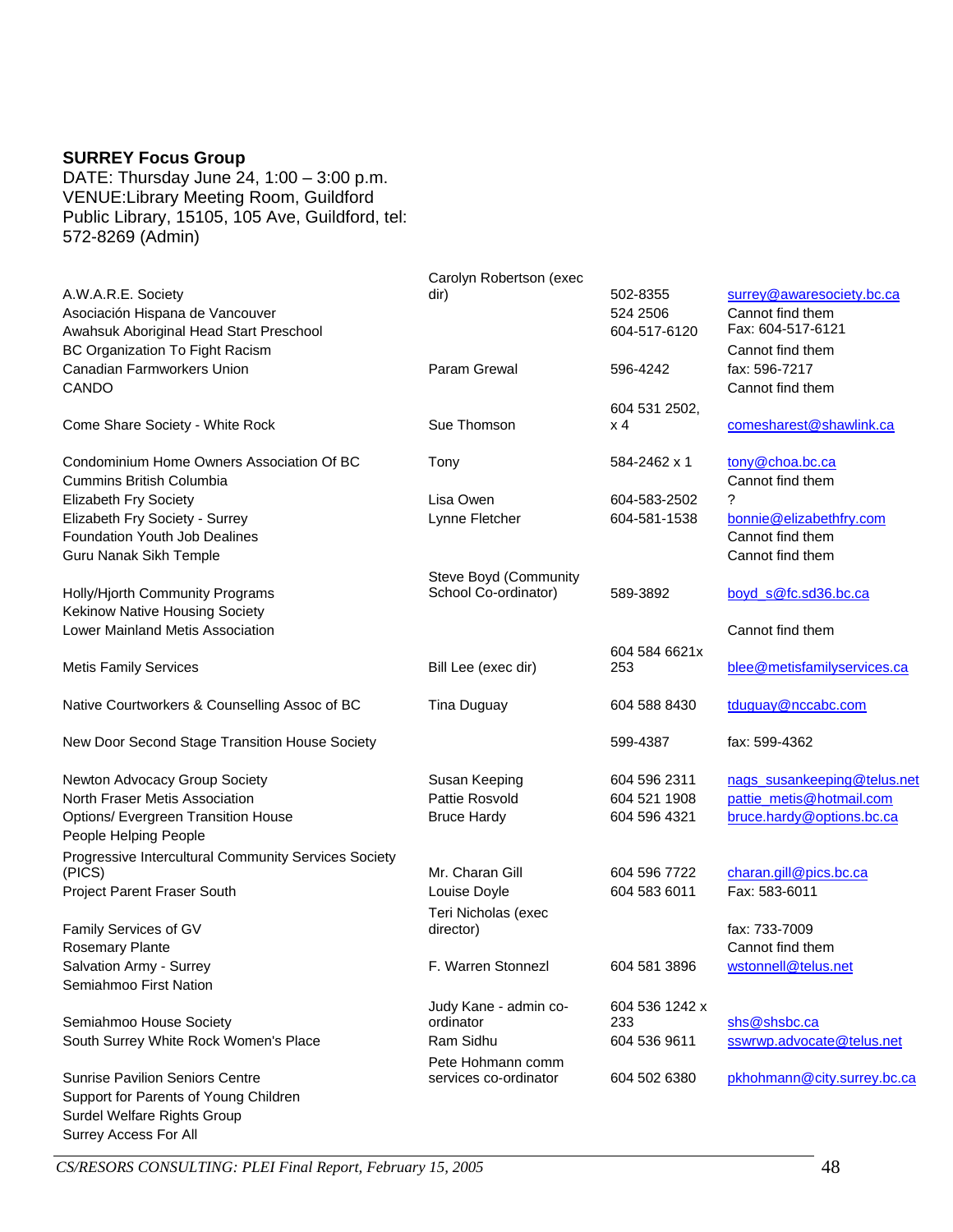|                                                      | Alice Close - core services               |              |                               |
|------------------------------------------------------|-------------------------------------------|--------------|-------------------------------|
| <b>Surrey Community Services Society</b>             | manager                                   | 604 584 5811 | alicec@scss.ca                |
| Surrey Delta Immigrant Services Society              | Goldy Bhatia                              | 604-597-0205 | gbhatia@sdiss.org             |
| <b>Surrey Family Place</b>                           |                                           |              |                               |
| <b>Surrey Urban Mission</b>                          | Peter Hodgson                             | 604 581 5172 | sums@telus.net                |
| <b>Surrey Womens Centre Society</b>                  | Sharon Goldberg                           | 604 589 1868 | swc@intergate.ca              |
| Threshold Womens Outreach Program                    | Amy Chow                                  | 604 572 5883 | rubyjade@hotmail.com          |
| United Association Of Injured And Disabled Workers   |                                           |              |                               |
| Nova Metis Heritage Association                      | Ken J. Fisher                             | 604 634-0119 | uhmetis@direct.ca             |
|                                                      | Dianne McPherson                          |              |                               |
| United Vision Community Support Services             | Director/ advocate                        | 604 531 5353 |                               |
| Valley Therapy Centre                                | Dina Parker                               | 604 588 4818 |                               |
| Virginia Sam Transition House                        | Dina Lambright                            | 604-572-5116 |                               |
|                                                      | Deena?                                    |              | Fax: 572-5136                 |
| The Centre (for lesbians, gay men, transgendered and | Peter Toppings (outreach                  |              | generationsproject@lgtbcentre |
| bisexual people)                                     | co-ordinator)                             | 684-5307     | vancouver.com                 |
| Progressive Intercultural Community Services Society |                                           |              |                               |
| (PICS)                                               | Gurtej Gill                               | 604 501 3824 | gurteigill@telus.net          |
|                                                      | Christen Andrews and                      |              |                               |
| <b>Surrey Public Library</b>                         | Carolyn Shandler                          | 572-8269     | Fax: 596-8523                 |
|                                                      | Joshua Goldberg, Lukas                    |              |                               |
|                                                      | Maitland, Wynn Buchwitz,<br>Robena Sirett | 734-1514     |                               |
| Transgender Health Program                           |                                           |              | transhealth@vch.ca            |
| Law Office of Barbara Findlay, Q.C.                  | Barbara Findlay                           | 251-4356     | bif@barbarafindlay.com        |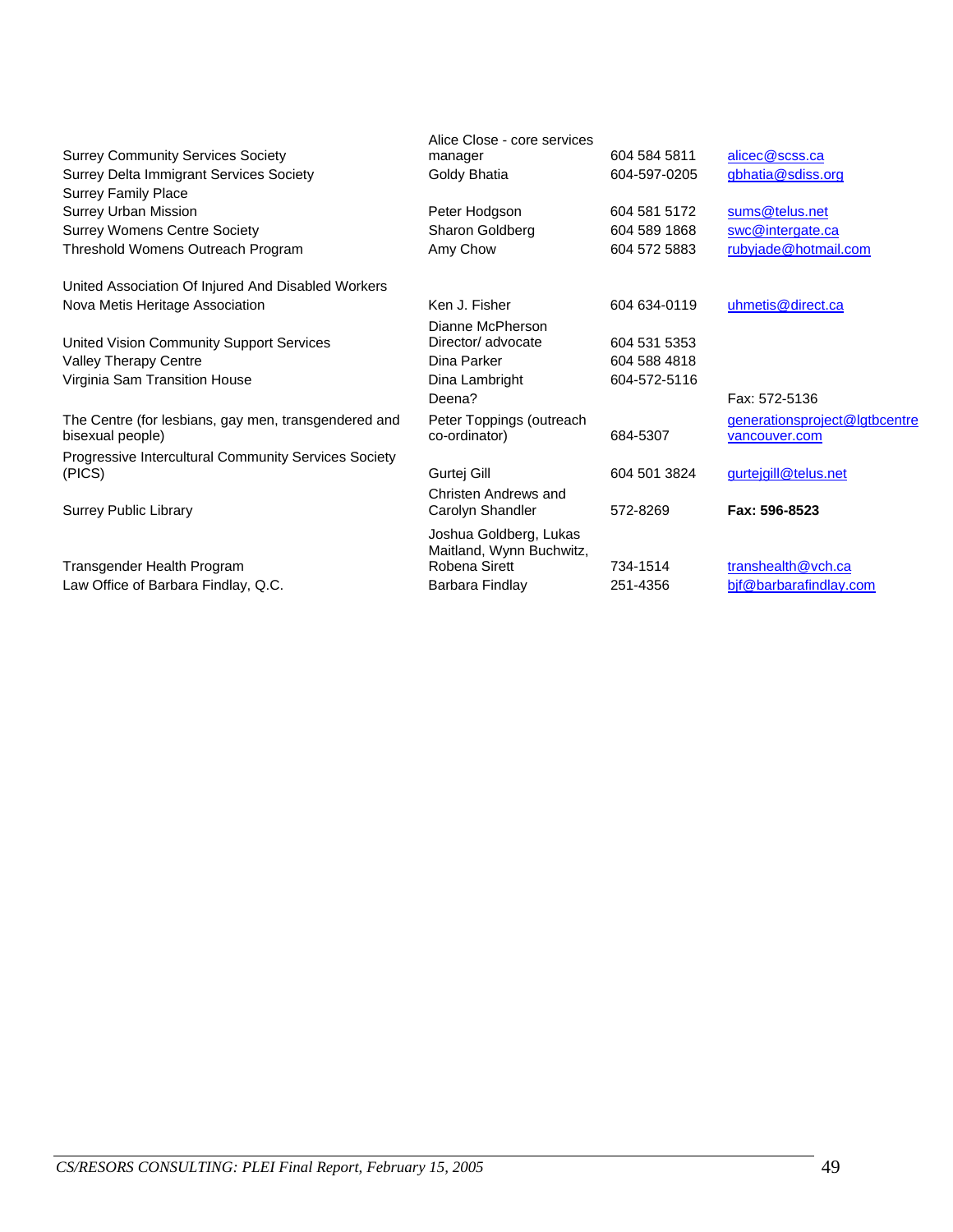#### **Tricities Focus Group**

Tuesday September 14th at 11.00 to 12.30 in the Coquitlam Public Library

Nancy Bennet Program Room, Coquitlam Public Library, 575 Poirier Street, Coquitlam, BC V3J 6A9

T: (604) 937-4130 F: (604) 937-4145 - do own set up bring own coffee maker or use Legends - admin office next to Nancy Bennet Program Room inside the library - Linda Savage

| <b>Community Volunteer Services for Seniors</b>                          | Sandy Dicky                               | 604 927 7919  |                                                |
|--------------------------------------------------------------------------|-------------------------------------------|---------------|------------------------------------------------|
| New View Society                                                         |                                           |               |                                                |
| <b>Parents Without Partners</b>                                          |                                           |               |                                                |
| Port Coquitlam Area Womens Centre                                        | Sandra Santopimio                         | 604 941 6311  | pcawc@telus.net                                |
| Quest Counselling Services for Women                                     |                                           |               |                                                |
| <b>SHARE Family &amp; Community Services</b>                             |                                           |               |                                                |
| Tri Cities Family Justice Centre                                         | <b>Michael Rittinger</b>                  | 604 927 2213  |                                                |
| Vedanta Society of BC                                                    |                                           |               |                                                |
| Access Institute and Development                                         |                                           | 604 937 7301  |                                                |
| CLAS Mental Health Law Program                                           | Diane Nielsen                             | 604 525 2615  | mhlp@mhlpbc.net                                |
| Kwikwetlem First Nation                                                  | Chief Marvin Joe                          | 604 540 0680  | kwikwetlem@uniserve.com                        |
| Lukuulumgot Society                                                      |                                           |               |                                                |
| Safe Choice                                                              |                                           |               |                                                |
| <b>SHARE Family and Community Services</b>                               | Lynda Edmonds                             | 604 540 9161  | info@sharesoc.ca                               |
| <b>SUCCESS Tri-City Office</b>                                           |                                           |               |                                                |
| The Simon Fraser Society For Community Living                            | Cathy Anthony                             | 604 525 9494  | canthony@sfscl.org                             |
|                                                                          |                                           |               | csheppard@accessemploymen                      |
| <b>Access Employment Services Ltd</b>                                    | Cary Sheppard                             | 604 466 0172  | t.ca                                           |
| <b>Hammond Community Centre</b>                                          |                                           |               |                                                |
|                                                                          |                                           | 604-688-      |                                                |
| Lesbians and Gays of Meadow Ridge                                        |                                           | 9378???       |                                                |
| Maple Ridge - Pitt Meadows Community Services                            |                                           |               |                                                |
| Council                                                                  | Jerb Van Horne                            | 604 467 6911  | jleginus@comservice.bc.ca                      |
| Ridge Meadows Association for Community Living                           |                                           |               |                                                |
| Seniors' Outreach                                                        |                                           |               |                                                |
|                                                                          |                                           | 604 467 6911, |                                                |
| Specialized Victim Assistance Program<br><b>Triangle Resources</b>       | Marje Riches                              | ext 227       | merje@comservice.bc.ca                         |
|                                                                          |                                           |               |                                                |
| The Centre (for lesbians, gay men, transgendered and<br>bisexual people) | Peter Toppings (outreach<br>co-ordinator) | 684-5307      | generationsproject@lgtbcentre<br>vancouver.com |
| <b>Tricities Womens Resource Society</b>                                 | Carol Metz Murray (ED)                    | 604-219-7346  | cmm_pcawc@telus.net                            |
| Dogwood Pavillion, City of Coquitlam                                     | Karen Lau                                 | 933-6087      | klau@coquitlam.ca                              |
| <b>Mental Health Law Services</b>                                        | Dan Soiseth                               |               | dsoiseth@mhlpbc.net                            |
|                                                                          | Anne-Marie Bouthille                      |               |                                                |
| Place Maillardville                                                      | (sp?) e.d.                                | 604 933 6166  |                                                |
| <b>Cythera Transition House Society</b>                                  | Jeanine Nelson                            | 604 467 9966  | resmanager@shaw.ca                             |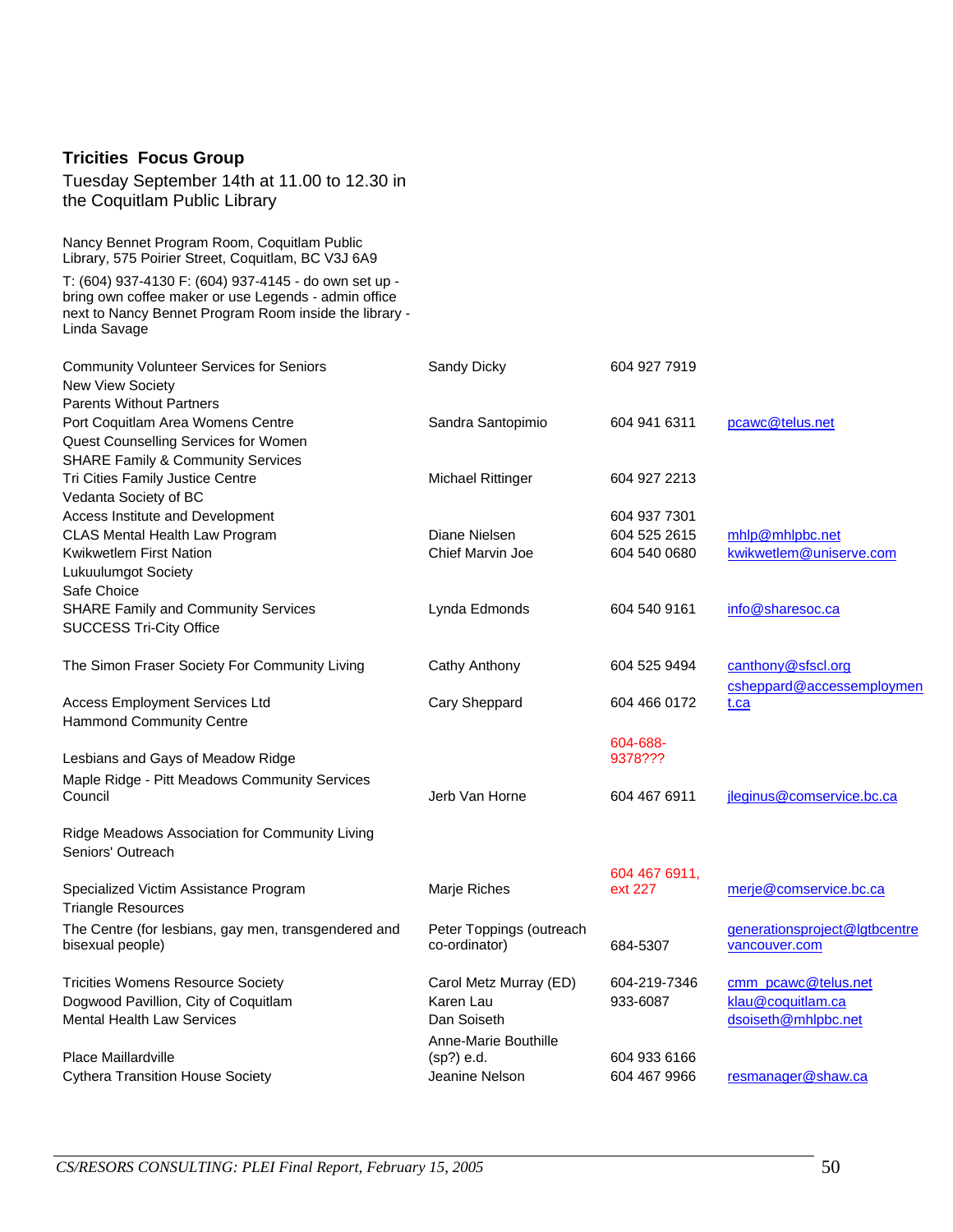#### **Williams Lake Focus Groups**

Alexandria Indian Band

Thursday September 9th from 1.00 p.m. to 2.30 and Friday September 10th from 10.00 to 11.30 Williams Lake Public Library: Suite A, 180 N 3rd Ave, Williams Lake 250-392-3630 - Doreen - contact - fax no. 250-392-3518

| Anaham Elders Care Home Society                                                                             |                                             |                  |                          |
|-------------------------------------------------------------------------------------------------------------|---------------------------------------------|------------------|--------------------------|
| Canadian Mental Health Assn - Family & Community<br><b>Services</b>                                         | <b>Trevor Barnes</b>                        | 250 398 8220     | cmhawl@stardate.ca       |
| Cariboo Chilcotin Aboriginal Training & Education<br>Centre                                                 |                                             |                  |                          |
| Caribou Friendship Society                                                                                  | Pat Rogers                                  |                  |                          |
| Cariboo Friendship Centre                                                                                   | Rosanna McGregor                            | 250 398 6831     | cariboo.fc@shawcable.com |
| Cariboo Tribal Council                                                                                      | Sharon Taylor                               | 250 392 7361     | sbobs@wlake.com          |
| Carrier-Chilcotin Tribal Council                                                                            | Shawnee Palmantier                          | 250 398 7033     | spalmantier@midbc.com    |
| Central Cariboo Home Support                                                                                | <b>Shannon Crowell</b>                      | 250-392-2964     |                          |
| <b>Chiwid Transition House</b>                                                                              | Karen Hewitt                                | 250-398-6831     | cariboo.sp@shawcable.com |
| Dene Development Corporation                                                                                |                                             |                  |                          |
| Enhanced Geriatric Team for Physicans of Williams<br>Lake                                                   |                                             | ???              |                          |
| <b>Esketemc Social Services</b>                                                                             | Serina Sampson                              | 250 440 5671     | socialserv@hotmail.com   |
| Gateway Crisis Stabilization Program                                                                        | Jocelyn Wood                                | 250 392 8260     |                          |
| Native Courtworkers & Counselling Assoc.                                                                    | Bev                                         | 250 398 6818     |                          |
| Nengayni Treatment Centre Society                                                                           |                                             |                  |                          |
| Soda Creek Indian Band                                                                                      |                                             |                  |                          |
| Specialized Victims Assistance - Williams Lake<br>Williams Lake Indian Band<br>Williams Lake Public Library |                                             |                  |                          |
| 100 Mile House & District Womens Centre Society<br>Canim Lake Indian Band                                   | Maria Walter; Penny<br>Hewitt (poss Friday) | 250 395 4093     | 100women@bcinternet.net  |
| Cedar Crest Society For Handicapped Persons<br>South Cariboo Home Support Service                           |                                             |                  |                          |
| <b>Building Cultural Bridges In Our Communities</b>                                                         |                                             |                  |                          |
| <b>Lhooskuz Dene Government</b>                                                                             | Veronica Cassam                             | 250 992 3232     |                          |
| Lhtako Dene Nation                                                                                          | <b>Frank Boucher</b>                        | 250 747 2900     |                          |
| Native Courtworker & Counselling Association -<br>Quesnel                                                   |                                             |                  |                          |
| x Metis Association                                                                                         | <b>Connie Goulet</b>                        | 250 992 9722     | ncma@netbistro.com       |
| Quesnel Alcohol & Drug Abuse Assoc                                                                          | <b>Bea Randall</b>                          | 250 992 5189     | gas@northernhealth.ca    |
| Quesnel Contact Line & Centre Society                                                                       | <b>Vicky Hartley</b>                        | 250-992-5658     |                          |
| Quesnel Human Rights and Civil Liberties                                                                    |                                             | <b>NIS ???</b>   |                          |
| Quesnel Multicultural Society                                                                               |                                             | 411 - no listing |                          |
| Quesnel Speech & Hearing Society                                                                            |                                             | 411 - no listing |                          |
| <b>Quesnel Tillicum Society</b>                                                                             |                                             | 250-992-8347     |                          |

*CS/RESORS CONSULTING: PLEI Final Report, February 15, 2005* 51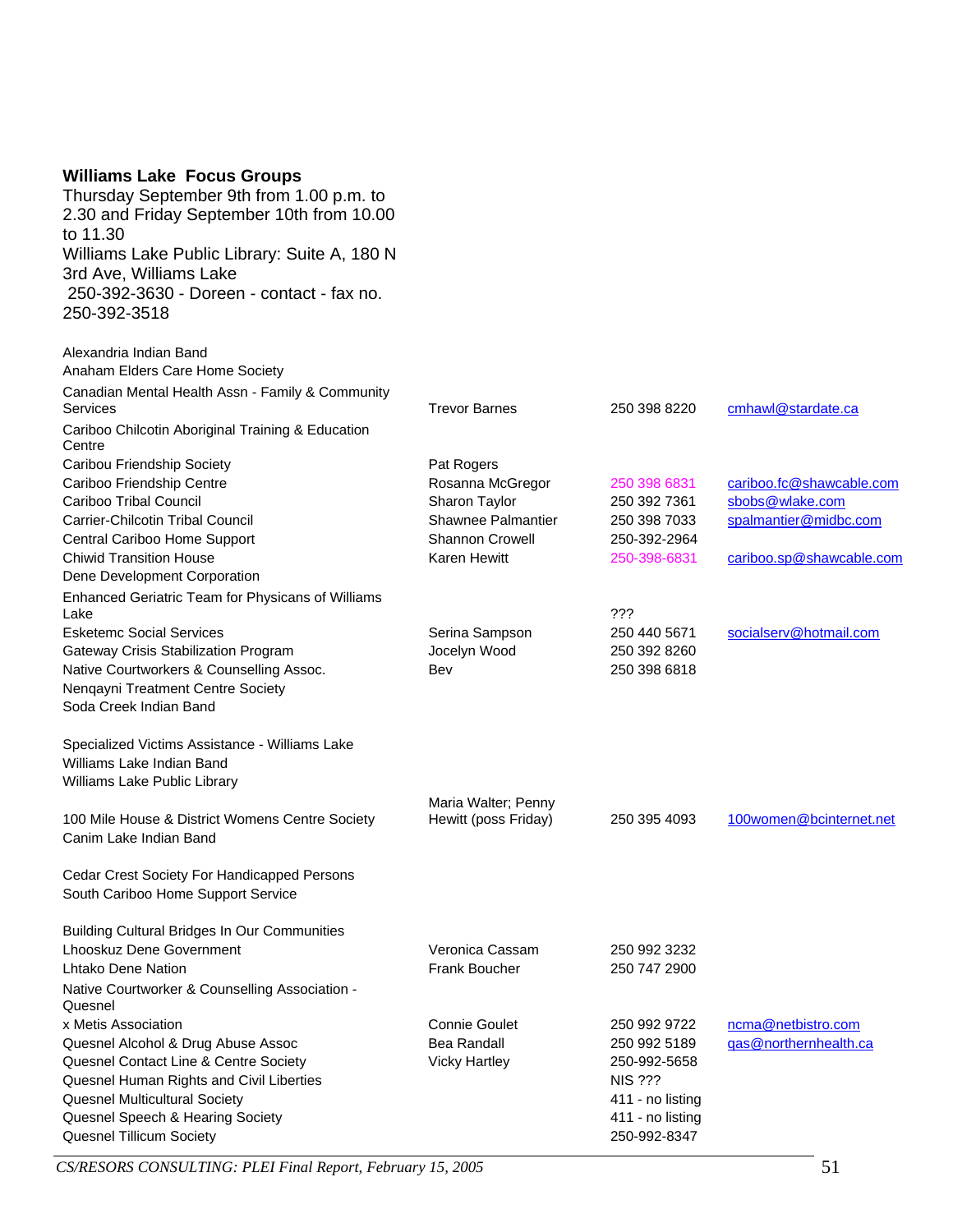| SDA Group Advocates / Menspeak BC<br>Special Services to Children & Families | George McGoan          | 250-991-0544<br>250 992 5642 |                               |
|------------------------------------------------------------------------------|------------------------|------------------------------|-------------------------------|
| <b>Child Poverty Action Project Committee</b>                                | B. Smith               |                              |                               |
| Choices for Youth Centre, Advocacy and Recreation                            | Irene Willsie, Program |                              |                               |
| Programs                                                                     | Manager                |                              | iwillsie@telus.net            |
|                                                                              |                        |                              | cinnamon.neumeyer@shawca      |
| Quesnel Womens Resource Centre                                               | Cinnamon Neumwyer      | 250 992 8472                 | ble.com                       |
| United Aboriginal Housing Society                                            | Luanne                 | 250 992 3306                 | uahs@shaw.ca                  |
|                                                                              |                        |                              | executivedirector.wcs@telus.n |
| <b>Contact Women's Group Society</b>                                         | Jenny Dereis           | 250-392-4118                 | $et$                          |
|                                                                              |                        |                              | pennyrobart@espconsulting.or  |
|                                                                              |                        |                              | <u>g:</u>                     |
|                                                                              |                        |                              | janettemoller@espconsulting.o |
| <b>ESP Consulting Ltd</b>                                                    | Penny and Maria        | 250 392 4446                 | <u>rg</u>                     |
| <b>Amata Transition House</b>                                                | Tina Devito            | 250-992-7321                 | amata@goldcity.net            |
| 100 Mile Community Resource Team                                             | Lea Smirfitt           | 250 395 5641                 | lea.smirfitt@gems3.gov.bc.ca  |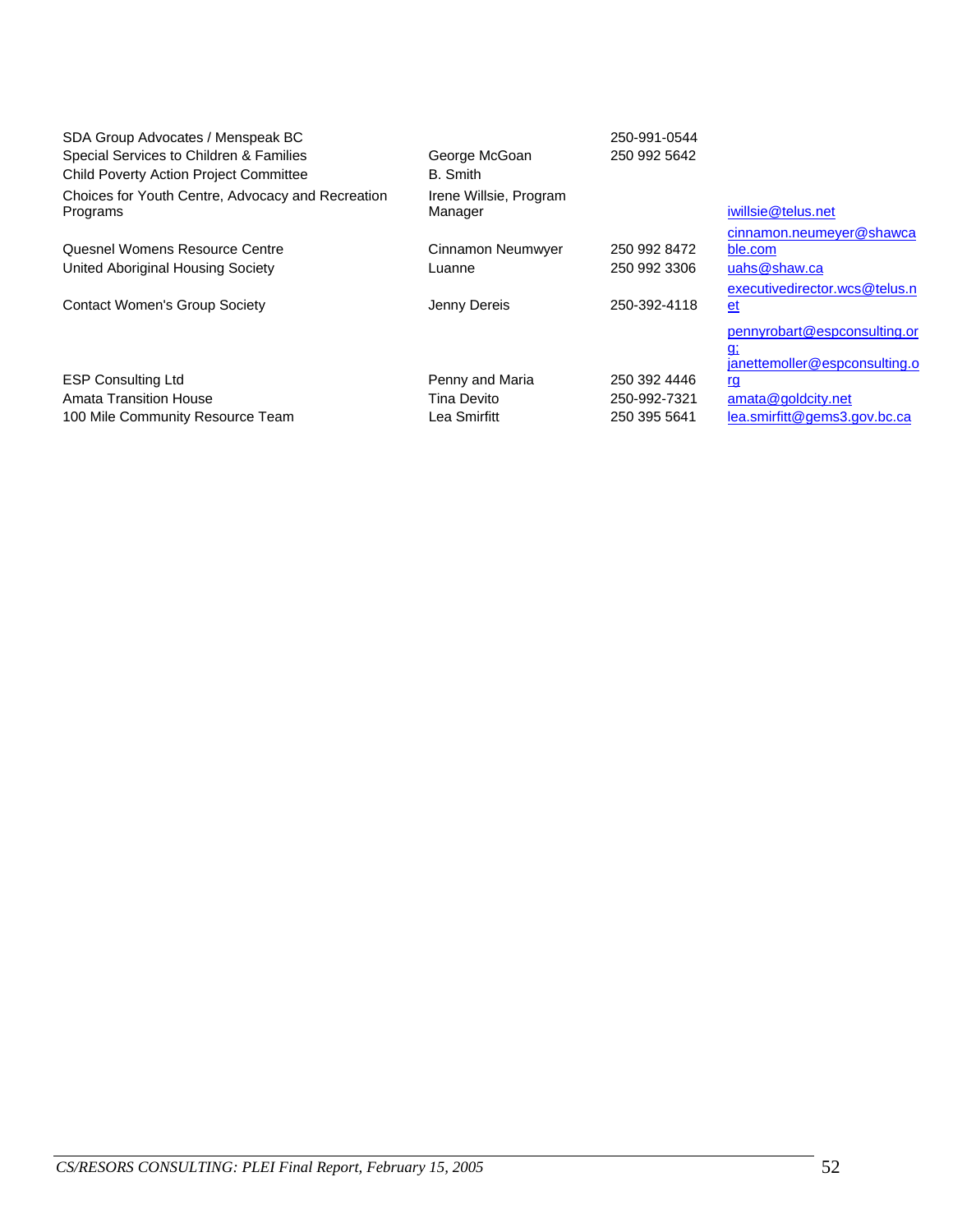#### **Prince George Focus Group**

Friday September 10th from 10.30 a.m. to 12.00 Keith Gordon Room, Prince George Public Library, 887 Dominion Street, Prince George, 250-563-9251 Shelly x 126 -

| <b>Phoenix Transition House</b>                        | Sharon Hurd                           | 250-563-7305   | sharon.phoenix@shaw.ca             |
|--------------------------------------------------------|---------------------------------------|----------------|------------------------------------|
|                                                        | bally bassi, Social and               |                |                                    |
| Prince George & District Elizabeth Fry Society         | Justice Services Manager              | 250 563 1113   | bally@pgefry.bc.ca                 |
| Prince George Head Start I (Children)                  | Tina Fraser                           | 250 563 3884   | tfraser@pgnfc.com                  |
| <b>Active Support Against Poverty</b>                  | <b>Audrey Schwartz</b>                | 250-563-6112   | asap@princegeorge.com              |
| Canadian Mental Health Assoc                           | Linda Doran, exec dir                 | 250 564 8644   | housing@netbistro.com              |
| <b>Employment Action</b>                               | Vickie Rose - Lorna<br>Dittmar (E.D.) | 250 564 8044   | vickie@employment-<br>action.bc.ca |
|                                                        |                                       | 250 562 2900 - |                                    |
| Immigrant & Multicultural Services Soc                 | Baljit Selhi - exec dir               | 14             | imss.pg@shawcable.com              |
| Prince George Native Friendship Centre                 | healing centre                        | 250 564 3568   | nhc@pgnfc.com                      |
| Tsay Keh Dene Band                                     | Melissa Carey                         | 250 562 8882   | mcarey@tkdb.com                    |
| Prince George Public Library                           |                                       | 250-563-9251   |                                    |
| Prince George Public Library                           |                                       |                |                                    |
| Prince George Sexual Assault Centre                    | Lorraine Hilland                      | 250 564 8302   | Lorraine@pgsac.org                 |
| Crisis Prevention, Intervention and Information Centre |                                       |                |                                    |
| for Northern BC                                        | Verna MacLeod                         | 250-564-5736   | pgcrisiscentre@telus.net           |